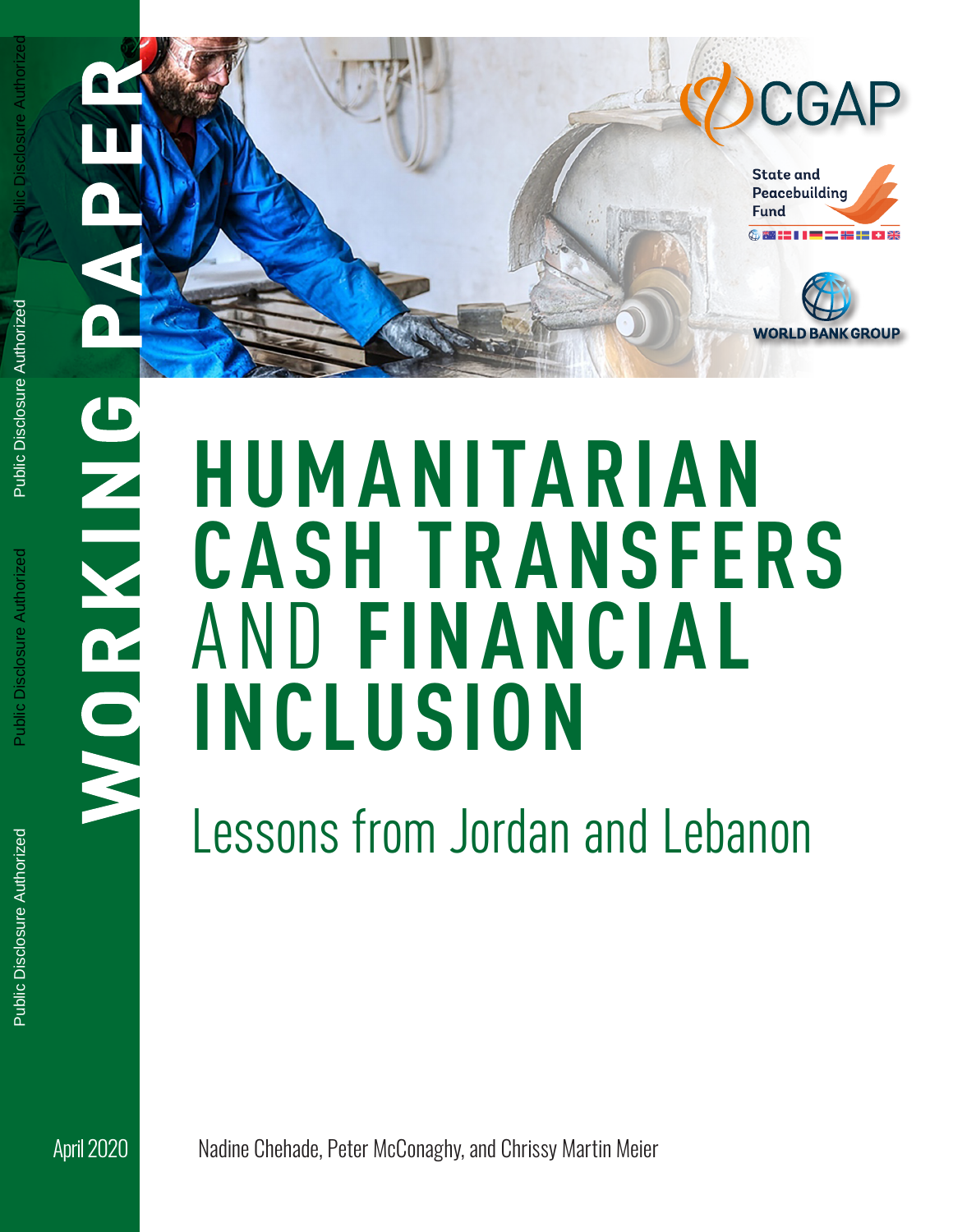#### Acknowledgments

This paper is the result of extensive research combining a literature review, multiple in-country visits, and desk-based analytical work. Data for the paper leveraged work led by Khurram Sikander and Tricia Cuna Weaver at Paysys Global, with support from Karim Jindani. It has been reviewed by Gregory C. Chen (Lead Financial Sector Specialist, CGAP), Matthew Soursourian and Yasmin Bin Human (Financial Sector Specialists, CGAP), and Karol Karpinski (Financial Sector Specialist, FCI). The team is also grateful for the inputs provided on earlier versions by Sophie Tholstrup and Julie Lawson McDowall at the Cash Learning Partnership (CaLP) and by Antoine Navarro (CGAP consultant). The research was supported by the State and Peace-Building Trust Fund, the World Bank Group's largest global trust fund focused on supporting countries impacted by fragility, conflict, and violence.

#### Consultative Group to Assist the Poor

1818 H Street, NW, MSN F3K-306 Washington, DC 20433 USA Internet: [www.cgap.org](http://www.cgap.org) Email: [cgap@worldbank.org](mailto:cgap@worldbank.org) Telephone: +1 202 473 9594

Cover photo by Tareq Khlaf, 2014 CGAP Photo Contest.

© CGAP/World Bank, 2020.

### **RIGHTS AND PERMISSIONS**

This work is available under the Creative Commons Attribution 4.0 International Public License (<https://creativecommons.org/licenses/by/4.0/>). Under the Creative Commons Attribution license, you are free to copy, distribute, transmit, and adapt this work, including for commercial purposes, under the terms of this license.

Attribution—Cite the work as follows: Chehade, Nadine, Peter McConaghy, and Chrissy Martin Meier. 2020. "Humanitarian Cash Transfers and Financial Inclusion: Lessons from Jordan and Lebanon." Working Paper. Washington, D.C.: CGAP and World Bank Group.

All queries on rights and licenses should be addressed to CGAP Publications, 1818 H Street, NW, MSN F3K-306, Washington, DC 20433 USA; e-mail: [cgap@worldbank.org](mailto:cgap@worldbank.org).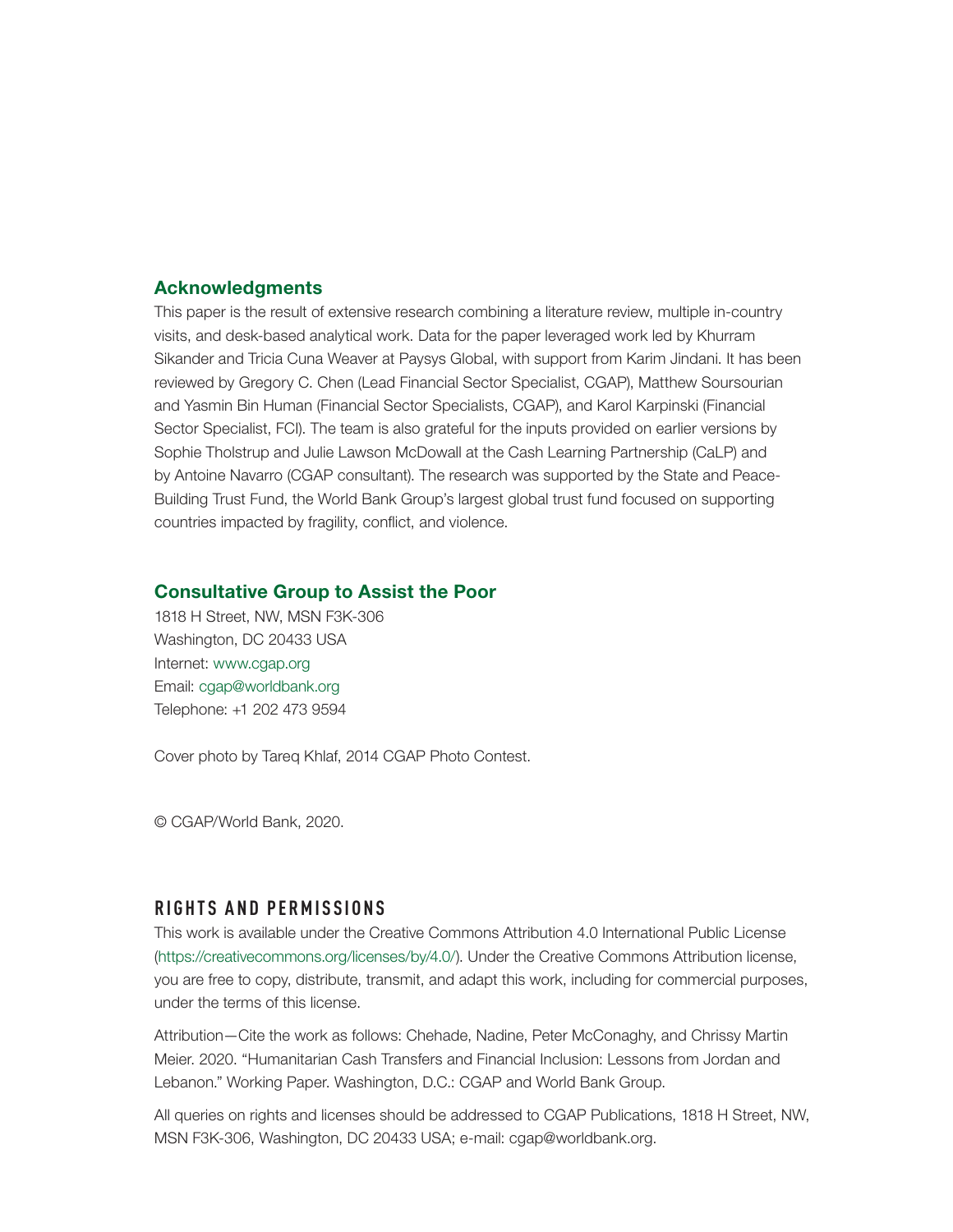# **CONTENTS**

| <b>Executive Summary</b>                                                                           | 1  |
|----------------------------------------------------------------------------------------------------|----|
| Section 1. The Syrian Refugee Crisis, Digital Cash Transfers, Financial Inclusion                  | 5  |
| Section 2. Linking Cash Transfers to Financial Inclusion and Resilience                            | 8  |
| <b>Section 3. Lebanon and Jordan: Country Context</b>                                              | 10 |
| <b>Section 4. Lessons Learned</b>                                                                  | 14 |
| 4.1. Benefits of Collaboration                                                                     | 14 |
| 4.2. Why Did CVA Fail to Create a Pathway to Financial Inclusion?                                  | 17 |
| <b>Section 5. Building Blocks: Linking Cash Transfers</b><br>to Financial Inclusion and Resilience | 21 |
| 5.1. Humanitarian and Government Prioritization                                                    | 21 |
| 5.2. Enabling Regulation and Infrastructure                                                        | 22 |
| 5.3. A Business Case for FSPs                                                                      | 25 |
| <b>Section 6. Conclusion and Next Steps</b>                                                        | 29 |
| <b>References</b>                                                                                  | 33 |
| Annex A. Mapping of CVA Programs and Delivery Mechanisms                                           | 35 |
| Annex B. CVA Delivery Systems in Lebanon and Jordan                                                | 37 |
| Annex C. National Payments Systems in Lebanon and Jordan                                           | 39 |
| Annex D. CVA Collaboration Frameworks in Lebanon and Jordan                                        | 41 |
| Annex E. CVA Pricing Structure in Lebanon and Jordan                                               | 42 |
| <b>Annex F. Glossary</b>                                                                           | 44 |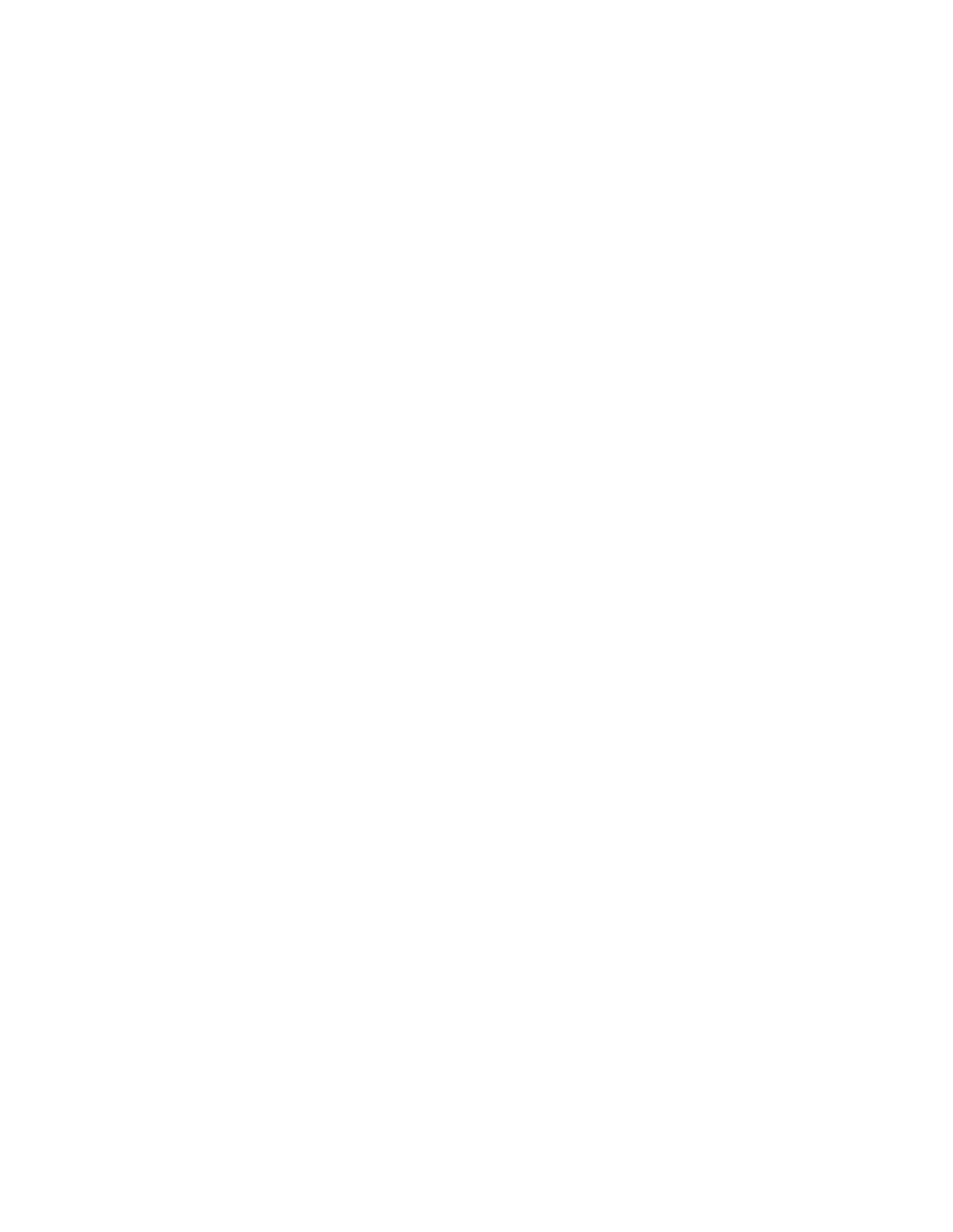# **ACRONYMS**

| <b>ATM</b>      | <b>Automated teller machine</b>                             |
|-----------------|-------------------------------------------------------------|
| <b>BDL</b>      | <b>Banque du Liban (Central Bank of Lebanon)</b>            |
| <b>BLF</b>      | <b>Banque Libano-Française</b>                              |
| <b>CTP</b>      | Cash transfer programming                                   |
| <b>CAB</b>      | <b>Cairo Amman Bank</b>                                     |
| <b>CBJ</b>      | <b>Central Bank of Jordan</b>                               |
| <b>CCF</b>      | <b>Common cash facility</b>                                 |
| <b>CDD</b>      | <b>Customer due diligence</b>                               |
| <b>CGAP</b>     | <b>Consultative Group to Assist the Poor</b>                |
| <b>CVA</b>      | <b>Cash and voucher assistance</b>                          |
| <b>FSP</b>      | <b>Financial services provider</b>                          |
| <b>KYC</b>      | Know your customer                                          |
| <b>LOUISE</b>   | Lebanon One Unified Inter-Organizational System for E-Cards |
| <b>MoPIC</b>    | Ministry of Planning and International Cooperation (Jordan) |
| <b>MoSA</b>     | Ministry of Social Affairs (Lebanon)                        |
| MT <sub>0</sub> | Money transfer operator                                     |
| <b>NAF</b>      | <b>National Aid Fund (Jordan)</b>                           |
| <b>NPS</b>      | <b>National payment system</b>                              |
| <b>NPTP</b>     | <b>National Poverty Targeting Program (Lebanon)</b>         |
| <b>POS</b>      | Point of sale                                               |
| <b>PSP</b>      | Payment services provider                                   |
| <b>UNICEF</b>   | <b>United Nations Children's Fund</b>                       |
| <b>UNHCR</b>    | <b>United Nations High Commissioner for Refugees</b>        |
| <b>WFP</b>      | <b>World Food Program</b>                                   |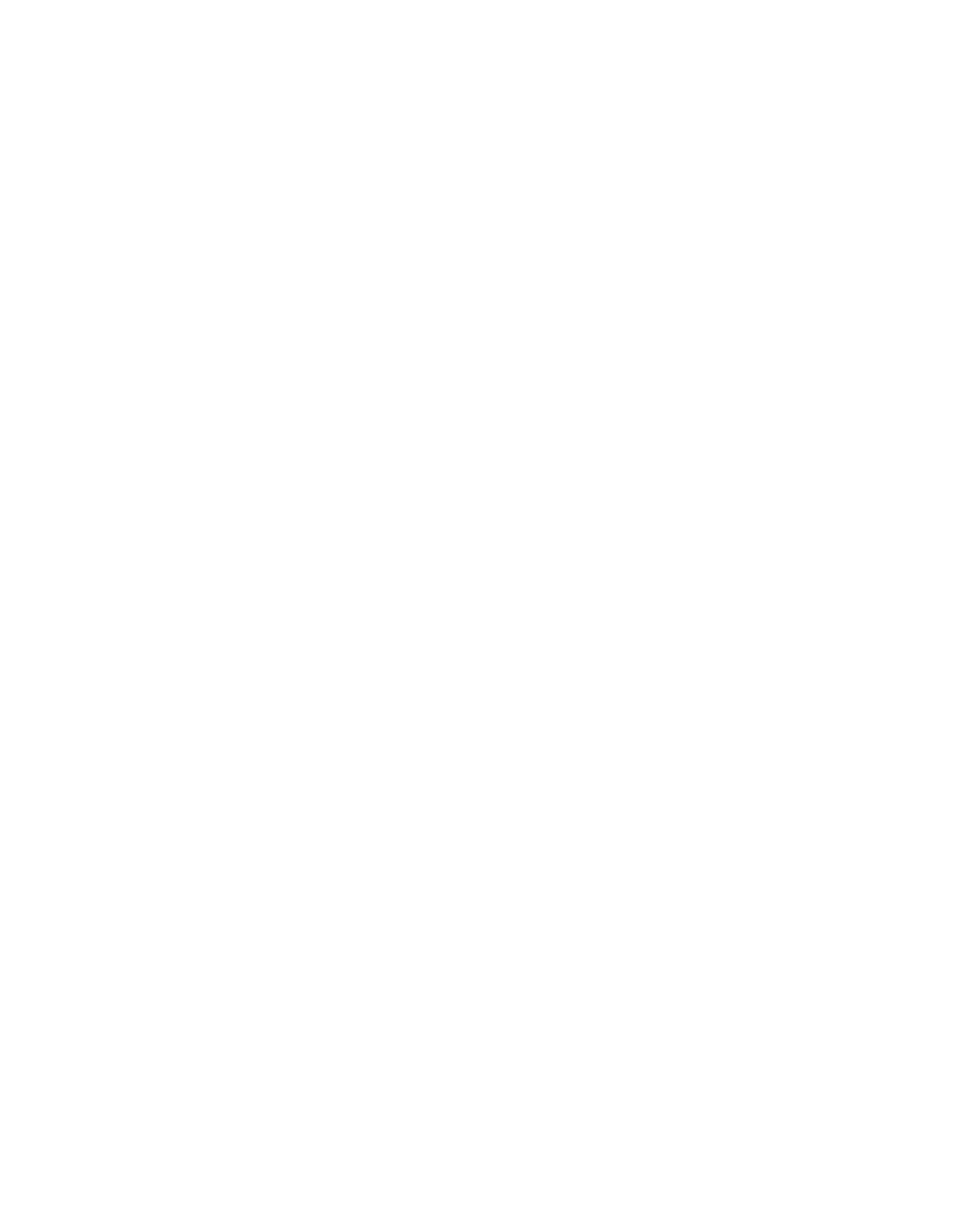# **EXECUTIVE SUMMARY**

### N LEBANON AND JORDAN, HUMANITARIAN AND GOVERNMENT AGENCIES

I have been working hard to manage the on-going humanitarian crisis stemming from the Syrian civil war. Cash and voucher assistance (CVA) have been central to government and humanitarian agency response efforts, resulting in two of the largest CVA programs in history. The value of CVA as a proportion of total humanitarian assistance in these two countries far surpasses the global figure of 10.3 percent at 30–38 percent (\$400–500 million) in Lebanon and 28 percent (\$252 million) in Jordan (CaLP 2018).<sup>1</sup>

Furthermore, humanitarian agencies in both countries have made important investments to move away from in-kind assistance and to digitize CVA by using cards and biometrics to deliver cash and vouchers, which are maximizing the efficiency and effectiveness of cash programs. These actions mirror the widespread global move toward cash-based assistance, $^2$  as evidenced by commitments made during the High-Level Panel on Humanitarian Cash Transfers (2015) and at the World Humanitarian Summit (2016).3

### Financial inclusion may help bridge the gap between cash transfers and long-term resilience.

Practitioners, donors, and governments recognize the benefits of cash assistance and are increasingly seeking to link cash transfer programs to a broader set of development interventions focused on building long-term resilience (CaLP 2018). Humanitarian crises, especially those that cause forced displacement, are becoming more frequent and protracted. At the same time, budgets for humanitarian programming, though increasing, remain insufficient to cover total funding needs with a 54 percent reported gap in funding needs in 2019.4 Growing evidence on the role of financial services in humanitarian crises shows that households that have access to financial services, whether formal or informal, are more resilient against negative shocks than those that do not. Evidence also suggests that financial services help stimulate economic activity after a crisis.<sup>5</sup>

- 1 Development Initiatives (2019) estimates that cash represents 16 percent of global aid.
- 2 The Cash Learning Partnership (CaLP) defines "cash transfers" as "the provision of assistance in the form of money physical currency or electronic cash—to recipients (individuals, households, or communities)." Cash transfers do not come with any restriction on use and, in that sense, differ from restricted transfers that include vouchers, electronic vouchers, and in-kind assistance. Unlike in most financial inclusion literature, CaLP's definition of "cash" includes digital transfers. For more, see "Glossary of Terms," [https://www.calpnetwork.org/learning-tools/glossary-of-terms/.](https://www.calpnetwork.org/learning-tools/glossary-of-terms/)
- 3 The 2016 World Humanitarian Summit established the Grand Bargain—an agreement between some of the world's largest donors and aid providers to get more means into the hands of people in need. See "Grand Bargain," Agenda for Humanity, [https://interagencystandingcommittee.org/grand-bargain.](https://interagencystandingcommittee.org/grand-bargain)
- 4 "Global Humanitarian Overview," UN-OCHA, 2020, [https://www.unocha.org/sites/unocha/files/GHO-2020\\_Abridged\\_EN.pdf.](https://www.unocha.org/sites/unocha/files/GHO-2020_Abridged_EN.pdf)
- 5 For a synthesis of evidence on how financial services support crisis-affected populations, see El-Zoghbi et al. (2017).

1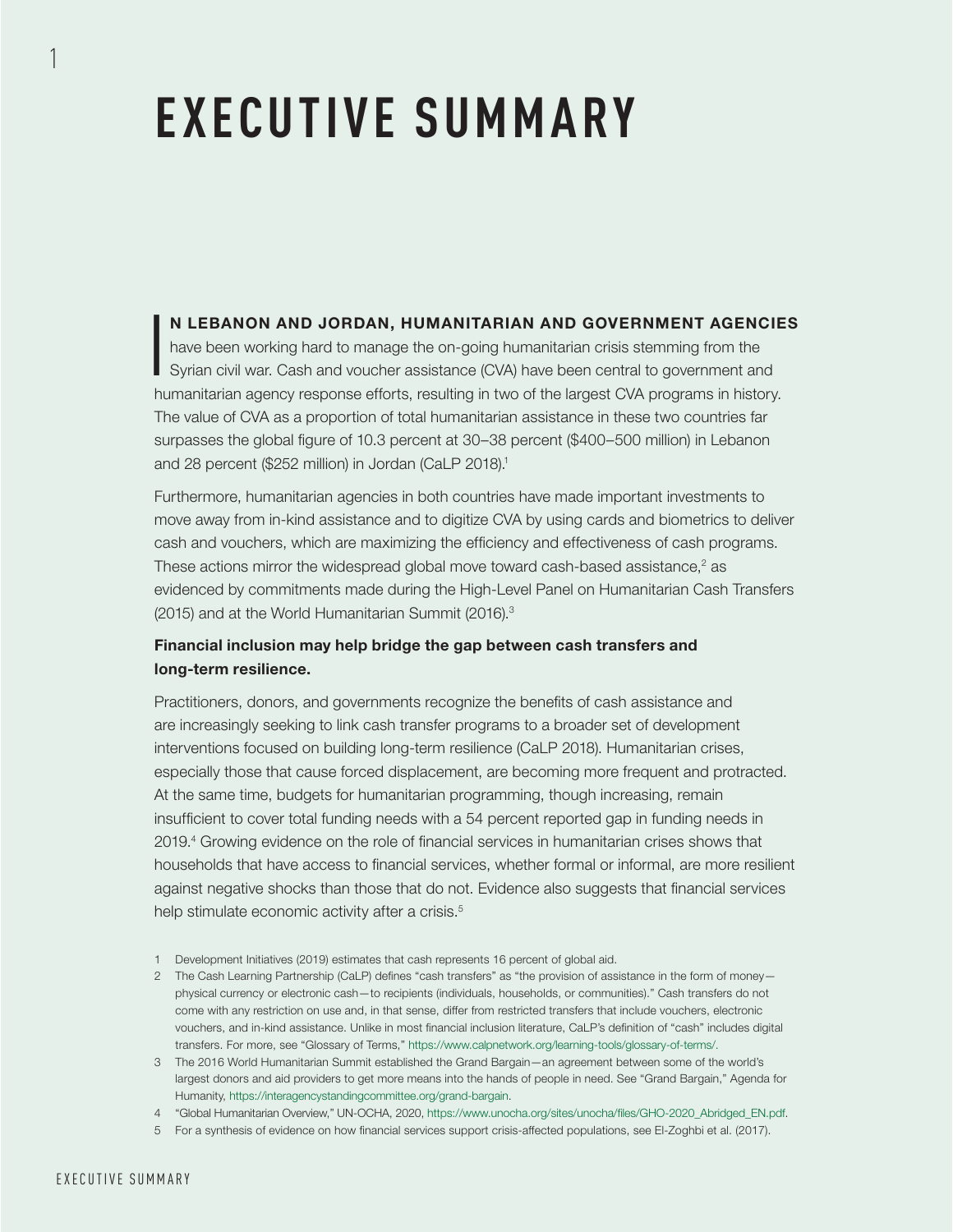The lack of financial inclusion is due to the fact that CVA programs do not link transfers to an account. CVA recipients often do not have financial accounts or accounts under their name.

Case studies from Lebanon and Jordan test how cash transfers could lead to such long-term resilience, looking specifically at financial account ownership, account use, and a broad array of financial services, including savings, insurance, and credit to support economic activity and resistance to shocks. However, data collected through field visits and interviews over 2018–2019 found that, despite the size and level of digitization, cash transfer programs in Lebanon and Jordan have not led to financial inclusion several years after the humanitarian response to the Syrian crisis. This is important for building a financial history. In addition, when credit or insurance was available, it was not connected to cash transfer programs.

The cases of Jordan and Lebanon highlight some of the key challenges governments, humanitarian agencies, and financial sector actors face in linking cash transfers to financial inclusion more broadly. These two countries have some of the largest, and likely most digital, humanitarian cash and voucher programs in history and more robust payments infrastructures than many other conflict-affected countries. They also have made considerable progress in digitization and collaboration among humanitarian agencies and the government. However, financial inclusion is not yet a reality for refugees and vulnerable host communities who receive cash assistance.

The audience for this paper includes governments, financial sector regulators, financial institutions, and humanitarian agencies on the front lines of crisis response. This paper delves into these issues and examines why the potential pathway to financial inclusion has not yet materialized in Jordan and Lebanon, outlines models for strengthening links between CVA and financial inclusion, and addresses how efficient and effective CVA programs could be created.

### **Key Findings**

- 1. An enabling environment for digital financial services (DFS) is a critical factor in connecting CVA to financial inclusion.<sup>6</sup>
	- First, a country's regulatory framework **should enable widespread use of DFS.** Ideally, the regulatory framework supports financial inclusion, permits nonbank e-money issuance, allows use of third-party agents, encourages risk-based customer due diligence (CDD), and establishes consumer protection rules (Staschen and Meagher 2018). While such provisions are in place in Jordan, it is not the case in Lebanon, where regulations limit the role of nonbanks in the financial sector by specifying that transaction accounts may be offered only by banks. Hence, DFS through nonbanks do not exist in Lebanon today.

<sup>6</sup> See, e.g., Staschen and Meagher (2018).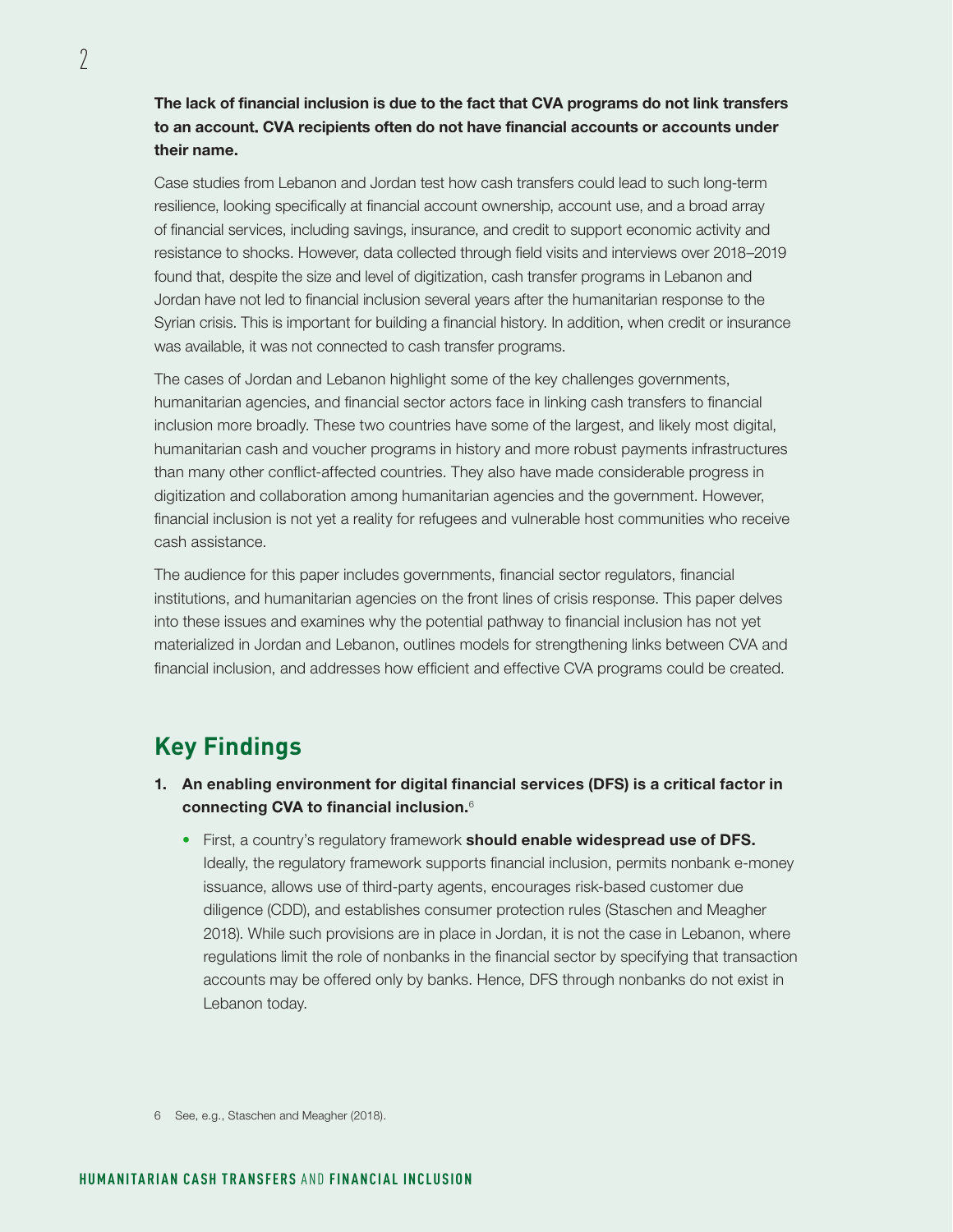- Second, there is robust global evidence that an **adequate core national payments** infrastructure is the foundation for large-scale CVA delivery and subsequent financial inclusion.7 A well-established core payments infrastructure allows CVA providers to leverage the financial system and distribution networks that already are in place. If the distribution network is weak, CVA programs can bring financial services access points to areas where recipients live. This can lead to continued access to financial services even after the program ends.
- Overall, Jordan and Lebanon have made considerable progress in leveraging infrastructure and technology to digitize cash transfers. Although they have yet to achieve financial inclusion, their efforts have built awareness, use, and trust in digital payments. Recipients gain awareness and trust from interacting with digital infrastructure, such as automated teller machines or point-of-sale devices.
- Yet, infrastructure is just part of the answer. To reach financial inclusion, recipients need to go beyond payment and cash-out transactions and use fully functional accounts. Interviews and market research suggest several other factors affect the ability to build financial inclusion through CVA programs, including (i) leadership, resource mobilization, and clear prioritization by key decision makers and (ii) support to develop the market and build the business case for financial services providers (FSPs).
- 2. Based on global best practices and the experiences of Jordan and Lebanon, we have identified the following factors that are critical to connecting CVA to financial inclusion and long-term resilience:
	- Donors and governments must make financial inclusion a priority. They need to provide adequate financial and technical resources to support innovation. Through development programs and smart subsidies, donors and governments can promote piloting and programs to link digital CVA and financial inclusion. They also need to invest in new skills training for the humanitarian assistance community—as it is, only 40 percent of organizations involved in humanitarian assistance have the capacity to implement CVA programs (CALP 2018).
	- FSPs must be willing to have a direct relationship with cash transfer recipients, who often are the poorest and most vulnerable people and who do not use formal financial services. Currently, most cash transfers are channeled through banks, which otherwise limit their outreach to low-income people because many believe that there is no business case in directly servicing these segments. The FSP revenue model thus mostly relies on fees for processing large humanitarian transfers. FSPs usually are contracted through a tendering process that often rewards the lowest bidder. FSPs that use this model do not see cash transfer recipients as potential clients who have an array of financial needs. Development finance institutions can play an important role in
- 7 According to the Bank of International Settlements and the World Bank, the overall national payments system is the foundation of a country's financial system and comprises all institutions, information, technologies, payment instruments, rules, and standards that enable exchange of monetary value. Key elements of a payments infrastructure can include automated clearing houses, large-value interbank settlement systems, and platforms for person-to-person transfers.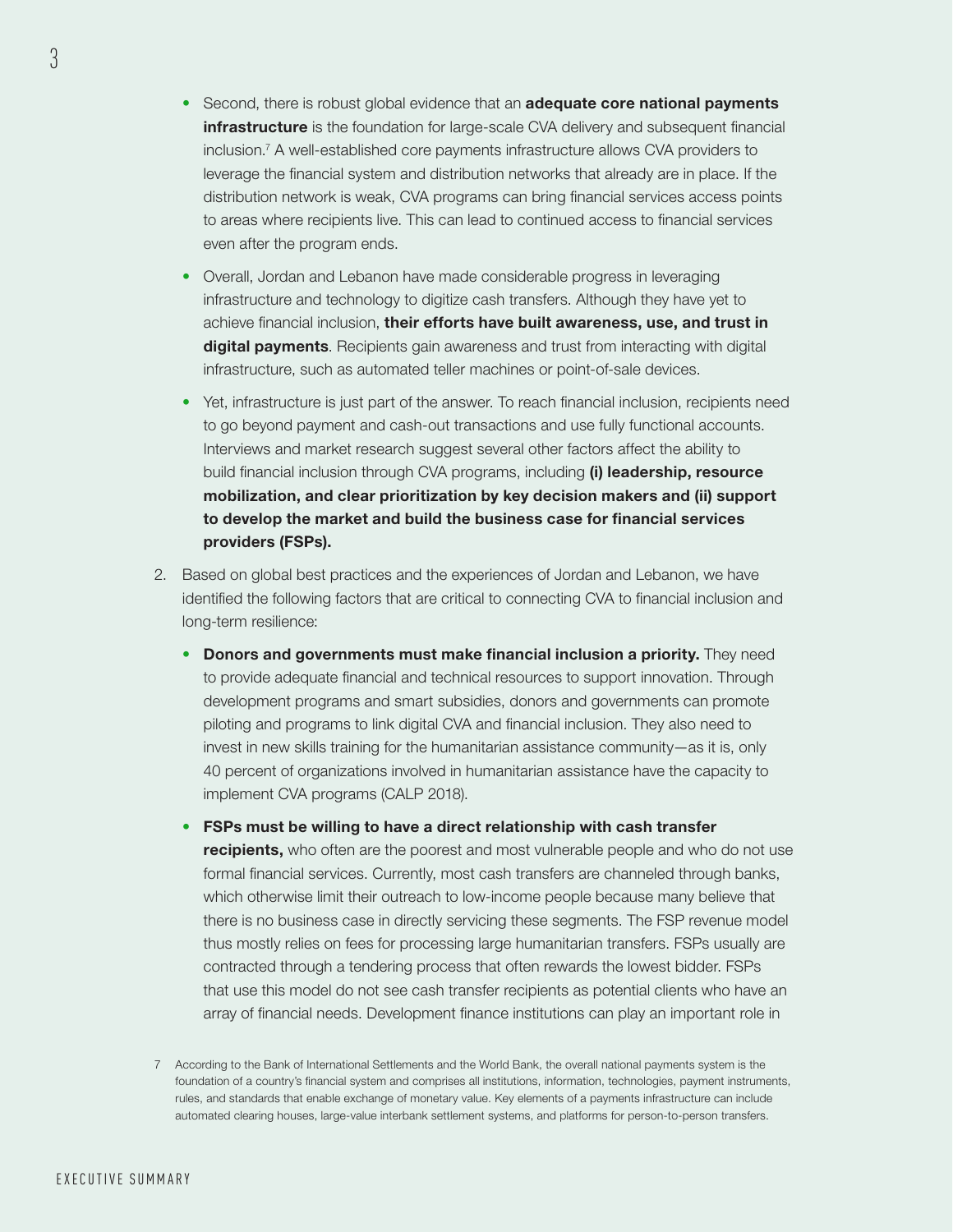changing this perception by providing FSPs with targeted subsidies that support them as they gain a better understanding of and build relationships with CVA recipients. In time, these recipients may earn enough to become sustainable customers.

- **3.** Interagency collaboration among humanitarian agencies and coordination with national social safety net systems that run efficient and effective CVA programs are important to building pathways to financial inclusion and resilience. To achieve financial inclusion through CVA, we recommend that stakeholders, including FSPs, humanitarian agencies, donors, and governments, do the following:
	- Advocate for financial inclusion and resilience to the organizations' senior leadership so that they understand the evidence behind financial inclusion and explicitly incorporate it as an objective funding consideration for humanitarian assistance.
	- Ensure that regulation and infrastructure, key enablers of digital payments and financial inclusion, are in place: allow e-money issuance, allow the use of thirdparty agents, establish consumer protection frameworks, introduce risk-based CDD requirements, and build the digital payment rails. These enablers help to keep cost of compliance in check and make it easier to onboard new customers.
	- Increase piloting and experimentation to develop new financial products and distribution channels and to increase trust among stakeholders through opportunities to learn, adapt, and scale. Humanitarian agencies and FSPs need donors' financial and technical resources to enable them to pilot and experiment.
	- Support a dynamic market for CVA and other financial services by advising FSPs on business strategy and segmentation, providing smart subsidies and financing tools to mitigate potential risks, and piloting innovative approaches to CDD. These elements can make FSPs more willing to serve low-income individuals by lowering the costs of onboarding and monitoring for suspicious transactions (Lyman et al. 2018).
	- Look to global standard-setting bodies for technical guidance for regulators and FSPs on financial integrity standards and policies related to CDD and identification requirements. These standard-setting bodies, including the Financial Action Task Force, provide a regulatory architecture that can guide the financial sector's response to forced displacement and balance financial integrity and stability priorities.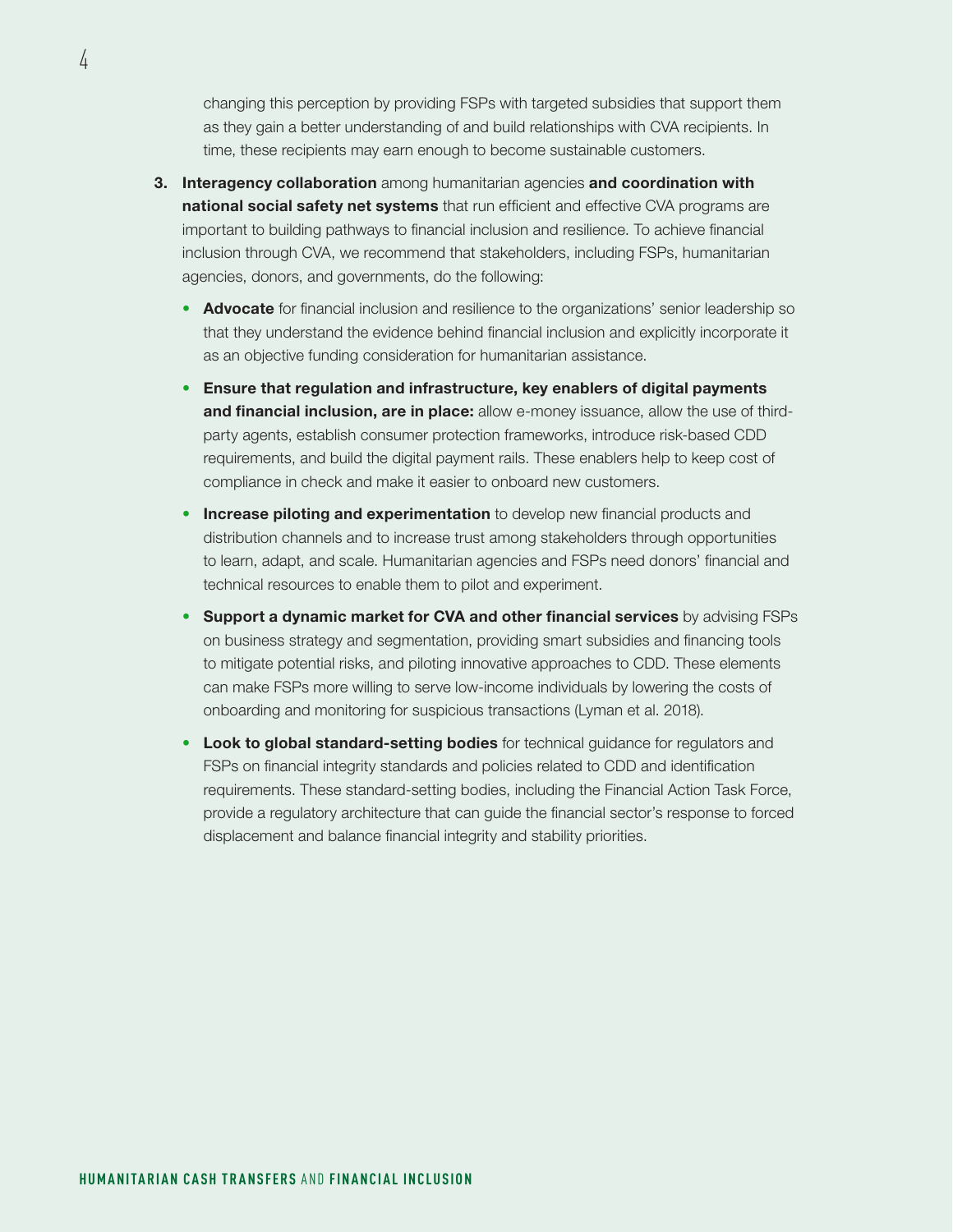# SECTION 1 **THE SYRIAN REFUGEE CRISIS, DIGITAL CASH TRANSFERS,** AND **FINANCIAL INCLUSION**

VER 200 MILLION PEOPLE NEED HUMANITARIAN ASSISTANCE<br>because of conflicts or disasters, and this number is growing (Development Ini<br>2018). From the civil war in Syria to the exoduses from Myanmar and Venezuel because of conflicts or disasters, and this number is growing (Development Initiatives 2018). From the civil war in Syria to the exoduses from Myanmar and Venezuela to the famine in Yemen, global humanitarian crises persist. Indeed, the United Nations Secretary-General in 2016 had already declared the situation to be unprecedented in terms of number of people affected. To quickly and decisively address these growing humanitarian needs, the international community has committed to increase the level of aid and improve its efficiency and effectiveness.

Cash and voucher assistance (CVA) has played a central role in the response to the Syrian refugee crisis and, starting in 2014, has been the primary aid delivery mechanism. (See Box 1 for a definition of cash transfers.) Subsequently, there has been a global shift to prioritize the use of cash in humanitarian crises. This led the Overseas Development Institute (ODI) to convene the 2015 High-Level Panel on Humanitarian Cash Transfers. In addition, the Grand Bargain—an agreement between the world's largest donors and aid providers—was launched at the 2016 World Humanitarian Summit<sup>8</sup>

CVA has grown 40 percent from 2015 to 2016, peaking at US\$2.8 billion globally and representing 10 percent of humanitarian funding (CaLP 2018).<sup>9</sup> Today, it is "widely recognized

<sup>8</sup> The Grand Bargain is an agreement between more than 30 of the world's largest donors and aid providers who have committed to improve the effectiveness and efficiency of humanitarian action. It comprises 10 commitments, including "Increase the use and coordination of cash-based programming." See "Grand Bargain," Agenda for Humanity, 2019, [https://interagencystandingcommittee.org/grand-bargain.](https://interagencystandingcommittee.org/grand-bargain)

<sup>9</sup> Statistics are available only for CVA, which includes both cash and vouchers. Estimates for 2018 put this figure at US\$4.7 billion or 16 percent of humanitarian funding (Development Initiatives 2019).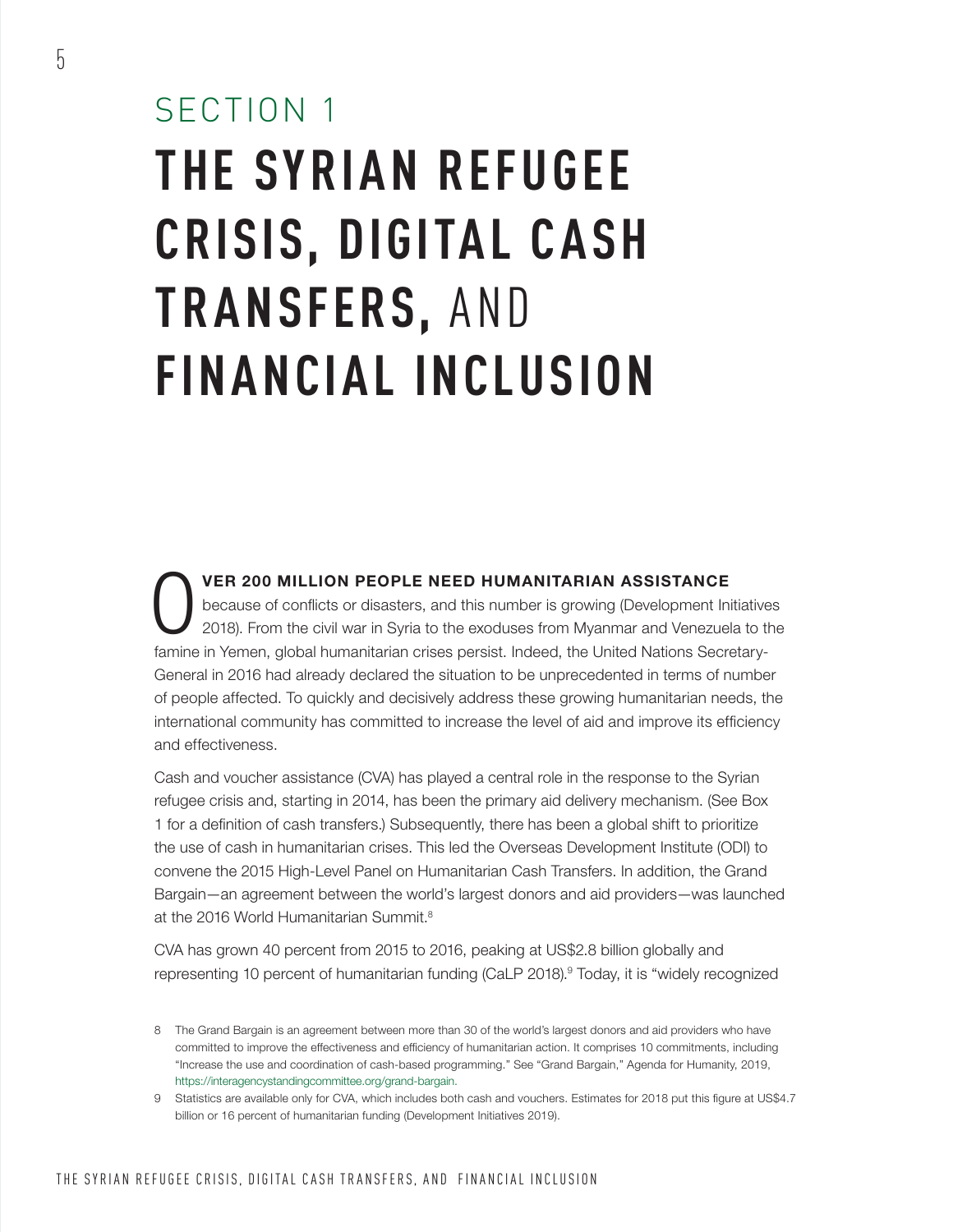as one of the most significant areas of innovation in humanitarian assistance, with huge potential to meet more needs, more efficiently and more effectively" (CaLP 2018).

Cash transfers, as opposed to in-kind assistance or vouchers, can help meet the many immediate needs, including food, shelter, water, sanitation, and hygiene, of refugees and forcibly displaced people. A study in Ethiopia found that unrestricted cash was 25–30 percent more efficient than in-kind assistance, meaning that cash transfers lead to faster delivery, lower cost, and improved transparency (High-Level Panel on Humanitarian Cash Transfers 2015). The study also found that the viability of local markets and businesses grew.

Cash also fosters recipient agency and choice: households can prioritize their needs and become empowered as they gain purchasing power. For example, a study in Iraq found that 60–70 percent of households sold or traded in-kind aid to get cash to pay for more pressing needs (UNHCR and REACH 2014). In Jordan, cash assistance increased purchasing power by 15–20 percent over vouchers, enabling households to buy more food (Boston Consulting Group 2017). Cash transfers finance basic expenditures, particularly for displaced people who do not have access to public services. They can help households respond to shocks, and they have multiplier effects in a local economy.<sup>10</sup> They are an important tool to promote resilience among refugees and forcibly displaced people.

As cash assistance grows, whether through humanitarian aid or government social safety nets, it is increasingly clear that it could lead to additional long-term benefits—in part because it is a

### BOX 1. Cash transfers vs. cash and voucher assistance

According to the Cash Learning Partnership (CaLP), CVA refers to programs where cash transfers or vouchers for goods or services are directly provided to recipients, in either physical or digital form. In the context of humanitarian assistance, the term refers to providing cash transfers or vouchers to individuals, households, or community recipients, not to governments or other state actors. While unrestricted cash provides more opportunity for linking to financial services (as the recipient can choose to save or spend funds, unlike with vouchers), there are no disaggregated statistics for unrestricted cash versus vouchers. Thus, data used in this paper related to "CVA" include both cash and vouchers. For more, see the Glossary of Terminology for Cash and Voucher Assistance (<http://www.cashlearning.org/resources/glossary>).

critical link between the financial system and those traditionally excluded from it. In many cases, cash transfers are one of the few formal payment streams that reach households and individuals most affected by crisis. These households are most likely to have little to no access to formal financial accounts. A growing body of evidence shows that households that have access to financial services, whether formal or informal, are more resilient when faced with negative shocks and are better able to contribute to economic recovery after a crisis.11 Several humanitarian agencies and development actors recognized the potential for cash assistance to build pathways to financial inclusion and as a result drafted the 2016 Barcelona Principles on Digital Payments in Humanitarian Response (Tholstrup et al. 2017).

<sup>10</sup> Researchers have calculated multiplier effects of up to 2.5 for vouchers and cash transfers, meaning that for every \$100 in cash assistance, \$250 is generated in the local economy. See Kagin et al. (2014).

<sup>11</sup> See El-Zoghbi et al. (2017).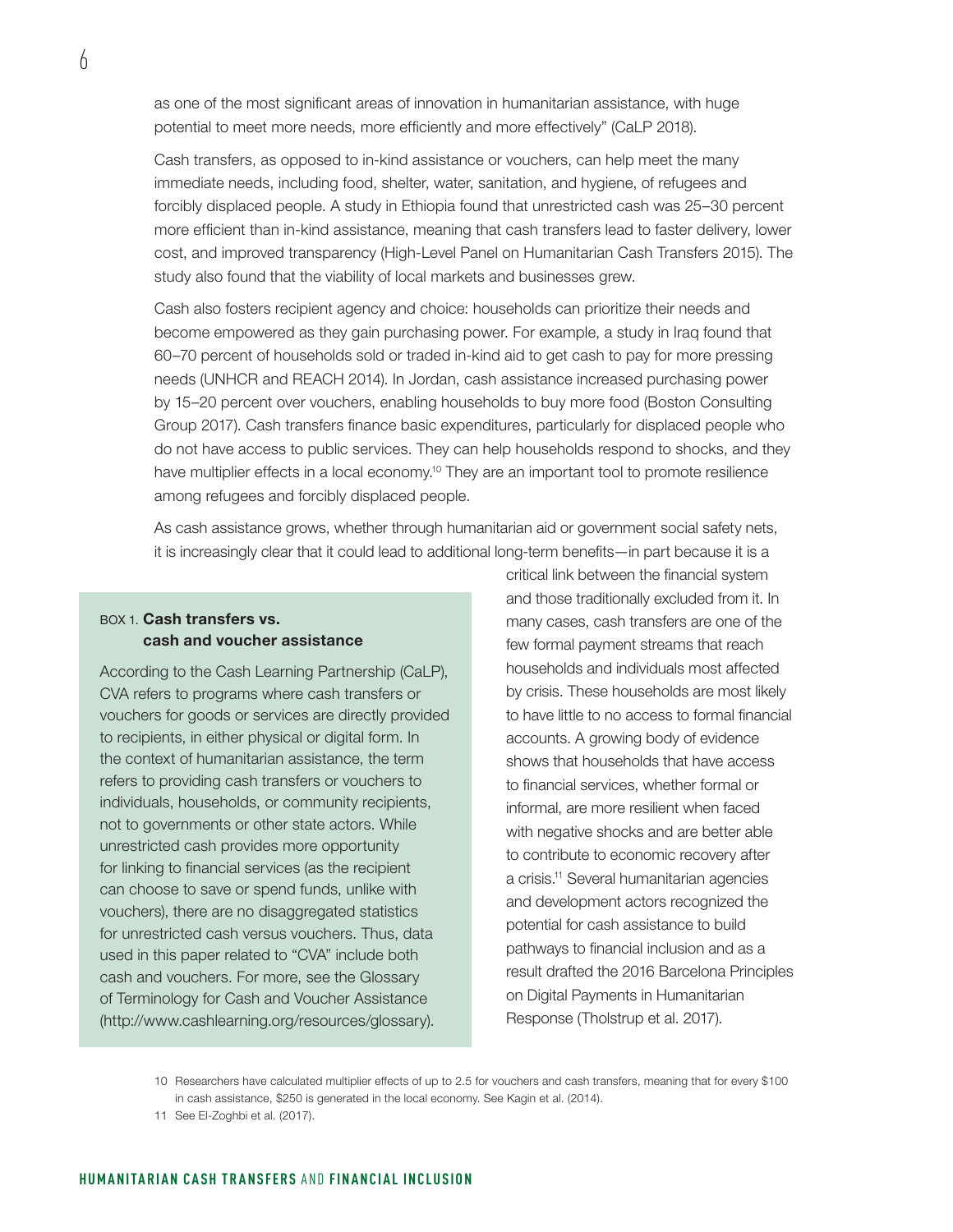The Arab World has the lowest levels of financial inclusion globally—145 million adults do not have an account (Demirgüç-Kunt et al. 2018). The region is characterized by ongoing conflict and fragility, so linking cash transfers and financial services can be an important catalyst to reduce vulnerability and enhance the resilience of people affected by crisis. In Lebanon and Jordan, humanitarian and government agencies have exerted tremendous effort to manage the ongoing humanitarian crisis resulting from the Syrian civil war, which has displaced more than half of the Syrian population.12 The two countries' experiences are particularly relevant for several reasons:

- CVA programs are central to the response efforts in both countries. This is because markets in Lebanon and Jordan have well-developed financial infrastructures, including distribution networks for digital payments, such as automated teller machines (ATMs). People also are able to access goods in local markets. At the time this study was launched, CVA represented 10 percent of humanitarian assistance globally (CaLP 2018). In the same year, CVA in Lebanon was 30–38 percent of humanitarian assistance, and in Jordan it was more than 28 percent (Bailey and Harvey 2017; Sikander and Cuna Weaver 2017). In other words, CVA programs in the two countries are among the largest in history.
- Humanitarian agencies in Lebanon and Jordan have made significant strides in digitizing CVA, with widespread use of cards and biometrics to deliver cash and vouchers.
- Agencies have pioneered models for interagency collaboration focused on CVA delivery and other functions in the CVA lifecycle.
- Many humanitarian agencies in Lebanon and Jordan have begun to use unrestricted cash transfers, which, unlike vouchers, present opportunities for financial inclusion.

Against this backdrop, the World Bank Group and CGAP commissioned a comparative assessment of humanitarian and government CVA in Lebanon and Jordan. This paper explores the results of the assessment, how the links between cash transfers and financial inclusion can be strengthened when designing models for CVA delivery, and how implementing agencies government or humanitarian agencies responsible for the program—and financial services providers (FSPs) can maximize efficiency and effectiveness of such models. The paper then explores three building blocks for connecting cash transfers to financial inclusion: humanitarian and government prioritization of financial inclusion, enabling digital infrastructure and regulation, and a business case for FSPs. A fourth important building block, consumer demand, is not within the scope of this paper (see Box 2 on recipients' preferences in digital cash transfers).

<sup>12</sup> According to the United Nations Refugee Agency (UNHCR), as of 2018, there were 13 million displaced Syrians—6.7 million refugees and 6.3 million internally displaced persons. The prewar Syrian population was 21 million according to the World Bank Development Indicators.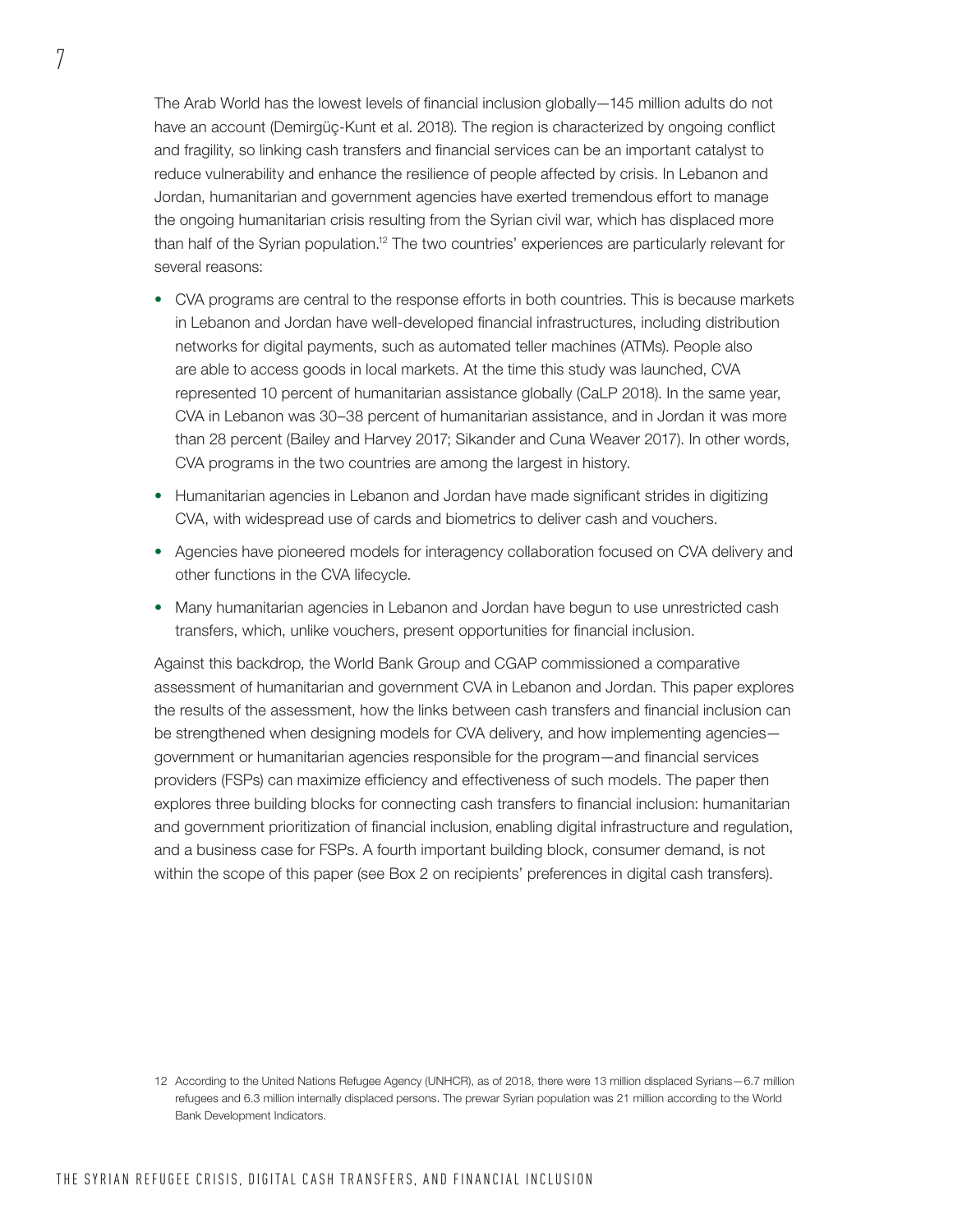## SECTION 2 **LINKING CASH TR ANSFERS**  TO **FINANCIAL INCLUSION**  AND **RESILIENCE**

**LTHOUGH HUMANITARIAN AID IS UNLIKELY TO IMMEDIATELY LEAD**<br>to active use of financial accounts, humanitarian *cash transfers* could lead to financial<br>account ownership and subsequently to account use and access to a broade to active use of financial accounts, humanitarian *cash transfers* could lead to financial account ownership and subsequently to account use and access to a broader array of financial services, including savings, insurance, and credit. Evidence shows that these services can support resilience and create a pathway to financial inclusion (see Figure 1).

Creating the framework for this pathway begins with the operational and financial infrastructure. Strategic decisions are needed to ensure cash assistance enables financial inclusion through open-loop transaction accounts offered by local FSPs—rather than through new closed-loop systems to deliver aid.<sup>13</sup> Tools and infrastructure that have survived a humanitarian crisis may include core telecommunications infrastructure, the national payment and settlement systems, an agent network facilitating digital payments, and government cash transfer systems such as social safety nets.

For cash transfers to lead to financial inclusion, a permissive regulatory environment needs to be in place—one that permits or at least does not preclude e-money issuance and digital transfers. In this environment, humanitarian and government agencies can select FSPs to disburse cash transfers through a transaction account in the recipients' own name or allow recipients to choose which account should receive the disbursement.

Cash transfer programs may be the incentives FSPs need to expand services and infrastructure to reach a large population that otherwise lacks access to financial services.<sup>14</sup> As recipients use their transaction accounts not only to access cash transfer funds but also for other payment needs, they build a financial history, which opens doors to financial services beyond payments. Savings, insurance, and credit eventually can play a role in meeting the financial needs of crisis-

<sup>13</sup> Recognizing that this may not be possible or appropriate in all humanitarian crises.

<sup>14</sup> See "The Barcelona Principles for Digital Payments in Humanitarian Response" (Tholstrup et al. 2017).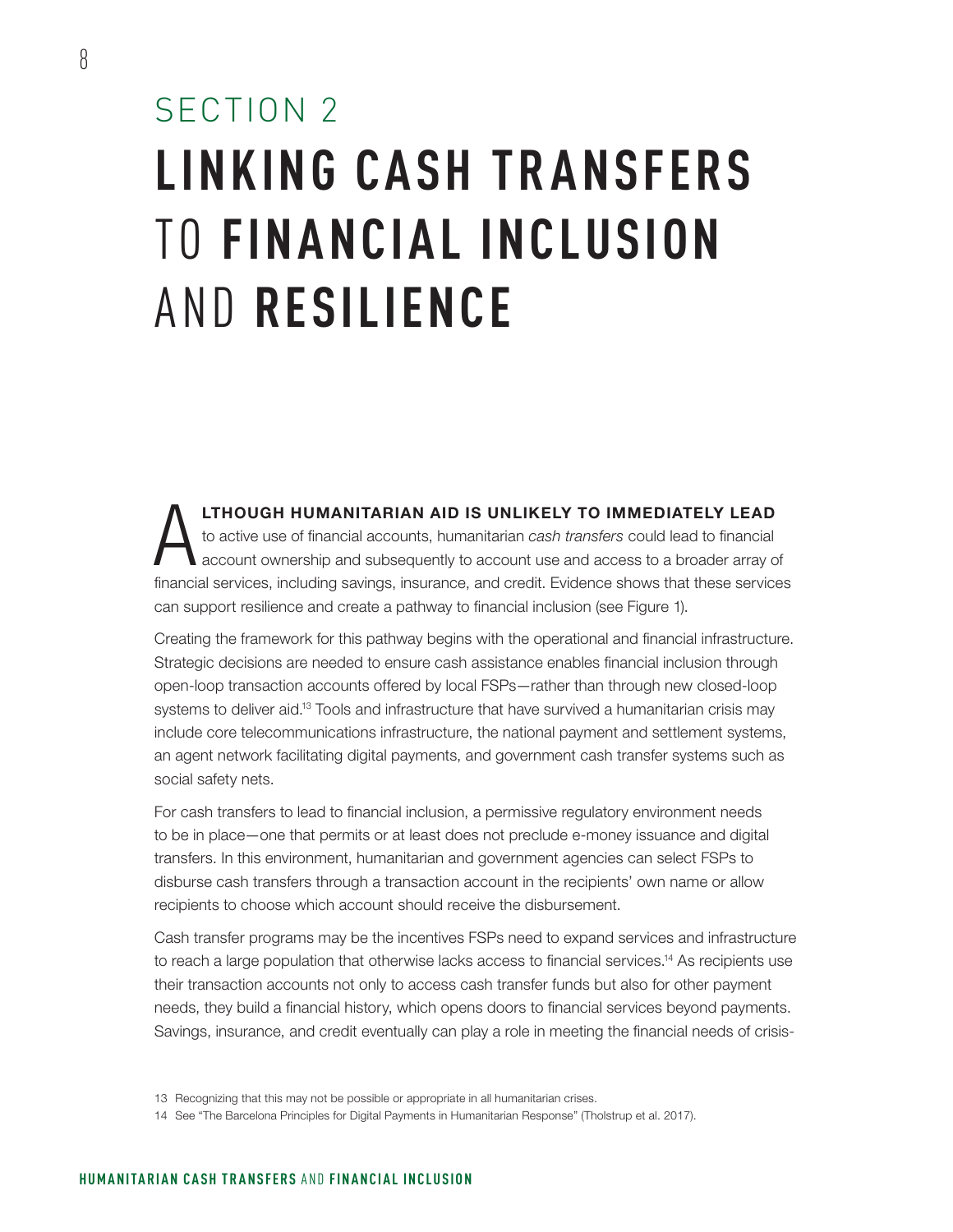

affected populations in addition to contributing to economic growth.15 Recipients can become more resilient to new economic and financial shocks and, in doing so, become more productive participants in the local economy. The rest of this paper explores the experiences of Jordan and Lebanon, analyzes their approach to financial inclusion, and highlights key obstacles and opportunities of the enabling environment, regulation, and market development.

15 See El-Zoghbi, Holle, and Soursourian (2019).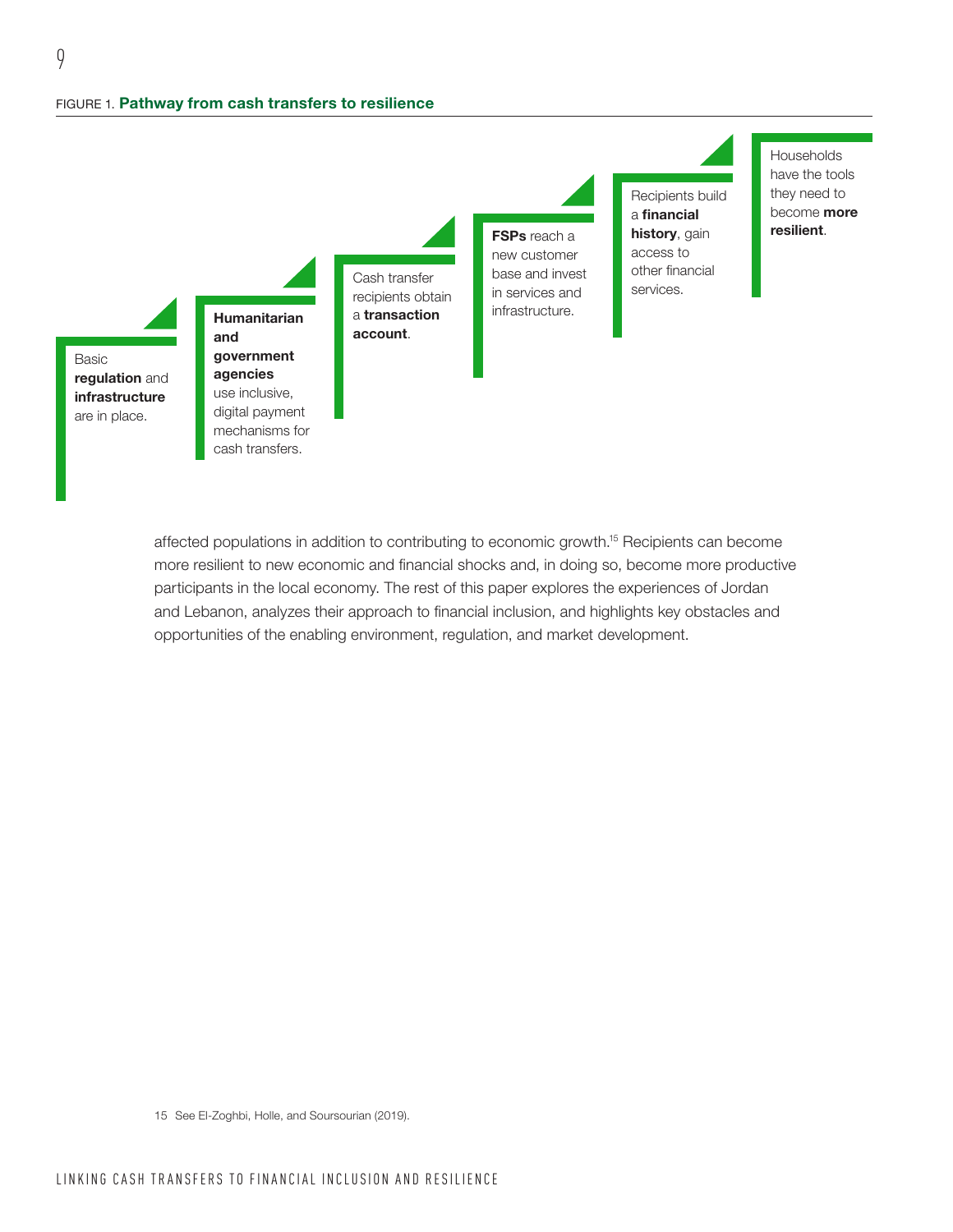### SECTION 3 **LEBANON** AND **JORDA N: COUNTRY CONTEXT**

#### EBANON IS A SMALL OPEN ECONOMY OF HIGH MIDDLE-INCOME

 $\overline{\phantom{a}}$ status with a resident population of 6.85 million people as of 2018.<sup>16</sup> It is considered a fragile country because of its recent history of sectarian conflict (the 1975–1990 civil war) and more recently because of regional conflict and geopolitical tensions in neighboring countries. However, it has long been known for its human capital, strong educational institutions, a vibrant private sector comprising mainly small and medium-sized enterprises, and large diaspora community around the world that provides financial, economic, and cultural links.17

Traditional drivers of economic growth include real estate, construction, finance, and tourism, all of which have been affected in recent years by ongoing regional instability. Real gross domestic product (GDP) was estimated to have grown by only 0.2 percent in 2018, reflecting contractions in these key sectors and policy-based liquidity tightening from heightened macro-financial risks (fiscal and balance of payment deficits, historically funded through debt, leading to a high debt-to-GDP ratio).18 Before the large influx of refugees into Lebanon, the national poverty rate was 27 percent and was highly concentrated in the North and South and in dense pockets of certain urban areas. Unemployment (estimated at 25 percent) and the business climate remain key policy issues.19 According to the 2019 World Bank's Doing Business Indicator, Lebanon ranks 142 of 190 economies and 15<sup>th</sup> among the 20 Middle East and North Africa countries in terms of ease of doing business.

The Kingdom of Jordan is a slightly larger country of nearly 10 million, as of 2018. While it has pursued structural reforms over the past 10 years in education, health, and the business environment (income tax, insolvency, regulation), a key challenge is reinvigorating its local economy in the context of a difficult external environment. Growth in GDP was estimated at 2 percent in 2018, somewhat lower than in 2017, and is muted because of the unprecedented influx of refugees, disruption of trade routes (notably those with Iraq), and decreased

<sup>16</sup> Population data for both Jordan and Lebanon available from World Bank Development Indicators [\(https://data.worldbank.](https://data.worldbank.org/country/lebanon) [org/country/lebanon\)](https://data.worldbank.org/country/lebanon).

<sup>17</sup> See Le Borgne and Jacobs (2015).

<sup>18</sup> See World Bank (2019).

<sup>19</sup> Producing consistent, timely, and reliable data is an ongoing policy challenge in Lebanon.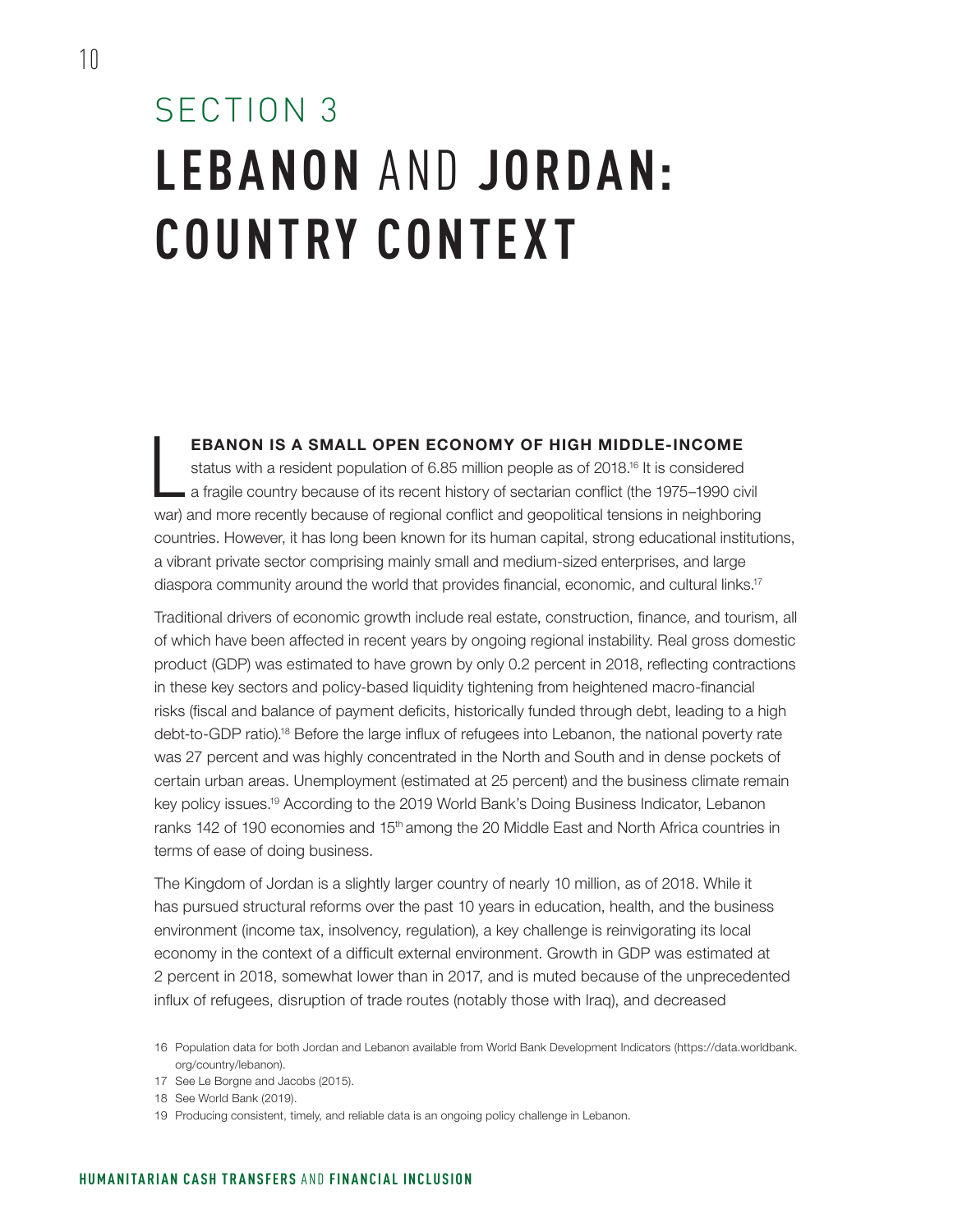investment and tourism inflows. Structural unemployment is high (18 percent annual average in 2017 and 2018).

Jordan heavily depends on external financing, including foreign savings, foreign direct investment, and remittances. Ongoing challenges include creating conditions needed to increase private investment and improving competition to create job opportunities, particularly given that 55 percent of the population is under 24 years of age and that overall labor force participation is relatively low at 28 percent. According to the 2020 World Bank's Doing Business Indicator, Jordan ranks 75 out of 190 economies—29 ranks higher than in 2019. This is in part because it recently had implemented a unified legal framework for secured transactions and launched a collateral registry.

Lebanon and Jordan have been significantly impacted by the refugee crisis caused by the civil war in neighboring Syria. They rank the highest in the world by number of refugees per capita (UNHCR 2019). The rapid influx of refugees has strained their physical and social infrastructure, taking a toll not only on refugees themselves, but also on their host communities. Today, nearly one in every three people in Lebanon is a refugee. Similarly, Jordan has over 670,000 Syrian refugees, and while over 80 percent of them live outside of camps, just one camp, Zaatari, has become the equivalent of the fourth largest city in Jordan. Most refugees live below the poverty line in the two countries (see [Table 1\)](#page-16-0) (Verme 2016). Local economies are strained because of limited infrastructure and service access and an increase in supply of informal labor. This has placed great urgency on finding resilience-building interventions for both refugees and low-income host communities.

<span id="page-16-0"></span>Lebanon and Jordan integrate humanitarian and development approaches to address the protracted humanitarian crisis. Humanitarian agencies in these countries generally are supervised by each country's ministry in charge of social affairs, with their corresponding central banks being informed on CVA operations.

The Lebanon Crisis Response Plan, covering 2017 to 2020, is led by the Ministry of Social Affairs (MoSA) and focuses on humanitarian assistance to vulnerable communities while it seeks to expand investments, partnerships, and delivery models to transition to longer term development strategies. Similarly, the Jordan Response Plan (JRP) for the Syria Crisis (2018–2010) is led by the Ministry of International Planning and Cooperation (MoPIC). It aims to integrate a resilience approach that focuses on service delivery and infrastructure resilience.

CVA plays a key role in response efforts in both countries—even more so than in humanitarian assistance in other parts of the world, as described in Section 2 and illustrated in Figure 2. $^{20}$ 

Lebanon and Jordan also use CVA in national-level social safety net programs for local vulnerable households. Lebanon's social safety net is the National Poverty Targeting Program (NPTP). It was created in 2008 to provide health and education subsidies to the extreme poor. In 2015, it introduced food assistance to support Lebanese nationals using an approach like the one used for Syrian refugees.

In Jordan, the National Aid Fund (NAF) provides vulnerable Jordanian households with

20 Analysis conducted by Paysys using data from CaLP, UNOCHA, ODI, and the Bill & Melinda Gates Foundation.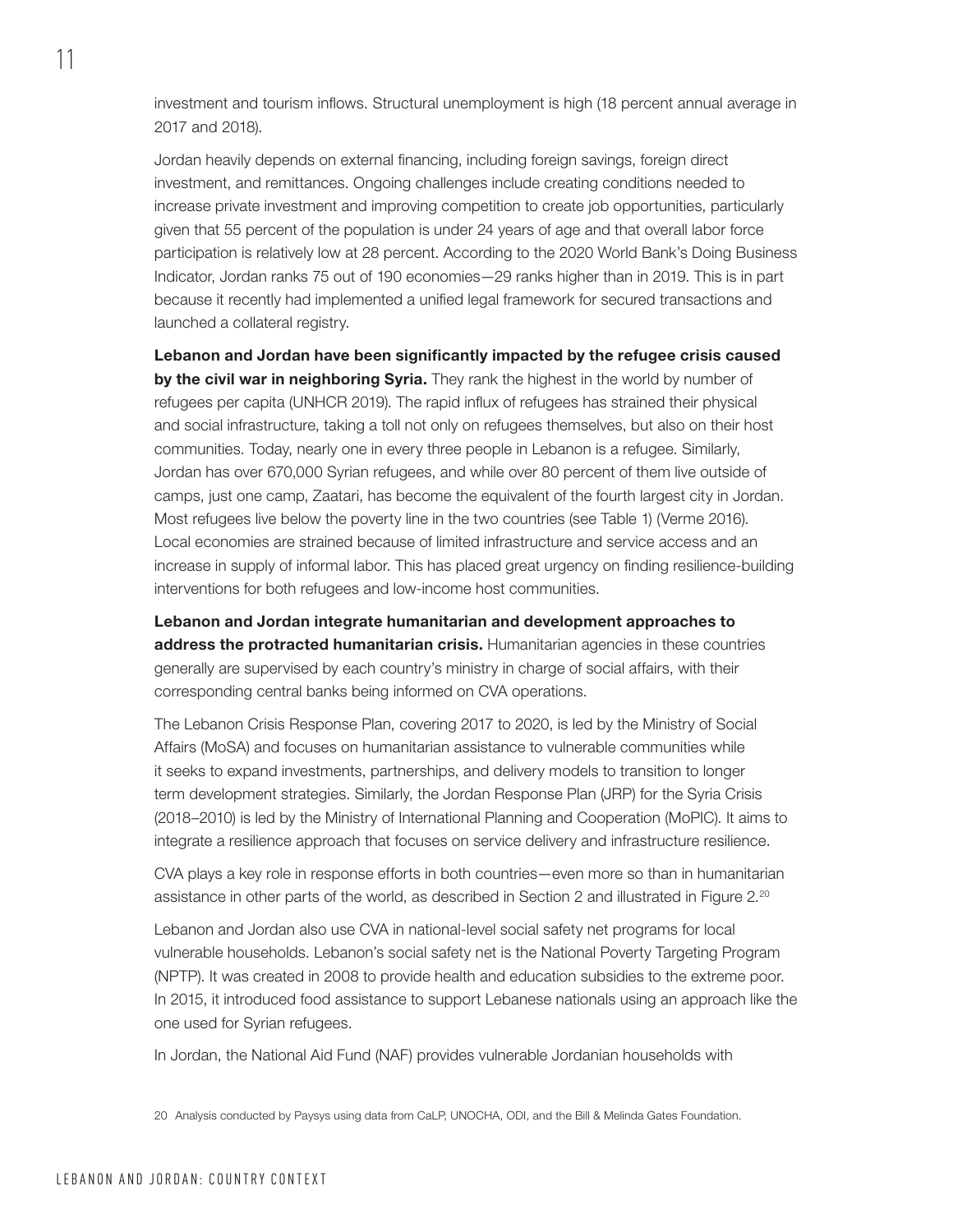#### TABLE 1. The refugee crisis in Lebanon and Jordan in numbers

|                                                      | Lebanon                                                                                                                                                                                                            | <b>Jordan</b>                                                                                                                                                                 |
|------------------------------------------------------|--------------------------------------------------------------------------------------------------------------------------------------------------------------------------------------------------------------------|-------------------------------------------------------------------------------------------------------------------------------------------------------------------------------|
| Total resident population <sup>a</sup>               | 6.85M (2018)                                                                                                                                                                                                       | 9.96M(2018)                                                                                                                                                                   |
| Adult population $(15 + \text{ years})^{\text{a}}$   | 4.58M (2018)                                                                                                                                                                                                       | 6.17M (2018)                                                                                                                                                                  |
| Refugees                                             | Syrian: 1.5M (registered & recorded), b, c<br>919,974 (UNHCR registered) <sup>d</sup><br>Palestinian (from Syria + pre-existing in<br>Lebanon): $311,985^b$<br>Other (Iraqi, Sudanese, other): 18,228 <sup>e</sup> | Syrian: 1.3M (registered & unregistered), <sup>f</sup><br>654,192 (UNHCR registered) <sup>9</sup><br>Other (Iraqi, Yemeni, Sudanese, Somalian,<br>other): 90,511 <sup>h</sup> |
| Settlement inside refugee camps<br>vs. outside camps | In line with government policy, there are no<br>formal camps for Syrians; refugees often live in<br>informal tented settlements and are scattered<br>across urban and rural communities. <sup>1</sup>              | Of Syrian refugees registered with UNHCR: <sup>9</sup><br>$\bullet$ 531,108 (81.2%) live outside camps<br>• 123,084 (18.8%) live inside camps                                 |
| Population below the poverty line <sup>b</sup>       | • Lebanese: $27-28.5\%$<br>• Syrian refugees: 76%<br>• Palestinian refugees from Syria: 89%                                                                                                                        | $\bullet$ Jordanians: 14.4%<br>• Syrian refugees: 89%                                                                                                                         |

Note: UNHHCR = United Nations Refugee Agency

a. "World Bank Open Data," <https://data.worldbank.org/>.

b. Government of Lebanon and United Nations (2018).

c. Registered vs. recorded: As of May 2015, UNHCR Lebanon temporarily suspended new registrations per the government's instructions. Refugees arriving after this date are recorded, which means they are recorded in the UNHCR database and eligible for assistance, but do not receive a registration certificate and, therefore, have no legal recourse as refugees.

d. As of 31 October 2019, "Lebanon," UNHCR Operations Portal, <https://data2.unhcr.org/en/situations/syria/location/71>.

e. As of February 2019, "Lebanon," UNHCR Fact Sheet, [http://reporting.unhcr.org/sites/default/files/UNHCR%20Lebanon%20Fact%20Sheet%20-%20](http://reporting.unhcr.org/sites/default/files/UNHCR%20Lebanon%20Fact%20Sheet%20-%20February%202019.pdf) [February%202019.pdf](http://reporting.unhcr.org/sites/default/files/UNHCR%20Lebanon%20Fact%20Sheet%20-%20February%202019.pdf).

f. "Jordan Crisis Response Plan for the Syria Crisis, 2018–2020," Ministry of Planning and International Cooperation, <http://www.jrpsc.org/>.

g. As of December 2019, "Jordan," UNHCR Operations Portal, [https://data2.unhcr.org/en/situations/syria/location/36.](https://data2.unhcr.org/en/situations/syria/location/36)

h. As of November 2019, "Jordan," UNHCR Fact Sheet, [http://reporting.unhcr.org/sites/default/files/UNHCR%20Jordan%20Fact%20Sheet%20-%20](http://reporting.unhcr.org/sites/default/files/UNHCR%20Jordan%20Fact%20Sheet%20-%20November%202019_0.pdf) [November%202019\\_0.pdf.](http://reporting.unhcr.org/sites/default/files/UNHCR%20Jordan%20Fact%20Sheet%20-%20November%202019_0.pdf)

i. "Lebanon," UNHCR Shelter, [https://www.unhcr.org/lb/shelter.](https://www.unhcr.org/lb/shelter)

financial assistance for regular, emergency, and medical needs. Notably, NAF provides beneficiaries unrestricted cash, unlike Lebanon's beneficiaries who receive only e-vouchers for food purchases. Nonetheless, using CVA in social safety nets presents the opportunity for governments to expand financial inclusion.

In Lebanon, most vulnerable refugees receive CVA, for a total of US\$400–500 million per year. While it is not possible to know the number of unique beneficiaries—households or individuals—the largest issuer, the World Food Program (WFP), reaches 140,000–190,000 out of an estimated 240,000 refugee households. The households comprise primarily Syrians who are living below the poverty line. NPTP reaches just 10,000 Lebanese households with food e-vouchers for a total in CVA of US\$17 million (3–4 percent of total CVA in the country).<sup>21</sup> Voucher recipients are selected among the poorest of the 43,000 households who receive education and health benefits (as in Annex A), themselves a small fraction of households living below the poverty line. In Jordan, vulnerable refugees and nationals receive similar coverage.

21 NPTP recently was scaled up to 15,000 households.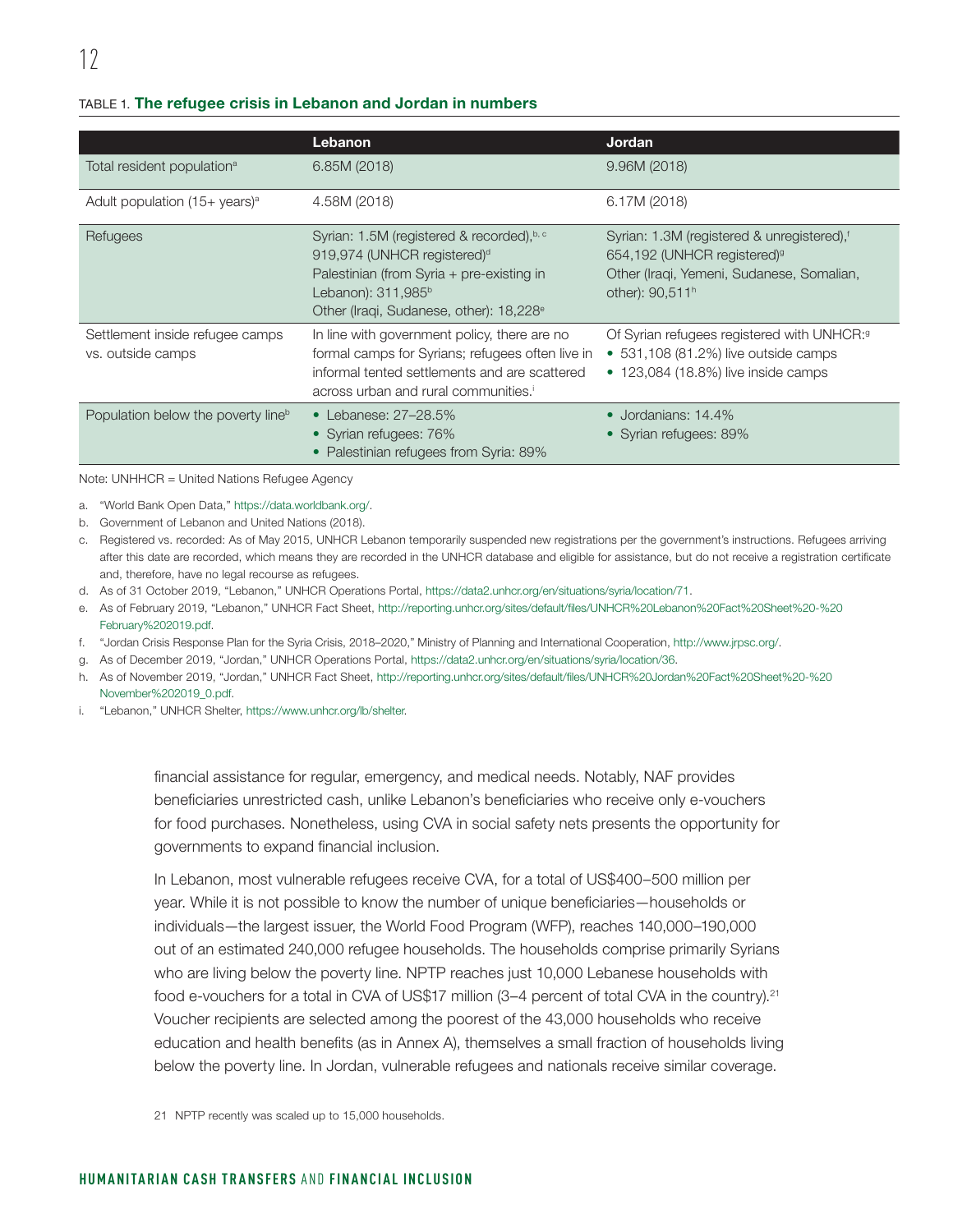The total estimated volume of CVA to refugees is US\$247 million for 100,000–150,000 households. NAF has a little over 90,000 households that receive an estimated US\$140 million—over half the population living below the poverty line.

#### FIGURE 2. Comparison of humanitarian CVA globally and in Lebanon and Jordan

 $\mathbf{u}$ 

| <b>Globally:</b> Of a total of US\$27.3B spent<br>on humanitarian assistance in 2016,<br>US\$2.8B (10.3%) was delivered through<br>cash transfers and vouchers. <sup>a</sup> | <b>Lebanon:</b> Of a total of US\$1.3B <sup>b</sup><br>spent on humanitarian assistance in<br>2016, US\$400-500M <sup>c</sup> (30-38%) was<br>delivered through cash transfers and<br>vouchers. <sup>d</sup> | <b>Jordan:</b> While total CTP figures for Jor-<br>dan are unavailable, the amount spent<br>on CTPs by UNHCR, WFP, and UNICEF<br>alone in 2016 was US\$252.5M. <sup>e</sup> This<br>represents 28% of the US\$889M <sup>a</sup> spent<br>in total assistance. |
|------------------------------------------------------------------------------------------------------------------------------------------------------------------------------|--------------------------------------------------------------------------------------------------------------------------------------------------------------------------------------------------------------|---------------------------------------------------------------------------------------------------------------------------------------------------------------------------------------------------------------------------------------------------------------|
| Amount spent on CTPs as a                                                                                                                                                    | Amount spent on CTPs as a                                                                                                                                                                                    | Amount spent on CTPs by UNHCR, WFP,                                                                                                                                                                                                                           |
| proportion of total humanitarian                                                                                                                                             | proportion of total humanitarian                                                                                                                                                                             | and UNICEF as a proportion of humanitarian                                                                                                                                                                                                                    |
| assistance, 2016                                                                                                                                                             | assistance in Lebanon, 2016                                                                                                                                                                                  | assistance in Jordan, 2016                                                                                                                                                                                                                                    |
| <b>US\$2.8B</b>                                                                                                                                                              | <b>US\$400-500M</b>                                                                                                                                                                                          | <b>US\$252.5M</b><br>(UNHCR, WFP,<br><b>UNICEF)</b>                                                                                                                                                                                                           |
| <b>Total Assistance:</b>                                                                                                                                                     | <b>Total Assistance:</b>                                                                                                                                                                                     | <b>Total Assistance:</b>                                                                                                                                                                                                                                      |
| 10.3%                                                                                                                                                                        | 30-38%                                                                                                                                                                                                       | 28%                                                                                                                                                                                                                                                           |
| <b>US\$27.3B</b>                                                                                                                                                             | <b>US\$1.3B</b>                                                                                                                                                                                              | <b>US\$889,6M</b>                                                                                                                                                                                                                                             |

Note: CTP = Cash transfer programming

- a. The Cash Learning Partnership, "The State of the World's Cash Report: Cash Transfer Programming in Humanitarian Aid," [http://www.cashlearning.org/](http://www.cashlearning.org/resources/the-state-of-the-worlds-cash-2018) [resources/the-state-of-the-worlds-cash-2018.](http://www.cashlearning.org/resources/the-state-of-the-worlds-cash-2018) The figures for CTP values are for cash transfers and vouchers combined; disaggregated figures for cash transfers and vouchers are not available.
- b. "Financial Tracking Service," UNOCHA,<https://fts.unocha.org/>.
- c. Bailey and Harvey (2017).
- d. Since 2017 figures are not available for CTP values globally or in Jordan; 2016 figures are used for Lebanon for comparison. However, in 2017, the proportion of CTPs as a percentage of total humanitarian assistance in Lebanon increased even further from 2016. Of a total of US\$1.1 billion in assistance, nearly US\$500 million (47 percent) was delivered through cash and vouchers (an increase of 30–38% in 2016).
- e. Sikander and Weaver (2017).
- f. "Financial Tracking Service," UNOCHA,<https://fts.unocha.org/>.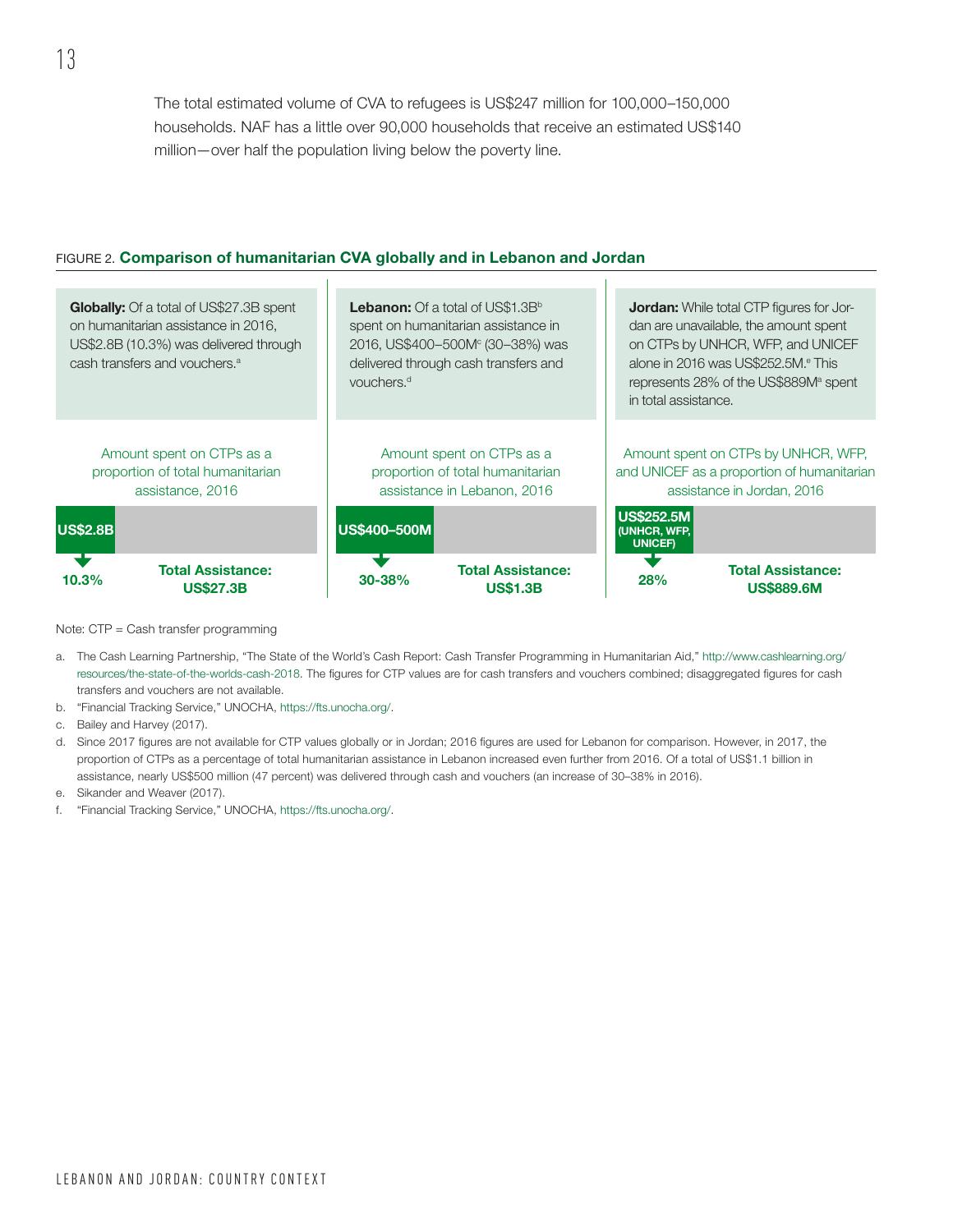### SECTION 4 **LESSONS LEARNED**

REVIEW OF THE CVA LANDSCAPE IN JORDAN AND LEBANON REVEALS<br>the importance of collaboration and the increasing use of technology to improve scale,<br>efficiency, and transparency of programs. This section provides an overview o the importance of collaboration and the increasing use of technology to improve scale, efficiency, and transparency of programs. This section provides an overview of CVA in Jordan and Lebanon programming, highlights the benefits of collaboration within CVA delivery, and discusses why CVA failed to create a pathway to financial inclusion.

### 4.1 **Benefits of Collaboration**

Humanitarian CVA in both countries required implementing agencies to closely coordinate and collaborate with each other. In Lebanon, humanitarian CVA is mainly implemented through Lebanon One Unified Inter-Organizational System for E-Cards (LOUISE), which is managed by WFP. WFP contracts a local bank through a bidding process, the latest of which was won by Banque Libano-Française (BLF). BLF issues Common Card, the prepaid Mastercard-backed chip cards on which CVA transfers are made. The card can be used to withdraw cash at any ATM or to purchase goods from 410 WFP-selected merchants. WFP manages the relationship with BLF through a master banking agreement. Partner agencies either can have a direct relationship with BLF through a partnership agreement or they can contract WFP to manage the relationship on their behalf.

Humanitarian CVA in Jordan is mainly implemented by the Common Cash Facility (CCF) and is delivered through Cairo Amman Bank (CAB). CCF was spearheaded by UNHCR (the United Nations Refugee Agency) and has been used by up to 22 other partners. CCF uses iris-scan technology, EyeCloud (provided by the biometrics company IrisGuard), to authenticate the identity of refugees, so that they can make cardless withdrawals from ATMs.<sup>22</sup> UNHCR manages an overarching contract with CAB, but each humanitarian agency has a direct agreement with the bank. WFP also distributes cash and e-vouchers through a CAB-issued Mastercard prepaid card called OneCard and is piloting the use of iris scans in its 206 merchant locations throughout Jordan.23 For a full list of CVA delivery mechanisms and an illustration of the main CVA programs in Jordan and Lebanon, see Annex A.

22 See UNHCR (2017).

23 OneCard is the CVA delivery platform managed by WFP in partnership with Jordan Ahli Bank and Middle East Payment Systems, a payment services provider.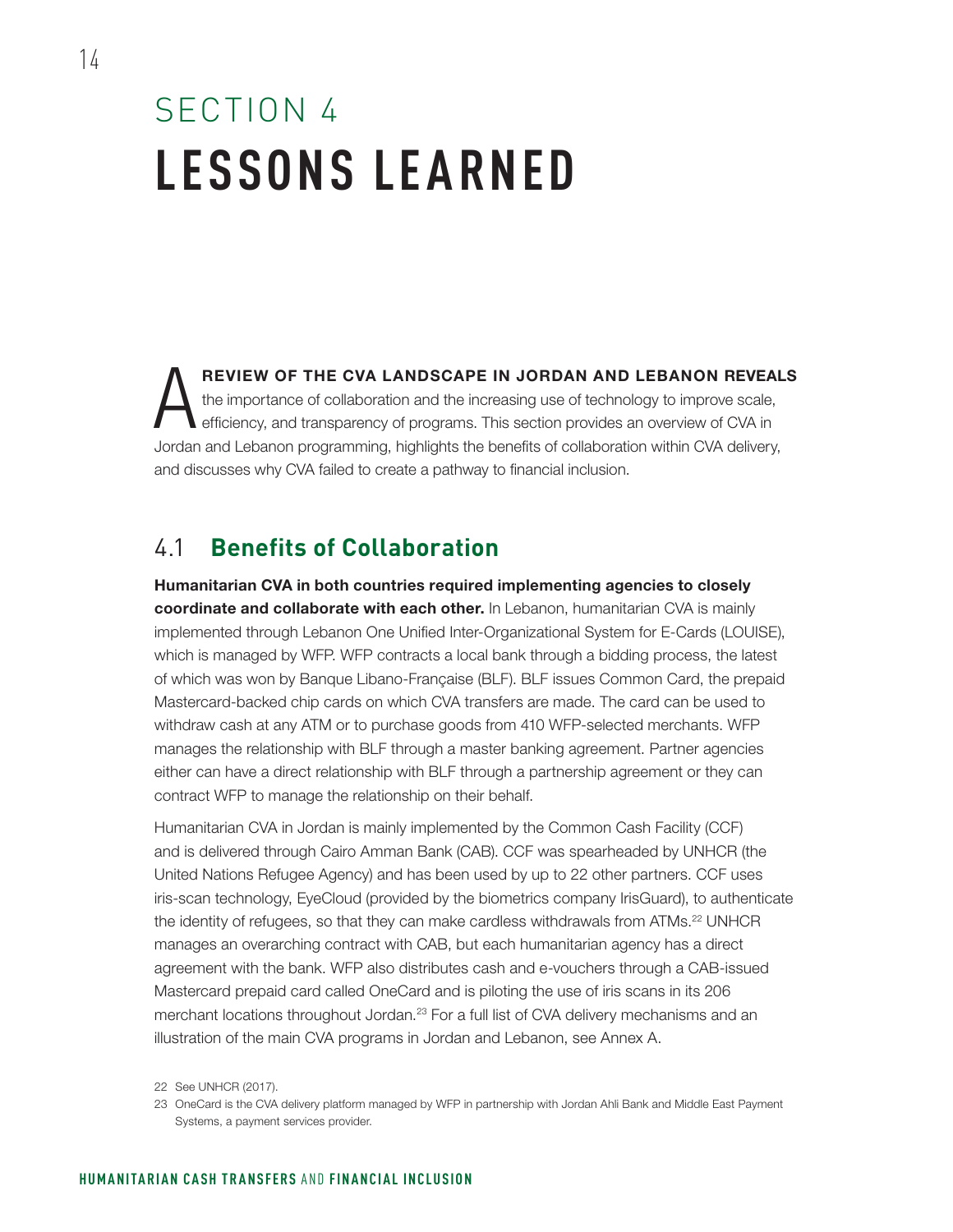CVA programs in Jordan and Lebanon are highly digitized compared to other CVA programs globally. Humanitarian assistance programs in Jordan and Lebanon have rapidly evolved from several uncoordinated cash transfers to coordinated digital payments, with prepaid cards that can be used at ATMs or selected merchants. The cards use cutting-edge technology, such as biometric iris scans, to verify identity and access delivery channels such as ATMs and point-of-sale (POS) devices. (See [Table 2](#page-20-0) for a detailed list of mechanisms.) This rapid evolution has improved national assistance programs. NPTP in Lebanon also has leveraged digital tools for food assistance, working in partnership with WFP to allow recipients to use their cards at WFP-selected merchants. NAF in Jordan is currently shifting payments from physical cash or check to basic bank accounts or mobile wallets. Both NPTP and NAF have modernization and digitization plans. However, those fall outside the scope of this paper.

#### <span id="page-20-0"></span>TABLE 2. Cash and voucher delivery mechanisms in Lebanon and Jordan

| <b>Instrument</b> | <b>Prepaid cards</b>                                                                                                                                                           | <b>Biometrics</b><br>(iris scan) <sup>a</sup>                                                                         | <b>Mobile wallets</b>                                              | Cash                                                                                                                                           | Cash                                                        |
|-------------------|--------------------------------------------------------------------------------------------------------------------------------------------------------------------------------|-----------------------------------------------------------------------------------------------------------------------|--------------------------------------------------------------------|------------------------------------------------------------------------------------------------------------------------------------------------|-------------------------------------------------------------|
| <b>Channel</b>    | <b>ATM, POS</b>                                                                                                                                                                | ATM, POS                                                                                                              | Mobile phones,<br><b>PSP</b> agents                                | <b>Money transfer</b><br>operators,<br>post office                                                                                             | Direct/in-hand                                              |
| Lebanon           | • Predominant CVA<br>instrument for<br>humanitarians<br>and NPTP<br>• Accepted at any<br>ATM in the country<br>• For WFP and<br>NPTP, accepted<br>at WFP-selected<br>merchants | • Being piloted<br>for some CVA<br>programs                                                                           | • Not allowed by<br>regulation                                     | • Preferred by some<br>NGOs, particularly<br>those with smaller<br>programs                                                                    | • Not commonly<br>used                                      |
| Jordan            | • Used by UNHCR,<br>WFP, and several<br><b>NGOs</b><br>• Used by CCF for<br>Jordanians                                                                                         | • Predominant<br>humanitarian CVA<br>instrument, used<br>by 9 organizations<br>(UN agencies and<br>NGO <sub>s</sub> ) | • Used in limited<br>pilots with UN<br>agencies and<br><b>NGOs</b> | • Used by some<br>NGOs and in camp<br>settings where<br>ATMs are not<br>allowed<br>• Predominantly used<br>for social safety via<br><b>NAF</b> | • Used in camp<br>settings where<br>ATMs are not<br>allowed |

Note: NGO = nongovernment organization; UN = United Nations.

a. In this case, biometrics refers to the use of an iris scan as both a payment instrument and authentication mechanism.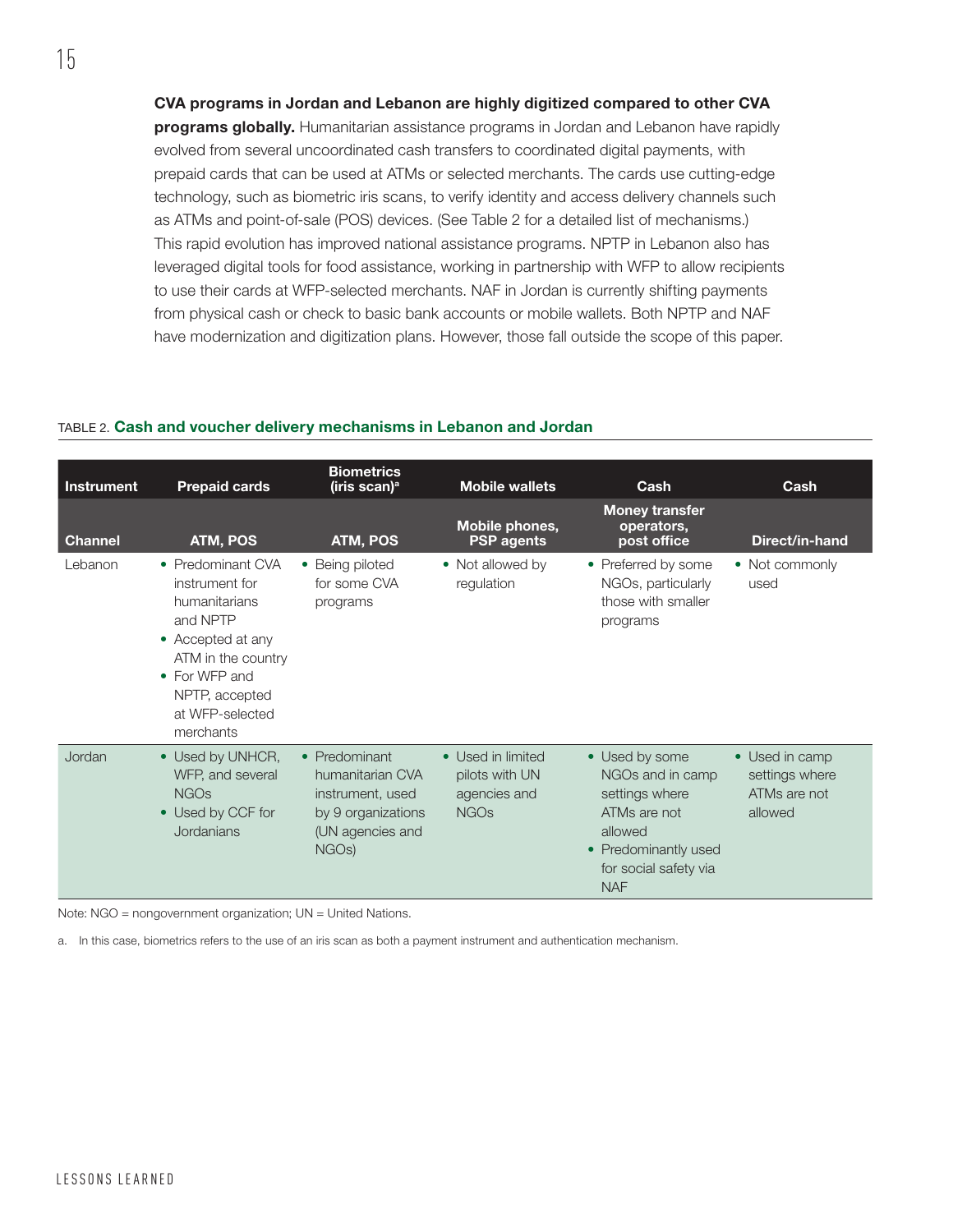Although coordination mechanisms used in Lebanon and Jordan were not created to explicitly advance financial inclusion, their resulting cost reductions and efficiency gains have enabled cash transfer programming to pave the way to financial inclusion. The collaboration frameworks illustrate several key benefits that can help overcome challenges to linking CVA to financial inclusion. For details on CVA collaboration frameworks in Lebanon and Jordan, see Annex D.

### **SIMPLIFIED PROCESS FOR RECIPIENTS**

A shared cash delivery system enables people to receive transfers from several agencies through a single instrument, instead of having to go through several transfers and collection processes. Recipients and agencies benefit from this efficiency because everyone spends less time training, coordinating with multiple agencies, and managing different payments instruments. Recipients like consolidated payment instruments and streamlined operational processes (Creti 2015; Sikander and Weaver 2017).

### **LOWER COSTS WITH CASH DISBURSEMENT**

Humanitarian agencies in Lebanon and Jordan have significantly reduced costs by sharing resources and increasing their negotiating power with FSPs. As a group, they have larger volumes of transfers and thus can negotiate discounted bulk pricing. For example, CCF in Jordan has negotiated lower bank fees by pooling CVA volume, which reduces costs from 2.5–5 percent to 1.32 percent of the value loaded onto the card (Gilert and Austin 2017). Additionally, collaboration appears to reduce the cost and administrative burden associated with each agency tendering, contracting, and managing an FSP. For example, CCF allows organizations with one-off or short-term payments to use the system without having to build their own cash delivery system. Furthermore, interagency collaboration enables FSPs to streamline their engagement with several agencies through a single, coordinated banking relationship. This is in addition to efficiency gains from collaborating on other functions such as beneficiary communication and training.

### **LESS DUPLICATION**

Collaboration between agencies provides an overall view of recipients, allowing agencies to minimize overlaps in households reached and improve targeting to reach the intended beneficiaries. In doing so, they can reach a larger population more efficiently, thereby enhancing the effectiveness of the humanitarian response. For example, the six members of the Lebanese Cash Consortium, which preceded LOUISE, divided coverage geographically, which allowed them to individually focus their efforts and resources in discrete regions, while collectively maximizing their reach (for more on the Lebanese Cash Consortium, see Annex D). LOUISE partners agree that, although it is resource intensive in the short run, collaboration across broader functions, such as vulnerability assessments and targeting, is the right approach for an effective and efficient humanitarian response, particularly in the case of protracted crises.

In both countries, there has been some level of coordination between humanitarian agencies and the governments' respective social safety nets. This type of coordination is relevant in many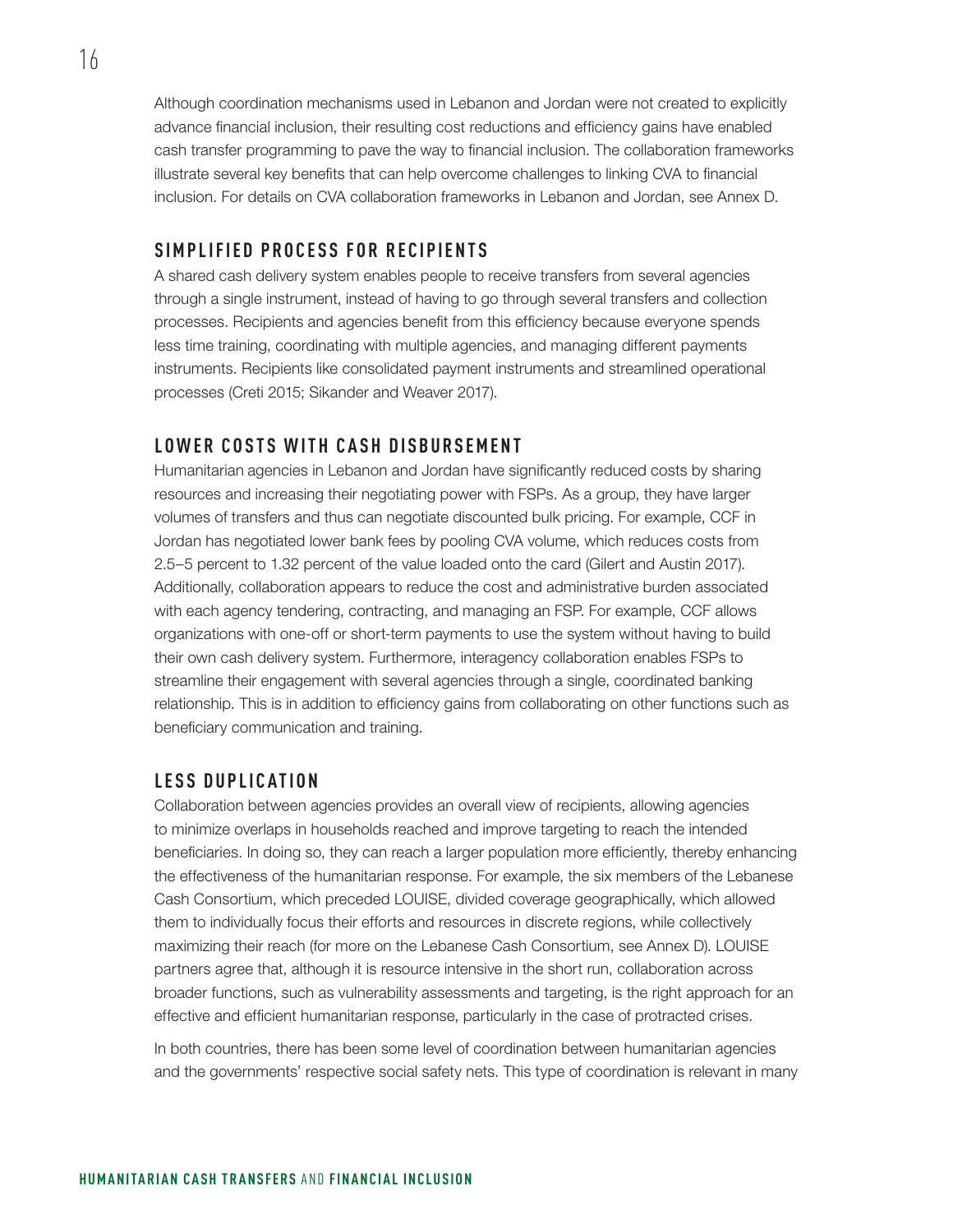markets, as it can go both ways, with the humanitarian agencies leveraging existing safety nets and safety nets leveraging humanitarian agencies.

In markets where national systems for digital social payments are developed, they can be used for CVA. In markets where they are not in place, governments may adapt all or some aspects of platforms already established for humanitarian assistance to benefit safety nets. Both options save a lot of time and resources compared to setting up cash transfer delivery platforms from scratch. However, particularly in the case of adapting systems for government payments, maintaining a longer-term perspective is important to ensure that the government can take full ownership of the systems once crisis response ends.

Lessons also can be learned from challenges in implementing CVA in both countries. First, comingling agency funds in the same wallet, while easier for the beneficiary who has to deal with only restricted and unrestricted funds on the same card, complicates the reconciliation process. The first-in-first-out method is used to calculate account balances, making accounting more complex as the number of agencies on the platform increases. Second, card management processes need to be streamlined to avoid lengthy delays. Under LOUISE, operations such as card blocking, activation, or re-issuance must be requested via WFP, and it may take up to two months to replace a card. During that time, beneficiaries may be forced to forgo their monthly assistance as funds get pulled back due to inactivity. However, using a single mechanism at the beneficiary level is a great starting point for programs that want to start linking to financial inclusion.

### 4.2 **Why did CVA fail to create a pathway to financial inclusion?**

The Syrian refugee responses in Lebanon and Jordan provide a large-scale experiment to test the pathway from CVA to financial inclusion.<sup>24</sup> Yet, despite their size and level of digitization, these cash transfer programs have not led to financial inclusion several years after the response to the Syrian crisis began. This is for one overarching reason: **transfers are not disbursed** into an account held in the recipients' own name. Rather, FSPs who facilitated the transfers opened a pooled account for the aid agency, which held the relationship with each individual recipient (see Figure 3).

<sup>24</sup> There are non-Syrian refugees in both Jordan and Lebanon; however, this study focused on Syrian refugees and their host communities.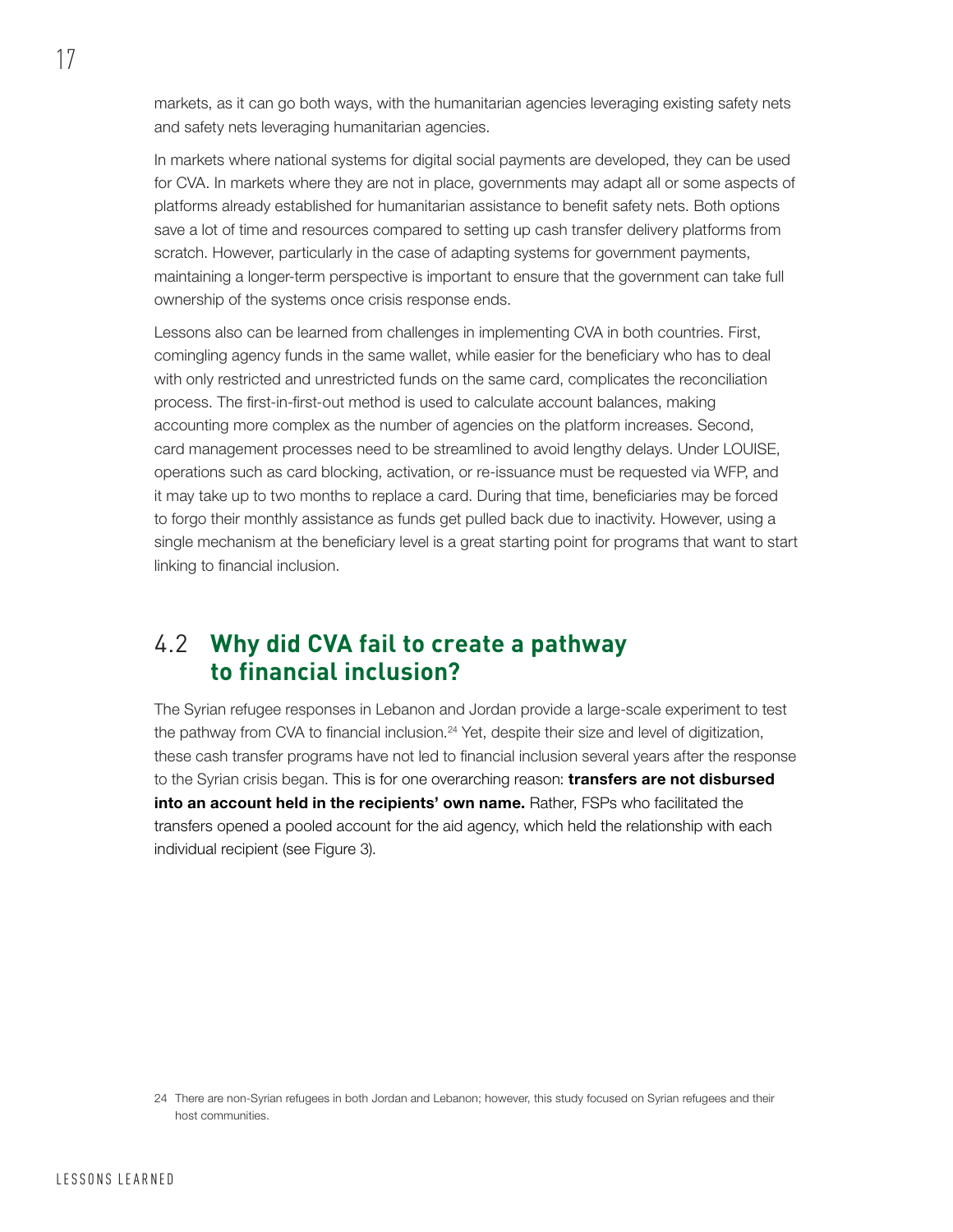

#### FIGURE 3. Typical flow of funds in cash transfer programming in Lebanon and Jordan

Note: In Lebanon, CVA disbursements are in U.S. dollars; however, the smallest amount in ATMs is US\$50 and the standard value of transfer is US\$175. This prevents beneficiaries from withdrawing the full cash transfer payment amount in one transaction. At the time of our study, the currency denomination was being reconsidered. Since then, CVA in Lebanon is disbursed in Lebanese pounds due to the deterioration of macroeconomic conditions.

Using pooled accounts is expedient because FSPs do not need to conduct the full range of CDD, including know-your-customer (KYC) requirements,<sup>25</sup> on thousands of refugees who may have limited identity documentation or accessible financial history. Benefits of a pooledaccount approach include:

- Shortens the time that it takes to set up payments, helping to get aid to those who need it as quickly as possible.
- Allows agencies sending the cash transfers to negotiate lower fees for bulk transfers with the FSP.
- Documents cost-effective delivery for agencies to donors and for donors to their taxpayers.
- Lowers cost and risk for the FSP.

<sup>25</sup> CDD describes the full range of actions required of FSPs to comply with anti-money laundering/combating the financing of terrorism (AML/CFT) standards as set by the Financial Action Task Force, the global standard-setting body largely responsible for AML/CFT. CDD requires that FSPs take steps to identify and verify the identity of customers as well as of person(s) on whose behalf a transaction is being conducted (beneficial owners), to understand the purpose and nature of the financial transaction and to conduct appropriate ongoing monitoring of the customer to ensure that the transactions are consistent with the customer's profile. While the term "KYC" is more often used, it does not cover the full scope of CDD obligations. See "Policy," CGAP, <https://www.cgap.org/topics/policy> and Staschen and Meagher (2018).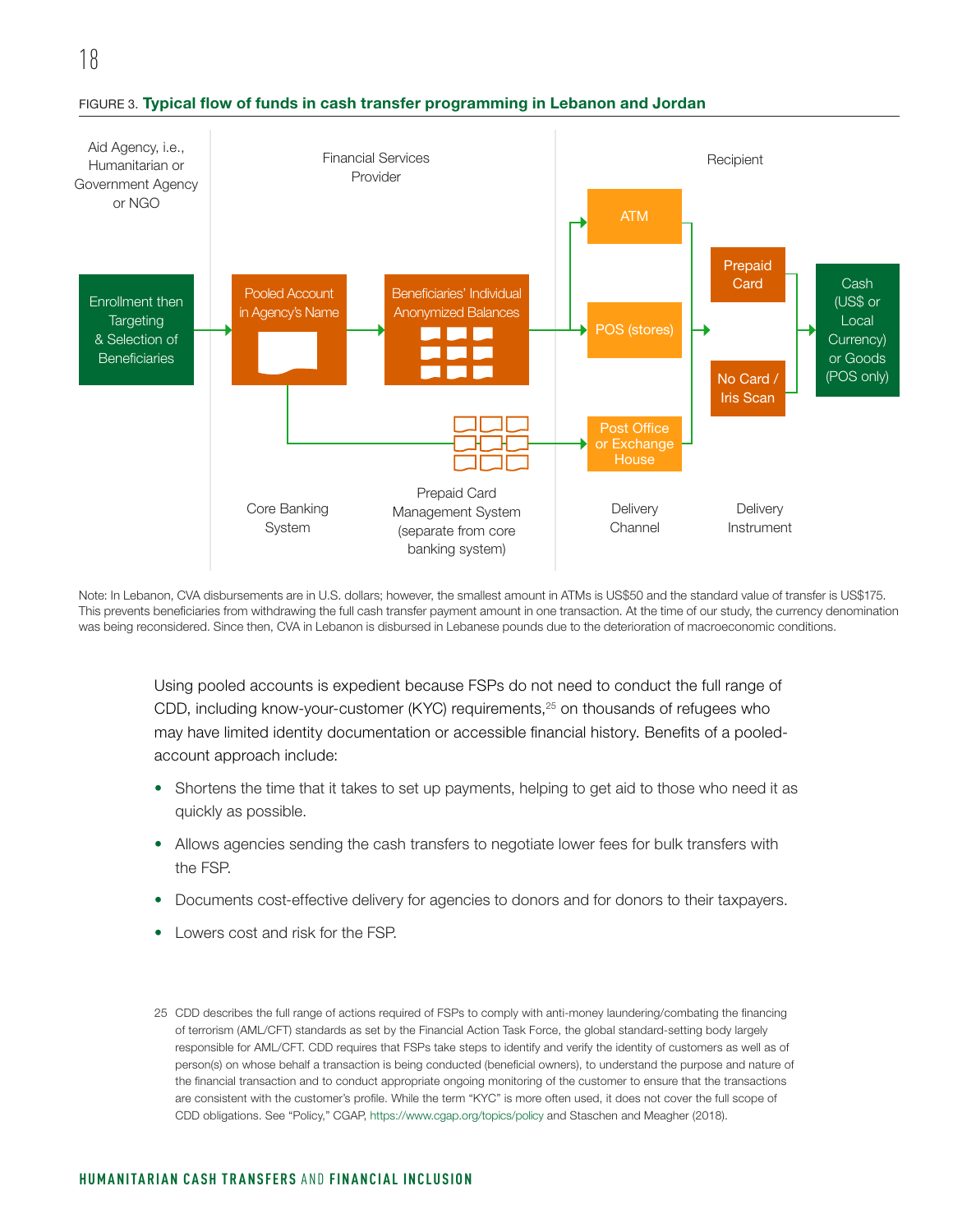• Allows government and humanitarian agencies to see the amount of funds that remain in each recipient's account so that they have the option to pull back funds not used within a certain time period. This level of oversight is not available if funds are sent to an account held by the beneficiary, which is subject to banking privacy regulations and prevailing financial consumer protection rules.

While pooling accounts decreases short-term, upfront costs, aid recipients do not gain access to a fully functional account, which in turn would make them financially included. Even if the transfer is delivered to a prepaid card, the card's use is restricted to cash-out at ATMs and payment at POS devices. It cannot be used to save, send, receive, or store funds or to generate a transaction history necessary to access more complex financial services such as credit and insurance.<sup>26</sup> As a result, money transfer operators (MTOs) and traditional microfinance institutions, rather than FSPs delivering CVA, have been the main providers of financial services to refugees and low-income host households. However, MTOs cannot hold funds, and microfinance institutions in both Lebanon and Jordan are creditonly institutions that cannot accept deposits. Hence, there is a trade-off between shortterm benefits—such as low costs, reporting capabilities, and fast delivery—and longer-term development outcomes of individual and household resilience.

Although there are no clear links between cash transfers and financial inclusion yet, the experiences of Lebanon and Jordan show that digital transfers are effective channels for building awareness and trust in digital payments, despite the limited functionality of prepaid cards. Agencies in the two countries noted improvements in recipients' understanding of card, ATM, and POS use over time. For example, the number of problems with personal identity numbers (PINs) and attempts to withdraw from empty accounts have declined as recipients have become more comfortable using their cards. Lebanese recipients, who are relatively new to using cards, encounter more problems than refugees. The systems humanitarian agencies have established to provide training and respond to customer questions on card use—for example, call centers—have raised awareness of digital payments and may be used for other financial capability initiatives.

Despite some early success, more needs to be done to achieve financial inclusion. In the following section we address three key building blocks for moving toward this vision:

- Humanitarian and government prioritization of financial inclusion and resilience.
- Enabling regulation and infrastructure.
- A business case for FSPs.

A fourth building block—recipient demand—is outside the scope of this paper; however, a brief description can be found in Box 2.

<sup>26</sup> Financial account ownership is a key aspect of increasing financial access and is critical for the long-term endeavor of creating robust and active financial inclusion. See Bull (2018).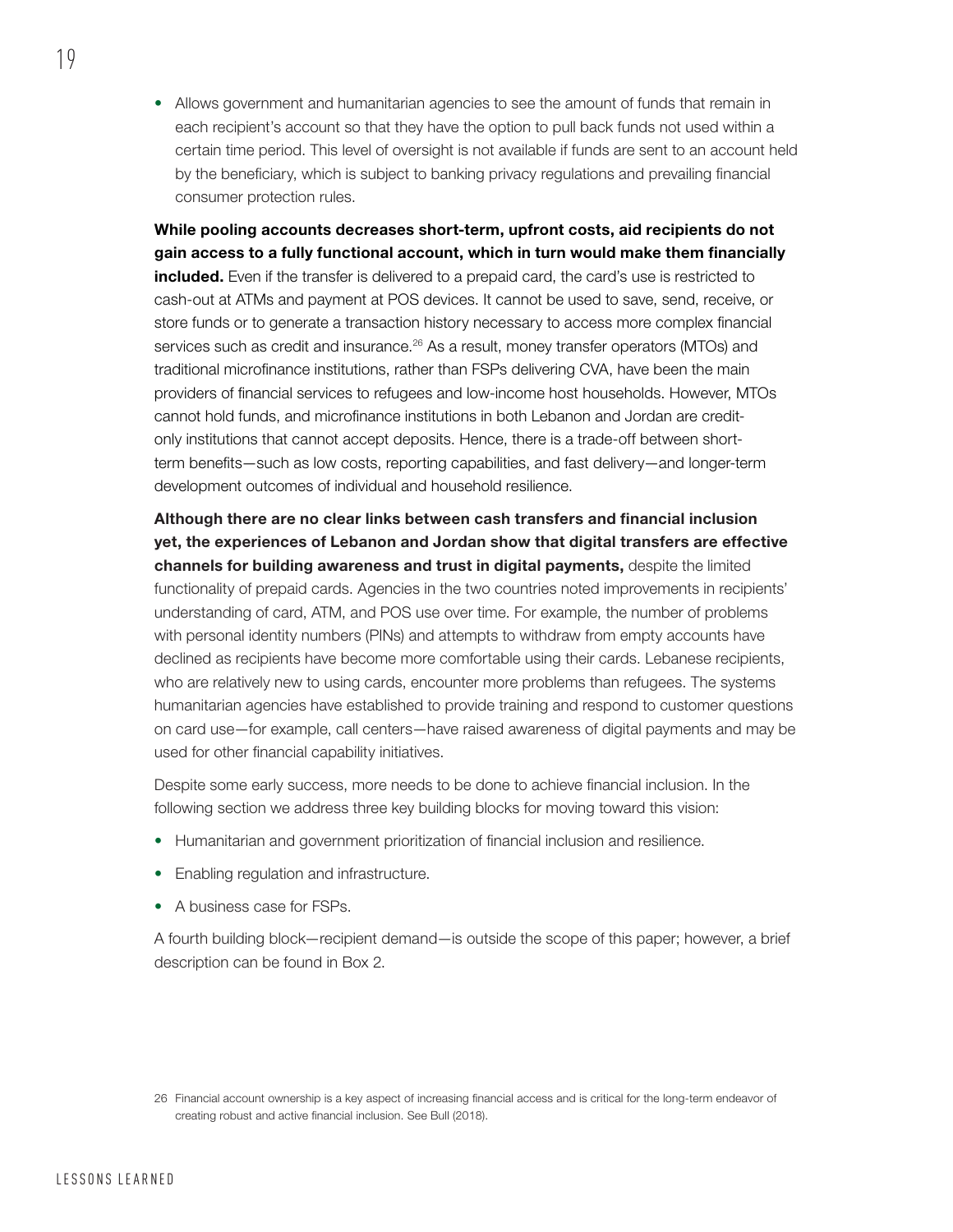#### BOX 2. The demand for digital cash transfers: What do recipients prefer?

The preferences and needs of supply-side actors, including governments, humanitarian agencies, and FSPs, are important to consider. However, it is just as important, if not more so, to consider recipient experience and preferences. Research (unpublished) from the Bill & Melinda Gates Foundation's "Mobile Money Solutions for Cash-Based Transfers Assessment Report" in 2017 sought to understand the recipient experience with cash transfers and digital financial products. The study found that aid recipients in Jordan preferred cash (hard currency) over vouchers because the latter limited choice and was associated with the stigma of receiving welfare. Furthermore, it was believed that stores increased prices for goods redeemable with vouchers. Recipients generally were satisfied with the digital tools, including cards and biometrics (iris scans), but they did face some challenges such as limited number of acceptance networks or ATMs being out of service.<sup>a</sup>

These findings echo the results of three case studies from Ethiopia, Bangladesh, and Zimbabwe that looked at the effects of financial inclusion on emergency cash transfers issued to account-based payment mechanisms (Bailey 2017). In these cases, emergency transfers did not significantly change financial behaviors: at the end of the program, just 10 percent of recipients across all three countries were able to independently conduct mobile money transactions. Recipients still

preferred cash—they withdrew funds from accounts before saving, borrowing, or making purchases.

In Zimbabwe, however, a significant minority did choose to continue using their mobile money account after the program was over. Although no recipient reported saving via mobile money before the project, 25 percent did so after it. Enabling factors that encouraged use of mobile money after the project ended included trust in service providers and agents, multiple transfers through the same project to increase exposure, and technical support provided by the implementing NGOs.

Similarly, user-centered research conducted in 2018 found that recipients were less concerned with financial inclusion than with features that improved the immediate cash transfer experience, such as feeling that their input was considered in the design of the cash transfer program, receiving transfers through trusted entities, and knowing how to troubleshoot potential problems that might arise (Sagmeister and Seilern 2018). Thus, the report recommended that programs be designed to maximize communication and net benefits—and thus value for money—rather than focused primarily on operational efficiency and lower costs.

These case studies provide important lessons and programming principles for donors and FSPs to consider when piloting DFS programs linked to cash transfers.

a. Such pain points could be solved with mobile money and a well-developed agent network. See Sikander and Cuna Weaver (2017).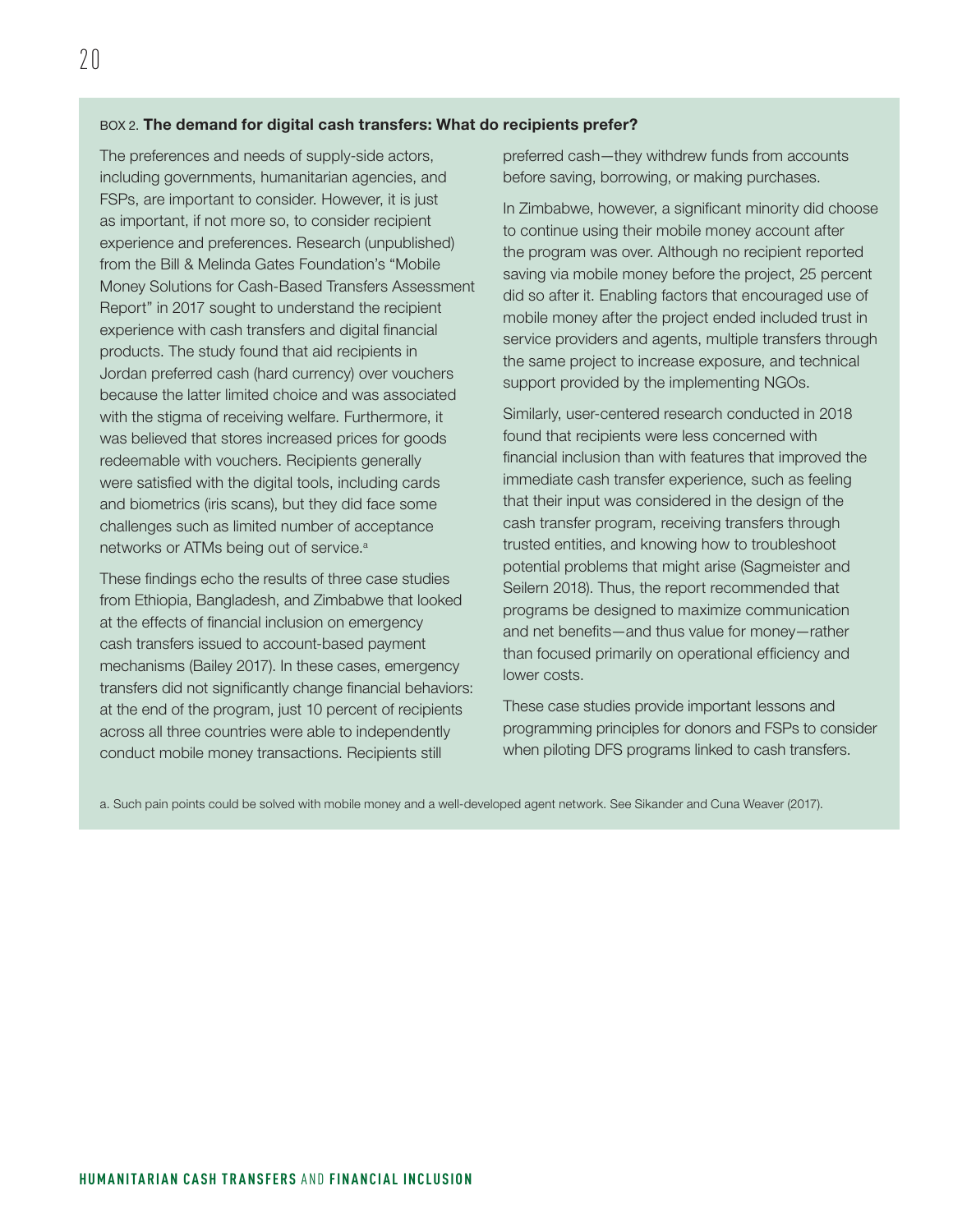# SECTION 5 **BUILDING BLOCKS**: **LINKING CASH TR ANSFERS**  TO **FINANCIAL INCLUSION**  AND **RESILIENCE**

### 5.1 **Humanitarian and government prioritization**

To encourage CVA providers and FSPs to pursue financial inclusion objectives, **donors** and governments must make financial inclusion an explicit priority, recognizing its importance in contributing to the resilience of recipients. High-level representatives and managers need to buy into this vision. This would allow programs on the ground to be developed with financial inclusion activities embedded from the beginning, which would prove particularly useful in protracted crises situations and for national social safety net programs. It also would allow agencies to align operational processes and make decisions that contribute to financial inclusion and longer-term resilience. For example, donors currently place a high priority on cost efficiency of humanitarian response efforts, which is important to ensure that as much funding as possible goes directly to recipients. However, if donors emphasize cost efficiency as a top priority, agencies may select an FSP purely based on cost, even if other providers may offer more sustainable or more inclusive payment solutions, improved data management platforms for beneficiaries, and better quality of service.

In terms of funds scarcity, humanitarian agencies tend to view idle funds in a recipient's account as a potential flaw in the targeting method, while an FSP would see any residual balance as a signal that the individual is trying to save. Current humanitarian processes incentivize recipients to withdraw the full transfer amount. However, this undermines potential savings and trust in digital services by reinforcing the belief that only hard cash, as opposed to an electronic balance, has permanent value. This is a missed opportunity, as illustrated by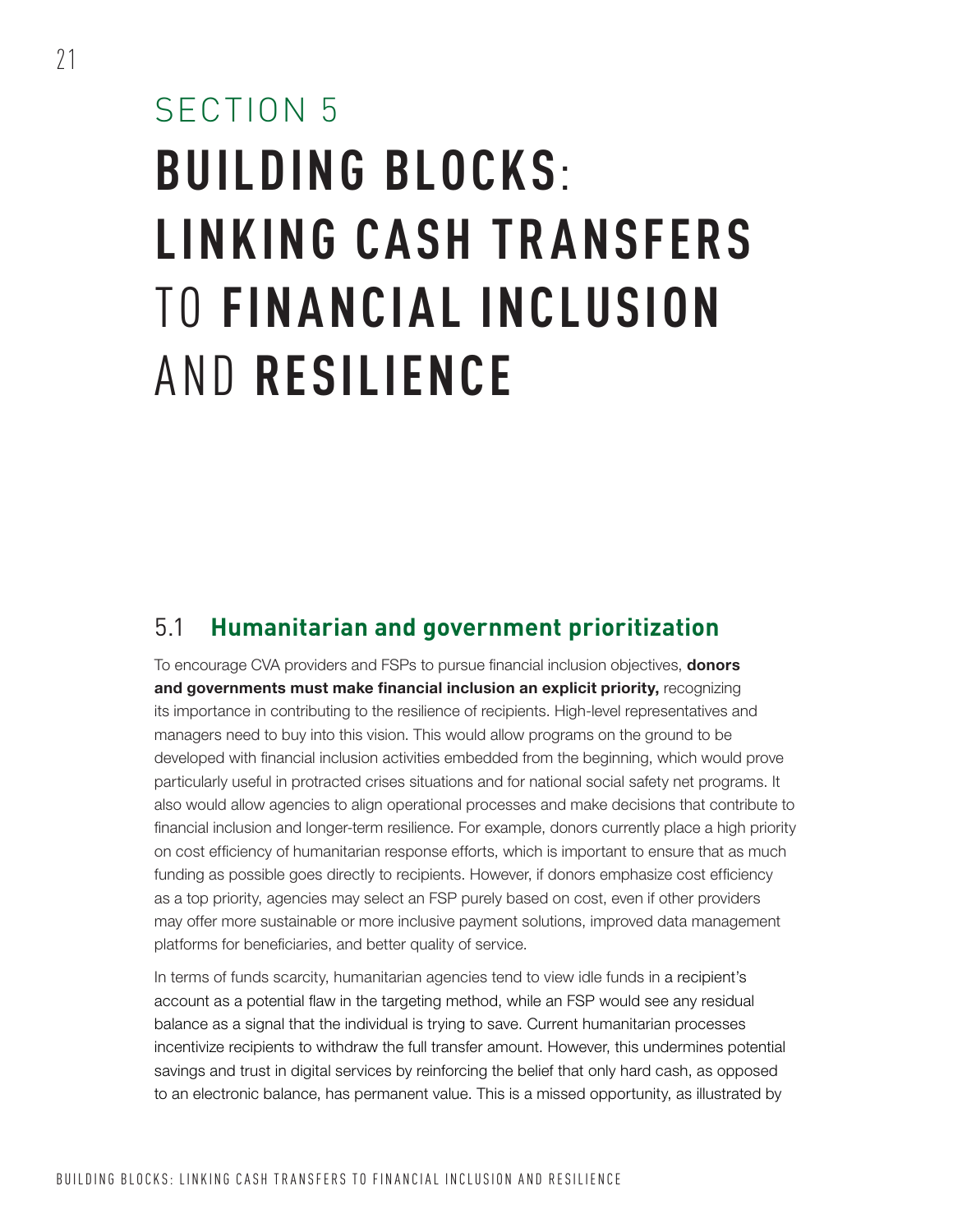a recent study that applied behavioral science to cash transfer programs. The study showed that an upfront investment of less than US\$5 per beneficiary per year resulted in up to 41 percent more individual savings (Ideas42 2019).

Prioritizing longer term development and financial inclusion also means investing in new skills for the humanitarian community. Only 40 percent of humanitarian organizations have the capacity to implement CVA, let alone advance financial inclusion (CaLP 2018). Recipients also need training on, for example, budget management to help households build savings for when cash assistance is no longer available. All this requires longer term funding cycles for humanitarian response. Recent trends are encouraging in this regard: multiyear contributions have more than doubled in two years, from 7 percent of humanitarian funding in 2016 to 17 percent in 2018 (Development Initiatives 2019).

### 5.2 **Enabling regulation and infrastructure**

DFS can help overcome geographic and cost barriers to the formal financial sector.<sup>27</sup> Global experience suggests nonbank payment service providers (PSPs) specializing in low-value person-to-person and person-to-government payments may be an entry point for unbanked people to access formal and regulated financial services. PSPs can be particularly useful in markets such as Lebanon and Jordan, where on the one hand, commercial banking services are expensive and cater to high-income customers, and on the other, CVA programs offer an opportunity to capture cash flows into payment and savings products.

An enabling regulatory environment for digital financial inclusion needs to be in place to link digital cash transfers to financial inclusion. CGAP has established four basic regulatory enablers for DFS: nonbank e-money issuance, use of third-party agents, risk-based CDD, and consumer protection rules (Staschen and Meagher 2018). These enablers help to establish a regulatory environment that is proportional—one that balances financial integrity, stability, and inclusion. This balance is particularly important and challenging to achieve in crisis-affected countries. Still, Jordan and Lebanon have made strides in implementing the basic regulatory enablers and have had varying degrees of success in achieving proportionality. A brief summary and comparison of each is presented in [Table 3](#page-28-0).

Jordan has established a framework that closely aligns with the basic regulatory enablers for DFS and thus should help the country achieve financial inclusion goals for both refugees and host communities. Highlights of this legal and regulatory framework that are particularly relevant to linking cash transfers to financial inclusion include:

- Enabling both banks and nonbanks to participate in the national payments system (NPS).
- Allowing payment system actors to operate in a structured and transparent environment, with clear licensing requirements and scope of operations.

27 For more on the global framework for finance and technology and its ability to accelerate financial inclusion, see IMF (2018).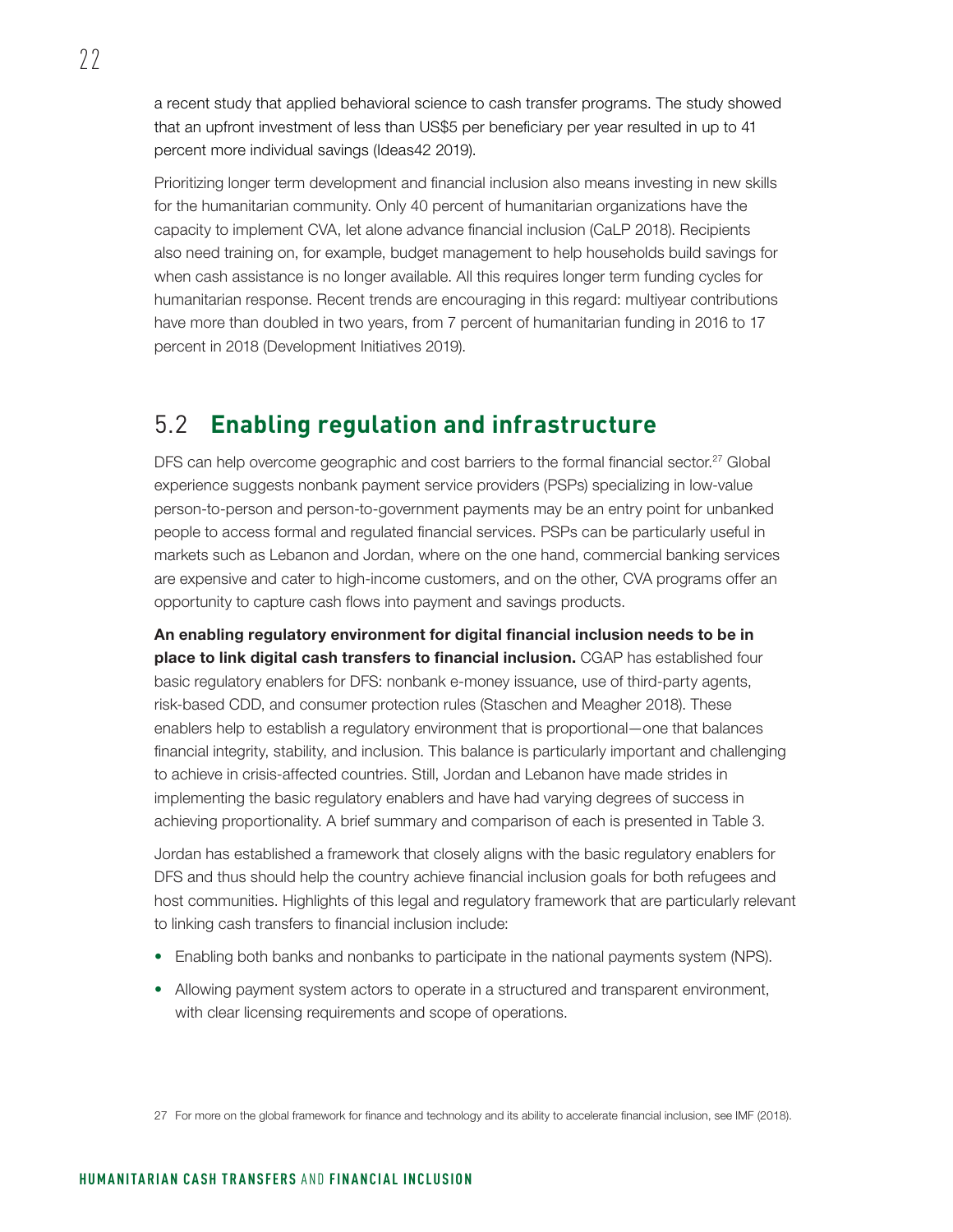- Facilitating a wide range of digital channels and instruments (prepaid cards, mobile wallets, biometrics, and more recently basic bank accounts) to enter the market and be used for CVA.
- Establishing tiered KYC requirements and account balance and transaction limits.

Proportional regulation that balances financial integrity, stability, and inclusion objectives is a critical precondition for financial systems promoting inclusion through cash transfers. In Lebanon, financial inclusion is an important objective of the government and the central bank, Banque du Liban (BDL). However, the country's regulatory framework prioritizes integrity and stability to maintain tight control over providers, products, and services in the market. Specifically, regulations limit the role of nonbanks in the financial sector, and transaction accounts may be offered only by banks. Also, there are restrictions on real-time electronic funds transfers, prepaid cards, e-money issuance, and agent banking, which leaves little space to develop financial products and services that are relevant and accessible to CVA recipients, including low-income Lebanese. There is no supervisory approach to financial technology and little acceptance of innovation surrounding financial services that are not bank based.

|                           | Lebanon                                                                                                                                                                                                                                                                                                                                                                                                                                     | Jordan                                                                                                                                                                                                                                                                             |
|---------------------------|---------------------------------------------------------------------------------------------------------------------------------------------------------------------------------------------------------------------------------------------------------------------------------------------------------------------------------------------------------------------------------------------------------------------------------------------|------------------------------------------------------------------------------------------------------------------------------------------------------------------------------------------------------------------------------------------------------------------------------------|
| Nonbank e-money issuance  | • Only banks are allowed to offer payment<br>services to end users.<br>• Scope and licensing requirements for pay-<br>ments institutions are undefined.<br>• Regulatory framework for e-money issuance<br>is not complete.<br>• Store-of-value accounts may be issued only<br>if they are linked to a bank account.                                                                                                                         | • Different categories of payment system ac-<br>tors (including nonbank PSPs) are defined.<br>• Licensing requirements for PSPs are clearly<br>outlined.<br>• Banks and licensed nonbank PSPs can<br>issue e-money.<br>• Allowed for prepaid cards, mobile wallets,<br>biometrics. |
| Use of agents             | • Only nonbank MTOs are allowed to use<br>third-party agents.                                                                                                                                                                                                                                                                                                                                                                               | • Allowed                                                                                                                                                                                                                                                                          |
| Risk-based CDD            | • Driven largely by concerns of money<br>laundering and financing of terrorism, BDL<br>maintains tight control over the types of<br>entities that can provide digital payments<br>and the digital products and services they<br>can offer.                                                                                                                                                                                                  | • Established tiered KYC requirements, ac-<br>count balance, and transaction limits.                                                                                                                                                                                               |
| Consumer protection rules | BDL provides basic instructions on financial<br>$\bullet$<br>education, fair and respectful treatment<br>of clients, transparency, and data privacy<br>(Circular 134).<br>• Recently published data protection laws<br>intended to provide a comprehensive legal<br>framework for the collection and processing<br>of personal data, including in the financial<br>sector (Law No. 81 Relating to Electronic<br>Transactions). <sup>a</sup> | • Mobile payment service instructions provide<br>basic instructions on complaints handling,<br>data privacy, protection of consumer funds,<br>and fraud prevention.                                                                                                                |

#### <span id="page-28-0"></span>TABLE 3. Comparison of the legal and regulatory frameworks in Lebanon and Jordan

a. Law No. 81 Relating to Electronic Transactions and Personal Data, [https://smex.org/wp-content/uploads/2018/10/E-transaction-law-Lebanon-Official-](https://smex.org/wp-content/uploads/2018/10/E-transaction-law-Lebanon-Official-Gazette_ENGLISH.pdf)[Gazette\\_ENGLISH.pdf](https://smex.org/wp-content/uploads/2018/10/E-transaction-law-Lebanon-Official-Gazette_ENGLISH.pdf). Regulatory enactment of the law is pending.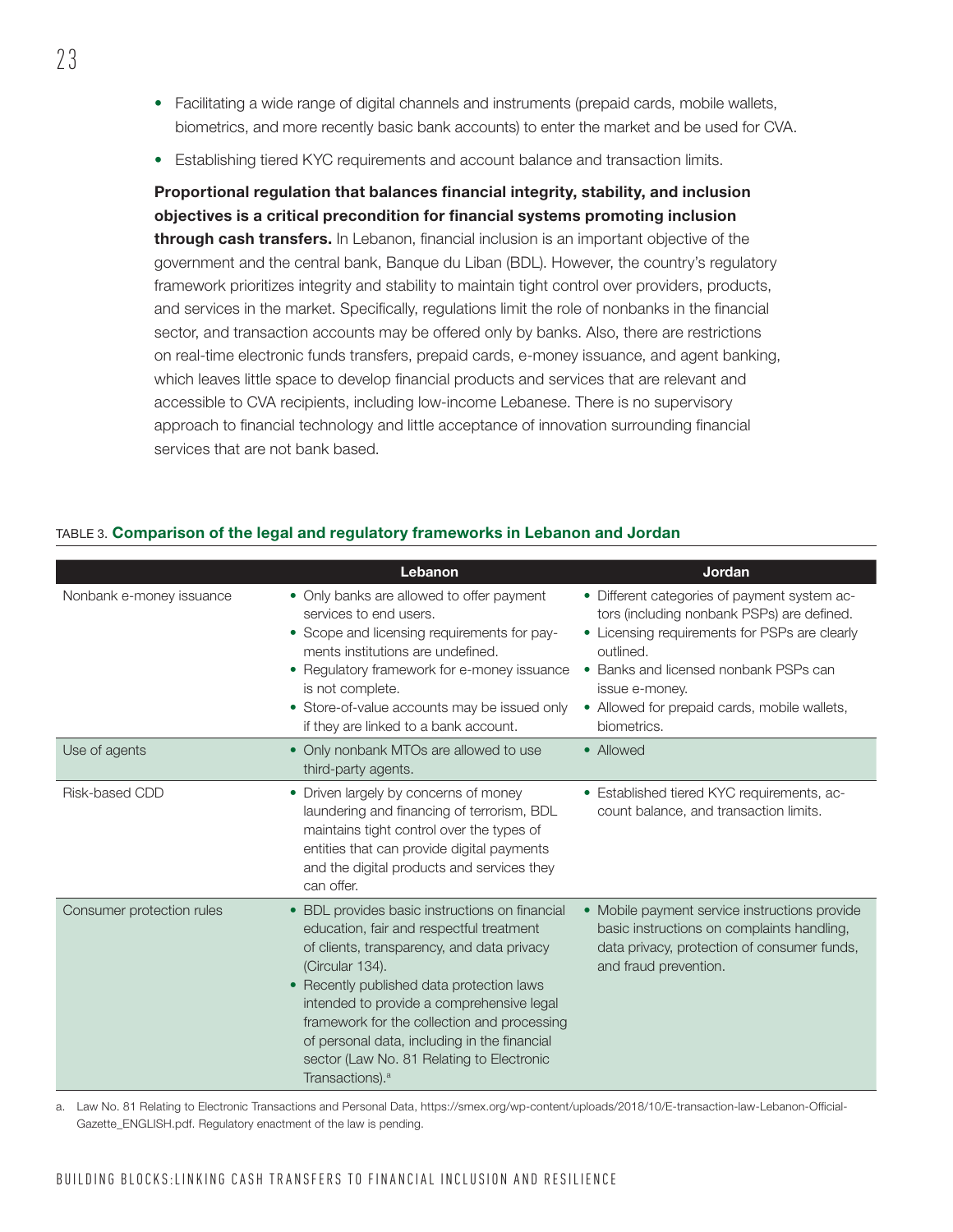#### BOX 3. Refugees' identification and access to financial services

Many refugees do not have the identification documents (IDs) necessary to open an account, as defined both by the government through its regulations and by each individual FSP through its internal procedures. Even if the government allows FSPs to accept a foreign ID or aid agency-issued ID, an FSP can choose not to accept it.

For example, in Jordan, from a strictly legal perspective and in the absence of explicit prohibition, refugees are authorized to open accounts as foreigners using foreign IDs. However, such IDs often are unavailable or expired. Almost a decade into the conflict, many Syrian passports, which are valid for five years, have expired. Refugees have been unable to renew them because they can't access an embassy or the cost of renewal is too high (US\$200–400 in Jordan).

Most Syrian refugees in Jordan have a UNHCR-issued Asylum Seeker Certificate (ASC), which serves as a *de facto* form of identification. In addition, since 2015, the Ministry of Interior (MoI) has issued IDs for Syrian refugees, based on ASC information. The IDs have an expiration date and a magnetic strip with biometric information that can be accessed through an iris scan (MoI card).

A MoI card helps refugees access financial accounts. However, ID-related requirements are not always clear, and they differ depending on the type of account:

- **Bank accounts.** Starting in 2013, CBJ's regulations make it mandatory for banks to recognize the MoI card as the only valid ID for Syrian nationals residing in Jordan after 15 March 2011. This does not apply to Syrian nationals who were residents in the country before that; they follow the same KYC requirements as any other non-Jordanian.
- Mobile wallets. Starting in 2017, JoMoPay instructions issued by CBJ state that both the MoI card and ASC are required to open mobile wallets.

Note that the MoI card is available only to Syrian refugees. Refugees from other countries may struggle to open an account, even if they have an ID. While a full assessment of the ID ecosystem in Lebanon and Jordan is beyond the scope of this paper, it is important to recognize that an enabling environment for financial inclusion requires robust access to and acceptance of IDs. National regulations and FSP policies about acceptable IDs to open an account need to be reviewed in light of barriers refugees or host communities face in accessing IDs.

#### A robust digital infrastructure for national payments is needed to process cash

**transfers.** The central banks in Lebanon and Jordan have invested in NPS to build safe. secure, and reliable core payments infrastructures, thereby providing the pipes through which digital transactions flow. Payments infrastructure is typically built starting with systems to settle and clear large-value and bulk payments, and to eventually extend to low-value retail payments. While the former is key for cash transfer programs to be delivered digitally at scale, the latter is key for FSPs to develop payments services adapted to low-income segments.

In Lebanon, BDL established its real-time gross settlement system (RTGS) in 2012 and its automated clearing house (ACH) in 2013. In Jordan, the Central Bank of Jordan (CBJ) upgraded its RTGS in 2015 and developed various other retail payment systems. It also unveiled the Jordan Mobile Payment (JoMoPay) switch in 2015, which provides payment interoperability between mobile wallets and bank accounts, as well as interoperability for ATM withdrawals and POS purchases through integration with other retail payment systems. In both countries, ATM switches are interoperable, allowing recipients to access funds through any ATM in the country (see Annex B for details of the NPS in each country). Because these systems are safe and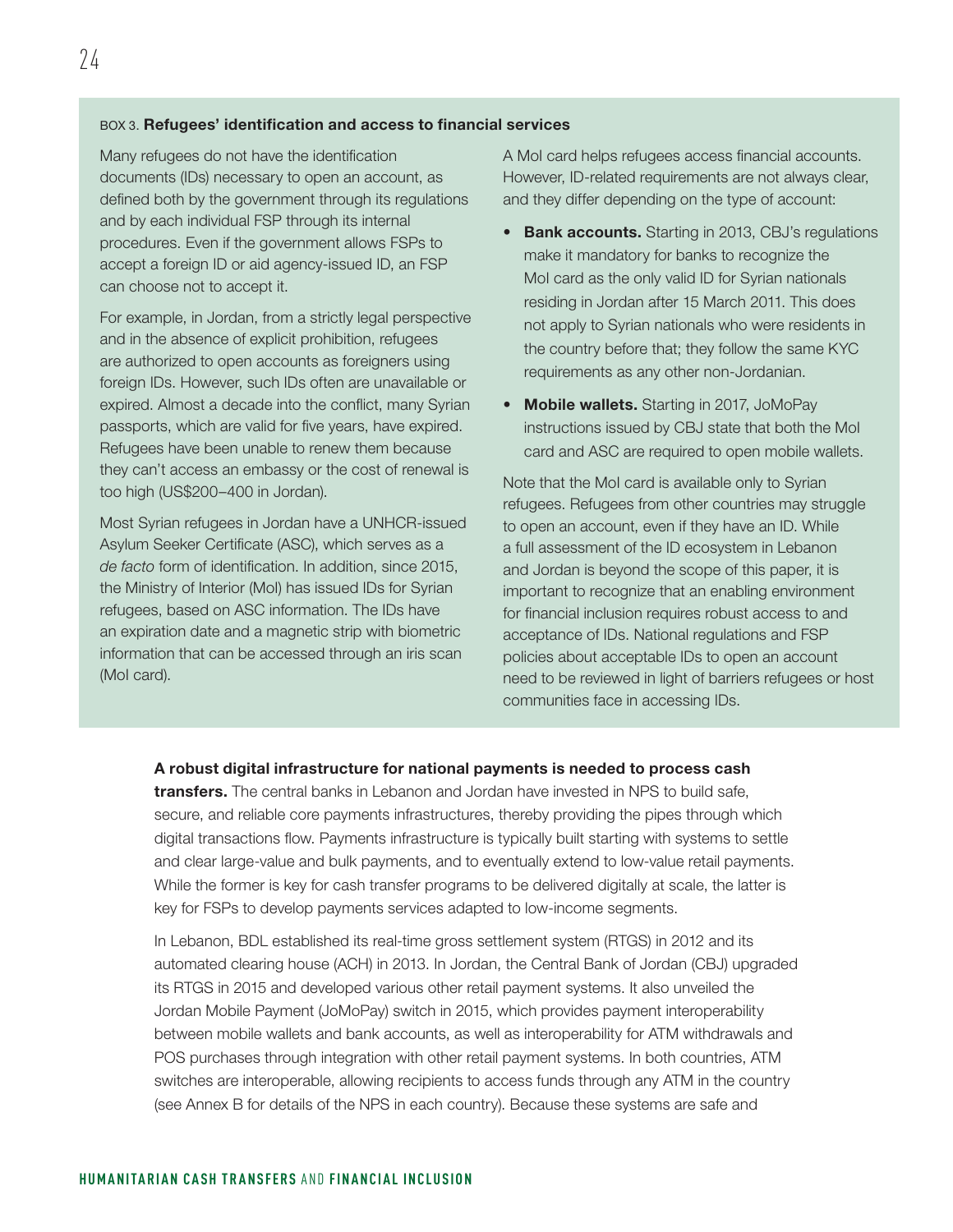reliable, CVA programs in Lebanon and Jordan depend on them to process CVA transactions, mostly through ATM and POS networks, as well as through mobile wallet agents in Jordan. The systems represent the foundation onto which both markets have been able to build large-scale digitized CVA programs. For details on NPS in Lebanon and Jordan, see Annex C.

### 5.3 **A business case for FSPs**

Cash assistance addresses the basic needs of the poorest and most vulnerable people. These segments typically do not use formal financial services, rather, they rely on informal mechanisms to manage their financial needs. Empirical evidence suggests that households at the bottom of the pyramid require interventions such as access to food, shelter, or skills. For example, evidence from the graduation approach shows that microcredit is far more effective at alleviating poverty when it is bundled with savings and nonfinancial services such as business training (Abed 2015).<sup>28</sup> Formal financial services, even those meant for low-income customers, usually do not meet the needs of very poor people. Cash transfer beneficiaries who are targeted for their high vulnerability may not be the most obvious clients for FSPs (see Box 4).

Therefore, the FSP revenue model for cash assistance is based on bulk payment fees often paid by implementing agencies rather than on recipient transactions. In Lebanon and Jordan, banks have been the main FSPs channeling cash transfers to beneficiaries. As described in Section 4.2, on the front end, they may provide a prepaid card to each household. On the back end, instead of opening individual accounts for each recipient, they open a single pooled account for the humanitarian organization—the bank's contractual client (either by itself or as lead in a consortium). In such case, the bank's revenues stem from (i) providing and managing the card when there is one (called a card management fee, usually a fixed fee of US\$4–5 per card) and (ii) taking a fee for making the monthly transfer. The latter (referred to as a disbursement, loading, or transaction fee) is either a fixed fee below a certain threshold plus a percentage of the transferred amount or only a percentage of the transferred amount (usually 0.5–2 percent of the transferred amount). See Annex E for more details on CVA pricing.

In some cases, the implementing agency incurs additional costs from authentication, such as an iris-scan fee, which represents 15 percent of the transaction fee. There also are communication costs such as SMS notification costs of US\$0.01–0.11 per message. These costs do not generate profits for FSPs, especially since they often are for services provided by third parties. FSP revenue from issuance or loading fees (bulk payment fees) are expected to cover all expenses, including physical cash management (e.g., maintaining cash availability at ATMs), ATM maintenance, and card management (e.g., customer service requests such as for a lost card or PIN.) This revenue model is different from the standard one in that banks may forgo many typical fees or offer significantly lower ones, such as fees paid by merchants per transaction (typically 3 percent) as well as fees paid by merchants to rent or maintain a

<sup>28</sup> Graduation refers to a sequenced series of interventions designed to help extremely poor households secure their basic consumption levels and move into sustainable livelihoods.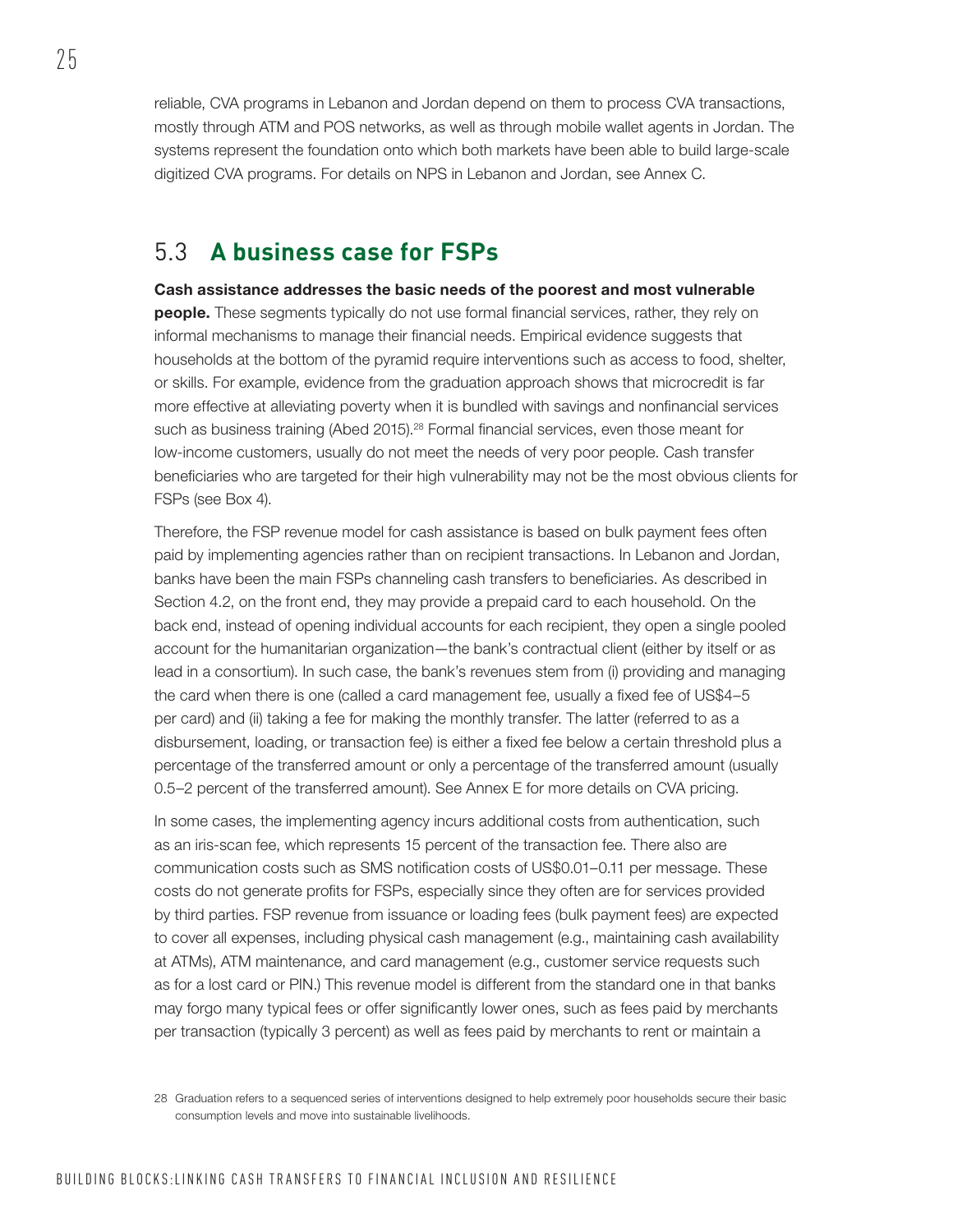#### BOX 4. Financial lives of Syrian refugees and affected communities in Lebanon

In 2019, the World Bank Group and CGAP commissioned a qualitative demand-side assessment of refugees and their host communities' access to and use of financial services in Lebanon.<sup>a</sup> The research provided insight into the following three segments:<sup>b</sup>

- **Surviving.** Vulnerable refugee households with a negative net income most months; likely to rely on daily and seasonal labor for work; likely to live in informal accommodations; not likely to receive aid; have growing debt.
- **Struggling.** Refugees and low-income Lebanese; more likely to have formal accommodations; likely to alternate between positive and negative net incomes, often because of seasonal fluctuations; mainly do not receive aid.
- Managing. Middle-income Lebanese households with more stable income sources.

Access to finance was extremely low in the sample. Loans were needed to finance expenditures for low-income Lebanese, particularly in winter. Debt was accessed mainly through informal channels such as family and friends, store purchases made on credit, and savings groups. When asked why they did not have

access to formal financial services, most respondents cited lack of money or lack of awareness. A small proportion of respondents mentioned discomfort with interest rates due to religious belief. Syrian refugees reported even lower access to formal financial services than poor Lebanese. Many believed that these services are not accessible to Syrians despite there being no legal barriers.

Health-related financial shocks, such as illness or death in the family, were the most frequent shocks and had the biggest impact on all households. While middle-income Lebanese were more likely to benefit from insurance coverage through public social security or employer-provided schemes, vulnerable Lebanese and Syrian refugees generally did not have any form of formal insurance. Shocks of less concern to households included loss or damage to assets such as accommodations, cars, household appliances, and productive assets or crops.

The study showed that despite common perception, both Lebanese and Syrians in Lebanon lead active financial lives. They draw heavily on informal financial services, and in the case of Syrian refugees, they use card-based cash transfer systems, highlighting an untapped opportunity for FSPs.

Source: "Financial lives of Lebanese and Syrian Refugees in Lebanon" (https://www.findevgateway.org/sites/default/files/publications/files/ financial\_lives\_of\_lebanese\_and\_syrian\_refugees\_in\_lebanon.pdf).

- a. Lebanese participants were segmented based on income (low income if less than \$450 per month; middle income if between \$450 and \$1,500 per month), while Syrian refugees were segmented based on accommodation formality.
- b. The three segments mirror those developed by Making Cents and Sanad in their 2017 study of the microfinance markets in Lebanon and Jordan.

POS device. In addition, cash transfer recipients do not pay the ATM withdrawal fees charged to regular bank clients. As such, FSPs dealing with cash transfers for the first time may find it difficult to price their services appropriately and competitively.

Moving toward a cash transfer model that facilitates financial inclusion and thus greater resilience by providing recipients with individual accounts would require a dramatic shift where FSPs see recipients rather than the implementing agency, as **their main clients.** To provide individual accounts, the bank would need to conduct CDD procedures on each recipient, which would increase its operating expenses. The costs of CDD may not be justified for cash transfer recipients who likely will carry low- to no-balance accounts, which are not profitable to FSPs.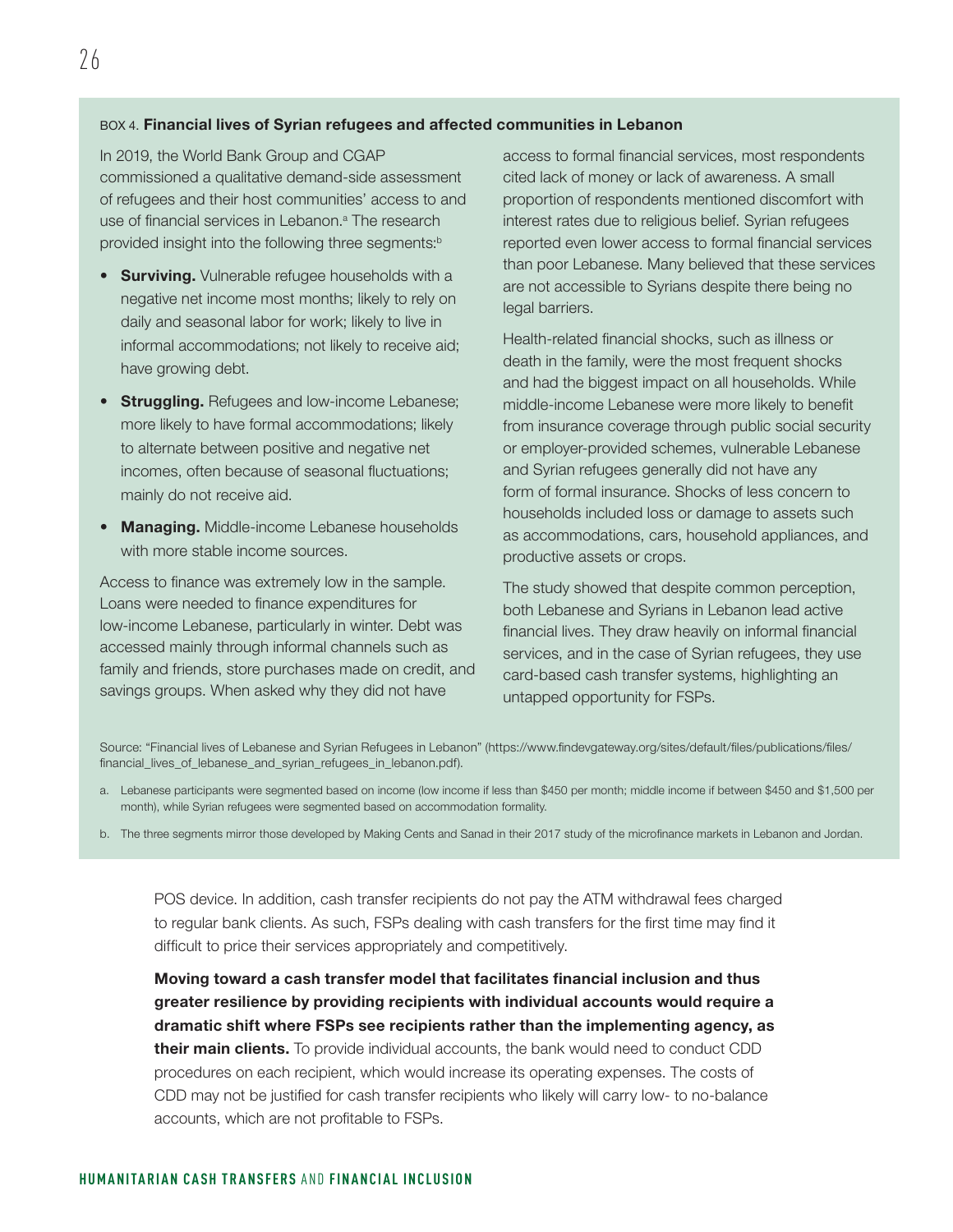In addition, cash transfer recipients differ from other market segments in ways that affect the cost of service. For example, our research shows that they frequently check their balances and attempt to withdraw funds from an empty account. While balance inquiries incur only a marginal cost, several failed transactions generate unforeseen costs for banks that are not familiar with the low-income market. This is especially the case when such transactions occur with ATMs outside of their network, as they pay a service fee for using other banks' networks.

Aside from these costs, research shows that only a small portion of low-income, let alone CVA, recipients are likely to be economically active enough to be profitable to FSPs. For instance, research on the microfinance sector in Lebanon and Jordan estimated that 15 percent of refugees were deemed eligible for loans, but the majority (50–70 percent) were too vulnerable to benefit from formal credit services.<sup>29</sup> Banks need to better understand how to work with CVA beneficiaries to avoid common pitfalls that would lead to inadequate pricing.

To transition to a recipient-oriented market that supports financial inclusion by offering a sustainable business case for FSPs, market actors need to drive down costs and identify other revenue sources through innovation, piloting, and research. Digital technology, including digital transfers and biometric authentication, already has helped to lower the overall cost of administering cash transfers. Another way to lower costs is to transfer funds to certain types of accounts that are less expensive for FSPs to maintain. These include subaccounts held on separate banking platforms and e-money accounts provided by nonbank payments companies that bypass card issuance fees. In many countries, regulators allow for a risk-based approach to CDD that allows FSPs to lower costs associated with CDD by offering lower-tiered accounts that have a simplified due diligence process. Furthermore, as more countries move toward universal digital IDs, these IDs will facilitate client onboarding and authentication, which can reduce fraud and misallocation of funds. Ongoing pilots in Jordan using mobile wallets and basic bank accounts for cash transfers will provide further insight into how these tools may or may not be able to change the fundamental economics of cash transfers, while also improving the recipient experience.30

To improve the FSP business model, stakeholders should consider enabling wider acceptance of cards or value-added services. Currently, agencies in Lebanon and Jordan restrict use of the prepaid cards to ATMs or WFP-approved merchants. However, if cards could be used on any POS device, the FSP could earn revenue from interchange fees when the cards are used at other merchants. If recipients could use the cards at more locations, they would have less need to withdraw cash, thereby lowering fees associated with ATM transactions. To facilitate this, donor and government support for unrestricted cash assistance is important, as it would allow broader use of funds (versus limiting use to certain products, services, and merchants). Promoting agent acceptance of electronic cash payments (cards and mobile money) also will help strengthen the business case for FSPs. Finally, capturing remittances flows could create value for FSPs and help recipients maintain an account.

<sup>29</sup> See Making Cents International and Sanad Technical Assistance Facility (2017).

<sup>30</sup> NAF's cash transfer program is moving to mobile wallets or basic bank accounts; Al Hulool has partnered with UNHCR to disburse unconditional cash via mobile wallets and companion cards; Dinarak has been working with GIZ on behalf of the German Federal Ministry for Economic Cooperation and Development to promote the use of mobile wallets among refugees and Jordanians.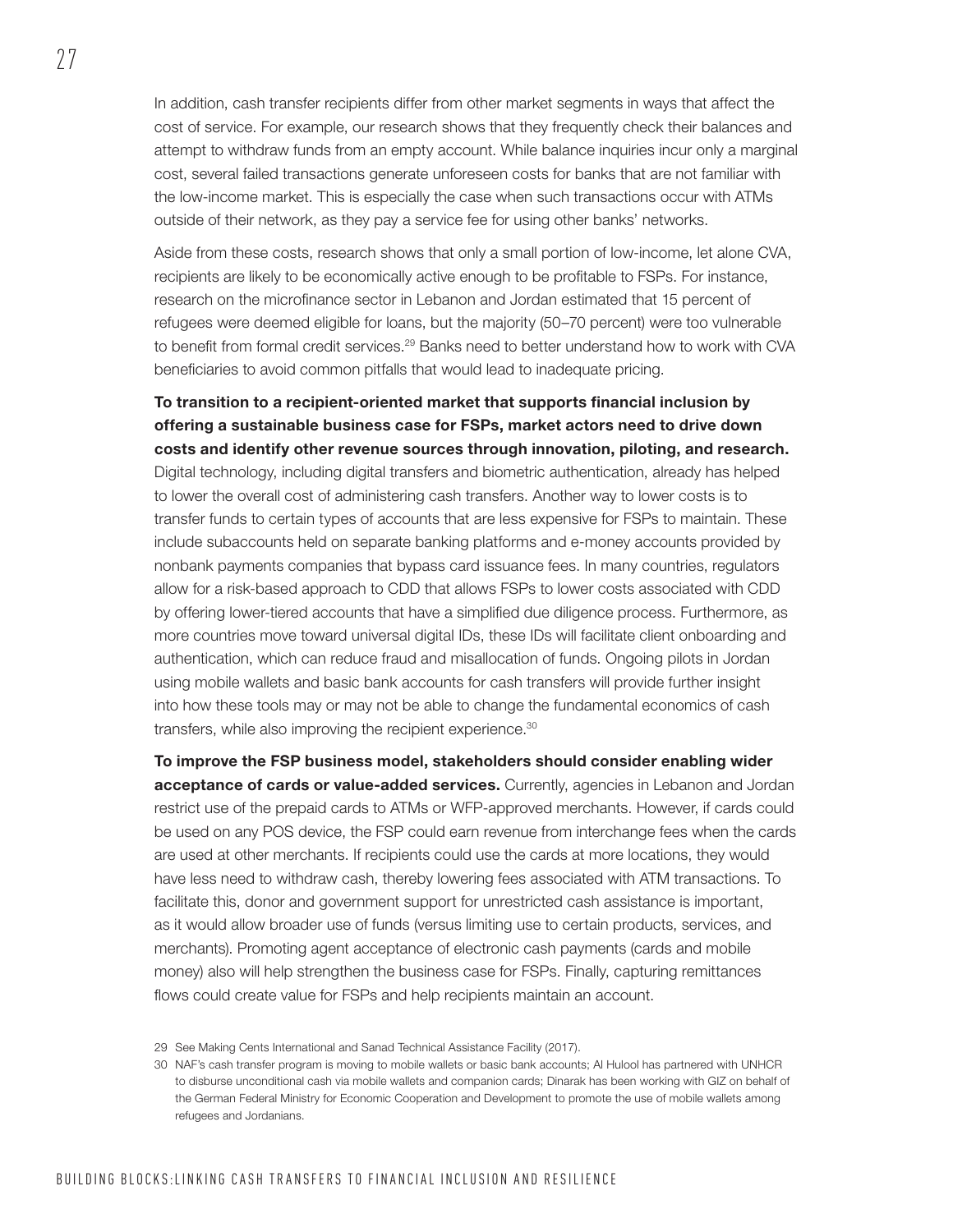Implementing agencies can help by reviewing their approach to evaluating FSP cost proposals. Pricing arrangements between CVA providers and FSPs, for instance, should balance the interests of humanitarian/government agencies and FSPs. Humanitarian agencies in Lebanon and Jordan are highly cost-sensitive and likely would select the FSP with the lowest bid. However, FSPs, especially those new to the market, that make unrealistically low bids will not be sustainable. When evaluating cost proposals from potential FSP partners, agencies may consider different business arrangements that would allow FSPs to keep fees low while still ensuring more sustainable pricing. Donors and governments can help by explicitly allowing implementing agencies to evaluate FSP proposals based on several factors, including financial inclusion potential for refugees and host communities (e.g., account ownership or expansion of ATMs), rather than on cost alone.

There is a role for patient capital and smart subsidies. Those seeking to accelerate financial inclusion can support development programs that help FSPs better understand low-income segments, refine business models and approaches, and subsidize the expansion of distribution networks (agents and ATMs) to reach low-income segments. Development finance institutions have used targeted lines of credit to protect FSPs against default risk and, if structured appropriately, can help incentivize FSPs to remain active during crisis periods. Donors also can look to the wide range of innovative financing instruments currently being used to attract more private sector funding and investment in response to crisis.<sup>31</sup> In countries where forcibly displaced people have access to economic opportunities, donors and development actors can support pilots and experimentation, such as with graduation programs, to better understand how to help recipients move from CVA to financial inclusion.32

<sup>31</sup> For more information on innovative financing, see Willitts-King et al. (2019).

<sup>32</sup> The graduation program was found to be an effective and cost-efficient livelihood program to implement in Lebanon. See Trickle Up (2018).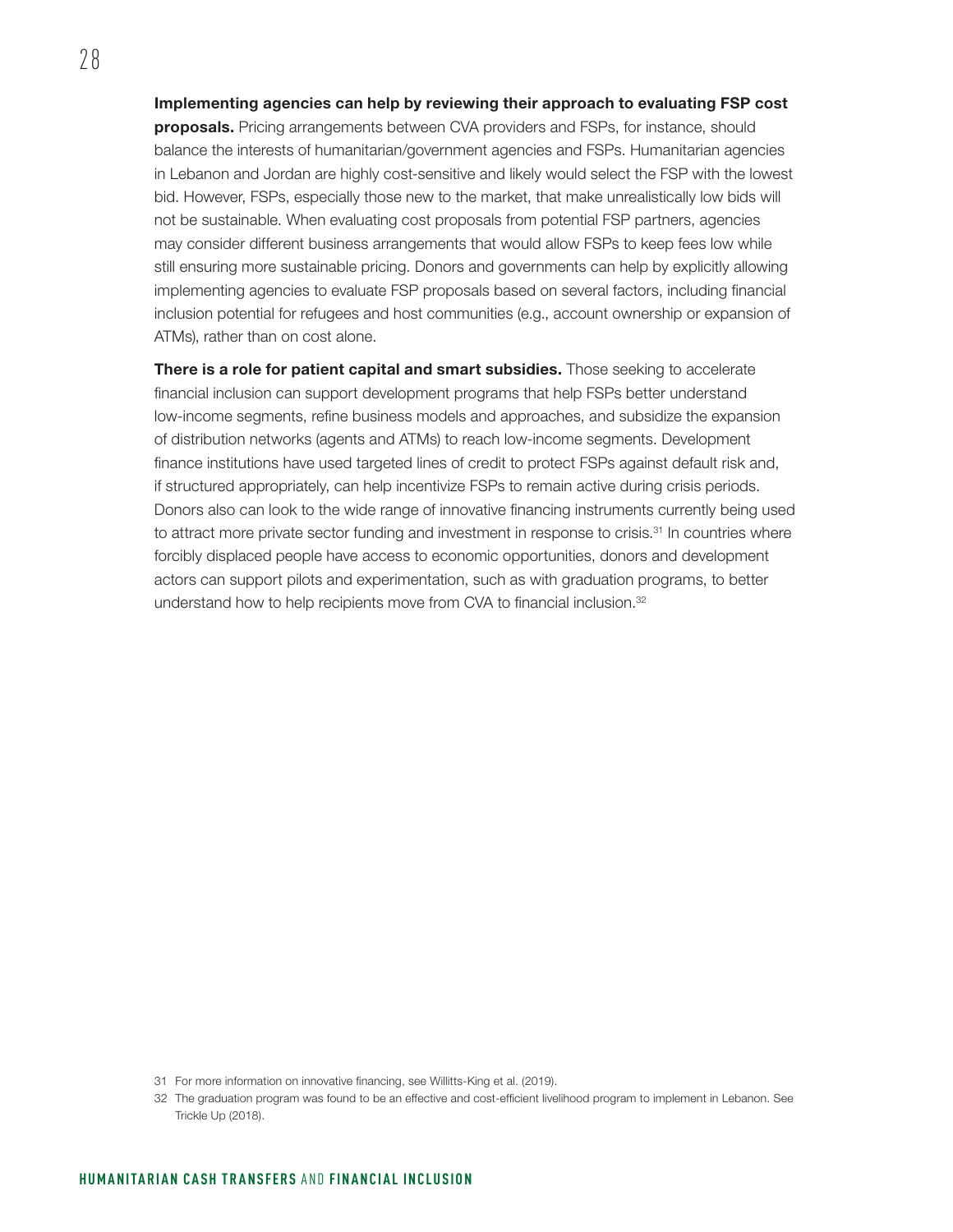## SECTION 6 **CONCLUSION** AND **NEXT STEPS**

DEEP LOOK AT JORDAN AND LEBANON'S EXPERIENCES WITH CASH transfer programming helps stakeholders understand the challenges inherent in creating pathways from cash transfers to financial inclusion, if financial inclusion is a stated objective. Not only did these two countries experience the largest, and likely most digital, humanitarian cash and voucher programs in history, they also have a more robust payment infrastructure than many other conflict-affected countries. Yet, even with an enabling regulatory environment in the case of Jordan and considerable progress on digitization and collaboration among humanitarian agencies and with the government, financial inclusion is not yet a reality for those refugees and vulnerable host communities who receive cash assistance.

Our analysis indicates that the following would create strong links between cash transfer programming, financial inclusion, and resilience:

- Translate high-level commitments on financial inclusion into program priorities and objectives.
- Focus on improving the regulatory environment for digital financial inclusion at scale.
- Increase the number of use cases through piloting and experimentation.
- Build the business case for FSPs.
- Link cash transfers and financial inclusion to resilience.
- Engage with global standard-setting bodies.

Translate high-level commitments on financial inclusion into program priorities and objectives. As discussed in Section 5.3, humanitarian agencies chose not to open accounts for recipients in Jordan and Lebanon for a variety of reasons. Creating pathways to financial inclusion is not business as usual for humanitarian agencies or host governments, neither is it for FSPs, which are used to serving higher income segments. Organizational change is required to support this shift, and institution leadership must send clear signals to technical staff on the importance of promoting resilience and better use of scarce donor resources. Senior-level commitment will provide the operational space for technical staff to innovate, take the time to better understand the needs and behavior of cash transfer recipients, and invest in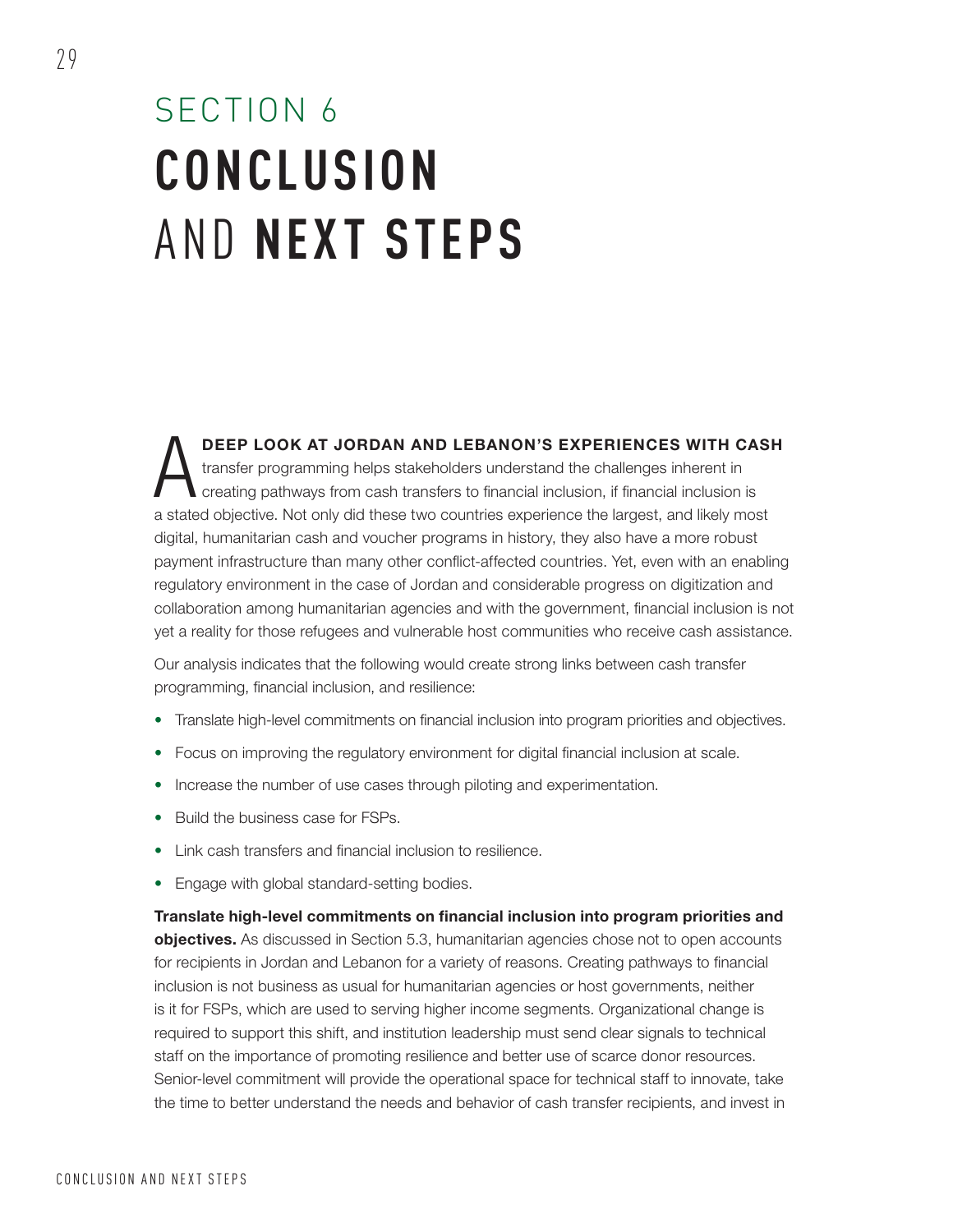the infrastructure and human resources needed to launch such programs (see Box 5). Senior leadership must also initiate discussions with government leaders, who may be concerned about the program's impact on regulations and the local economy. These discussions can help bridge the knowledge gap between the financial, public, and humanitarian sectors on technical topics and legal constraints.

Focus on improving the regulatory environment for digital financial inclusion at scale. Stakeholders, including donors and implementing agencies, can work directly with governments to help ensure that an enabling regulatory environment for financial inclusion is in place (see Section 5.2). For instance, in Lebanon, the regulatory framework emphasizes that accounts can be offered only by banks. The aim is to mitigate financial integrity risks. Yet this keeps nonbank actors from participating in the market, which can drive down costs.

Jordan, on the other hand, has an established regulatory framework that reflects a proportional, risk-based approach and allows for nonbanks to offer accounts. FSPs in Jordan can develop simplified, lower-cost accounts that are more likely to be sustainable and create pathways to financial inclusion for cash transfer recipients. Regulators can help by emphasizing consumer

#### BOX 5. Internal process review

Once financial inclusion is recognized as an objective, stakeholders need to act on their commitments by incorporating financial inclusion goals into their strategies, program designs, and implementation efforts.

- For FSPs, this means reviewing onboarding requirements and pricing structures, especially those that may have created intended or unintended barriers for vulnerable communities that want to open and use an account.
- For humanitarian and government agencies, this means reviewing segment targeting procedures and understanding how to give recipients the opportunity to save funds without sacrificing other goals of cash assistance programming.
- For regulators this means establishing a proportional set of regulations that responsibly promote the inclusion of traditionally underserved consumers into the formal financial sector.
- For all, it means establishing proper data protection standards so that partners can share data securely and with consent of cash transfer recipients.

protection: the poverty profile and high levels of financial exclusion among cash transfer recipients make them more susceptible to fraud and mistakes.

### Increase the number of use cases through piloting and experimentation.

The experience of these two countries shows that despite the theoretical link between CVA and financial inclusion, we do not yet have an exact roadmap to making this link a reality. Therefore, we must continue to push the limiting factors uncovered by this research and experiment with new approaches to learn, adapt, and scale. Several pilots in Jordan are already testing the use of mobile wallets for cash transfers by providing recipients a transaction account in their own name. For example, the PSP Dinarak has been working with GIZ to promote the use of mobile wallets among refugees and Jordanians. Al Hulool, another PSP, has recently partnered with UNHCR to disburse unconditional cash via mobile wallets and companion cards. Agencies involved in voucher programming, for example WFP in Lebanon, could play a role in incentivizing and encouraging participating merchants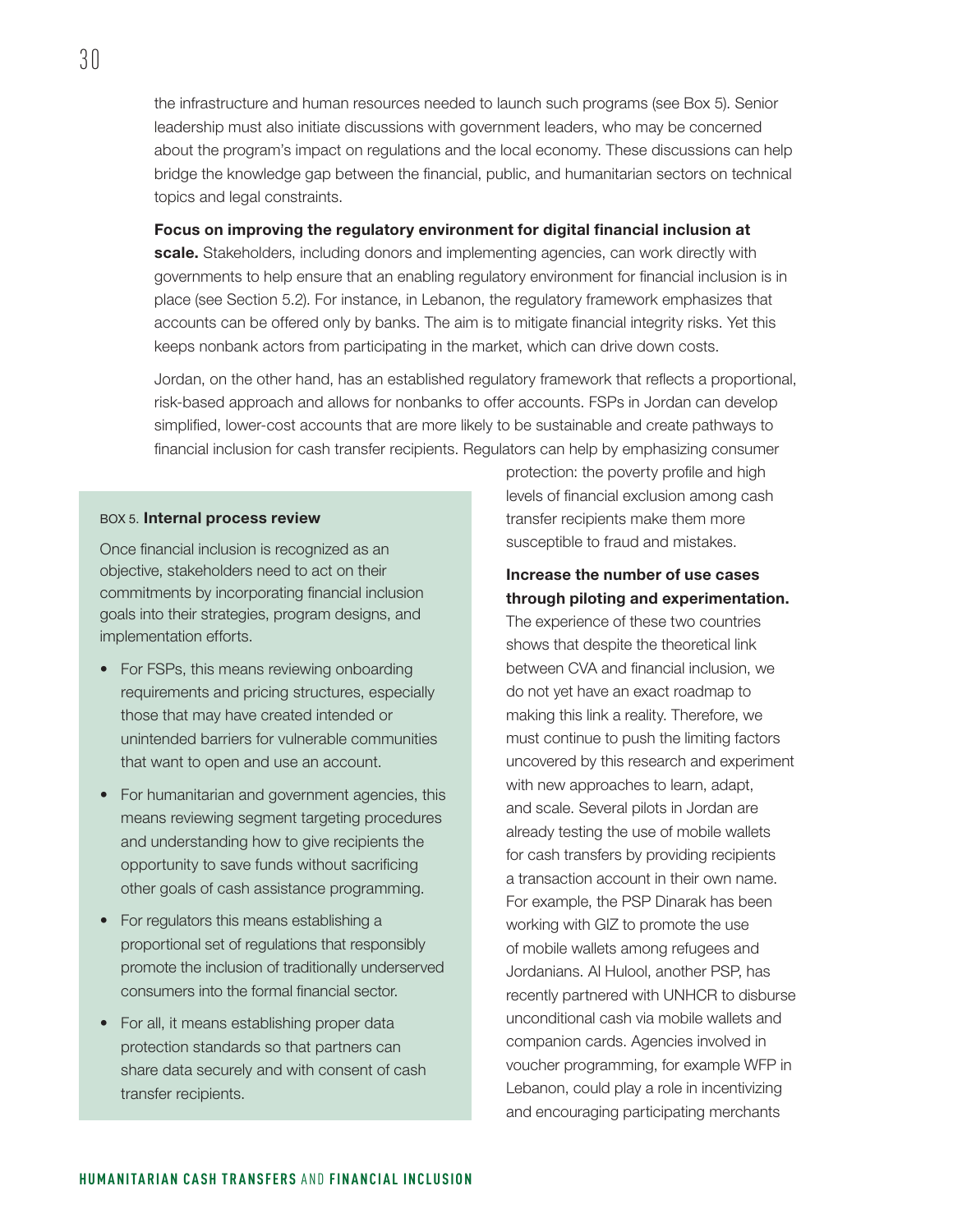to accept cashless payment instruments (cards or mobile money) to further develop the DFS ecosystem. Others are experimenting with combining financial and nonfinancial data to generate transaction histories of forcibly displaced people to build credit histories and to make their credit history and other identity data available through secure applications that work across borders.<sup>33</sup>

These initiatives are still small but if scaled up, they may become pathways to financial services, even when forcibly displaced people return to their home countries or settle somewhere else. Donors need to provide financial and technical resources and influence operational incentives to facilitate this type of piloting for humanitarian agencies and FSPs themselves.

**Build the business case for FSPs.** As outlined in Section 5.3, agencies may struggle to persuade FSPs that low-income cash transfer recipients are potential customers. However, there are ways to strengthen the business case for FSPs and persuade them to have a direct relationship with CVA recipients and other low-income segments to support financial inclusion.

More demand-side research can help FSPs already in the market better understand this segment and attract new FSPs with lower cost structures. Donors should allow implementing agencies to evaluate FSP cost proposals based on financial inclusion potential in addition to total cost of issuing cash transfers. For example, they could embed in the agreement an incentive for FSPs to provide better service to recipients by rewarding spending directly from an account.

In addition, donors can provide advisory services and smart subsidies to build FSP capacity to understand target markets emerging from humanitarian crises. Key topics for advisory services may include developing appropriate pricing models and introducing relevant payments, savings, and credit products to build a long-term customer base. Key products and platforms can be developed that create added value for FSPs and thus an incentive to serve CVA recipients over the long term. Reviewing business conduct rules around fund recovery can support greater trust and use of electronic payments.

Link CVA and financial inclusion to resilience. Viewing CVA, financial inclusion, and resilience as three interacting objectives can help ensure that short-term and long-term objectives are viewed as complementary, rather than as trade-offs. Despite the organizational challenges documented through this research, ultimately, cash transfer programming and financial inclusion efforts need to be delivered in a way that allows vulnerable people to become more resilient by improving their ability to absorb financial shocks and to pursue stable livelihoods.

Some initiatives are pushing the boundaries and bringing each of these objectives together into one program. In Jordan, for example, GIZ has set up the Digi#ances program and the Gates Foundation is implementing the Mobile Money for Resilience program. In Lebanon, World Bank financing is being used to help the government pilot a graduation program for selected NPTP recipients. These programs can strengthen FSPs' understanding of specific segments, identify gaps in policy or infrastructure, and support the design of financial products that are tailored to this segment, for example, savings products with behavioral prompts that encourage use.

33 See, e.g., Bitga (2017).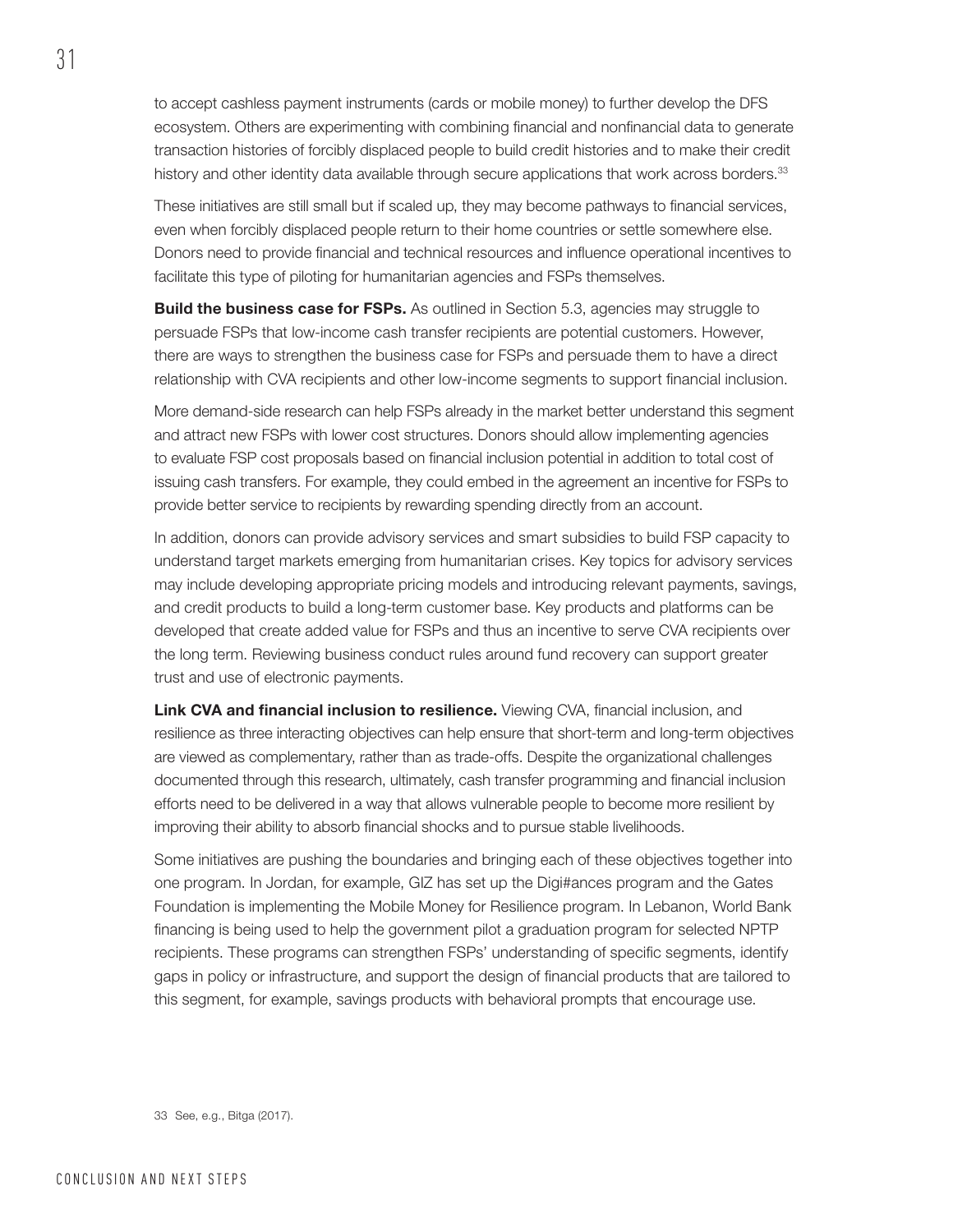Engage with global standard-setting bodies. As our research shows, many FSPs in Jordan and Lebanon are reluctant to serve low-income populations, especially those that have been forcibly displaced, because they would have to comply with onerous CDD requirements, particularly in markets where the threat of de-risking and losing correspondent banking relationships are high.

As discussed in Section 5.3, to overcome FSP constraints to serving CVA recipients as customers, regulators need to allow for and encourage FSPs to adopt a risk-based CDD framework to help link humanitarian cash transfers to financial services. The framework would need to follow global policy and regulation on financial integrity as set by the Financial Action Task Force and related bodies. Given the severity and frequency of humanitarian crises, global standard setters need to provide technical guidance to markets on how to use proportional CDD and on other issues related to validating identification.

Having such guidance in place before the onset of a humanitarian crisis will make for a quick and effective response when a crisis does arise. It would help FSPs and regulators manage technical issues as they balance financial inclusion, stability, and integrity concerns. In addition, regulators can consider research and experimentation on innovative approaches to CDD, especially those that lower costs by collaboration—sharing the burden of CDD processes, including ID verification, risk profiling, and transaction monitoring and reporting—among FSPs and the government (Lyman et al. 2018).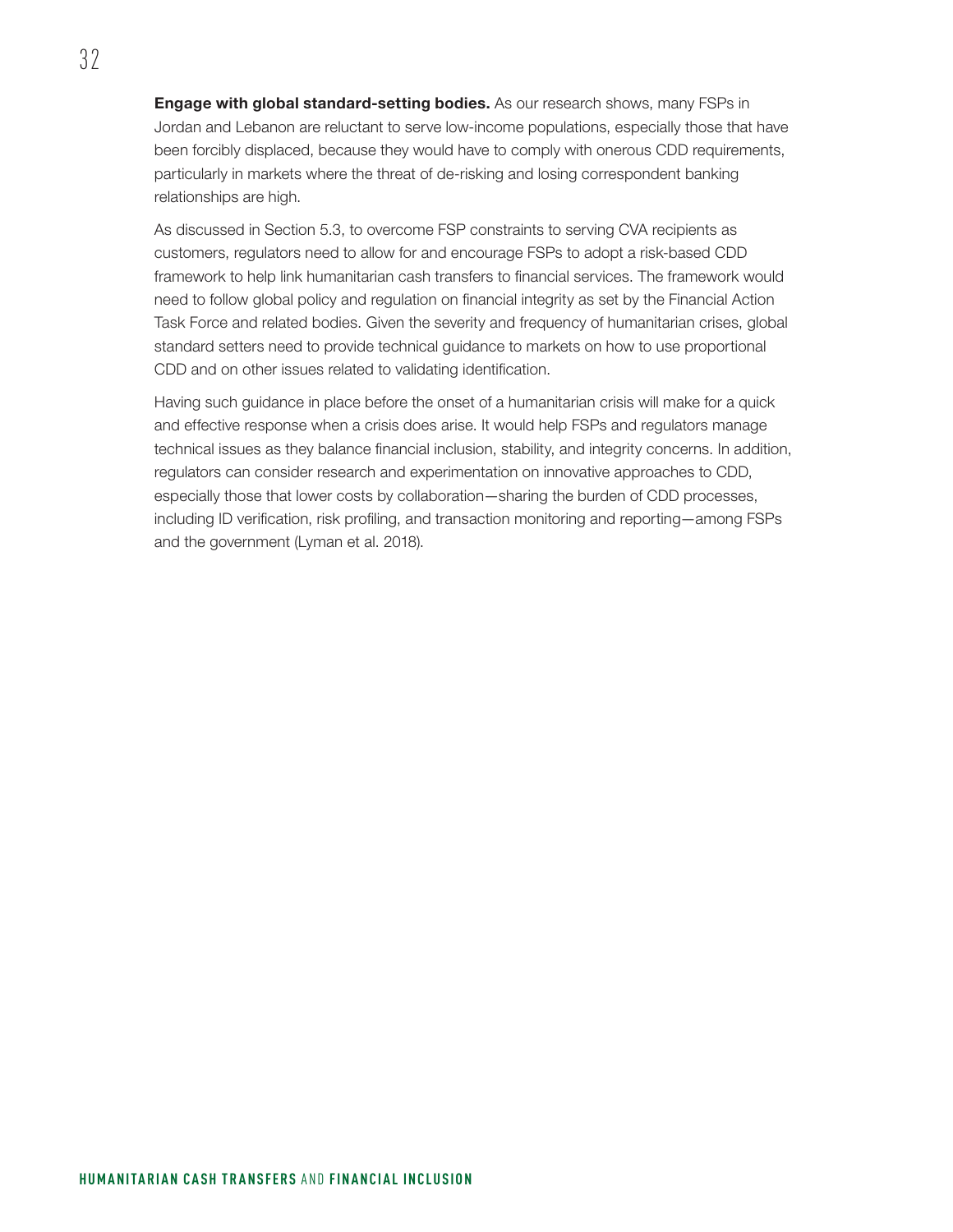# **REFERENCES**

33

Abed, Shameran. 2015. "Ultra Poor Graduation: The Strongest Case So Far for Why Financial Services Must Be a Part of the Solution to Extreme Poverty." BRAC blog post. [http://blog.brac.](http://blog.brac.net/ultra-poor-graduation-the-strongest-case-so-far-for-why-financial-services-must-be-a-part-of-the-solution-to-extreme-poverty/) [net/ultra-poor-graduation-the-strongest-case-so-far-for-why](http://blog.brac.net/ultra-poor-graduation-the-strongest-case-so-far-for-why-financial-services-must-be-a-part-of-the-solution-to-extreme-poverty/)[financial-services-must-be-a-part-of-the-solution-to-extreme](http://blog.brac.net/ultra-poor-graduation-the-strongest-case-so-far-for-why-financial-services-must-be-a-part-of-the-solution-to-extreme-poverty/)[poverty/](http://blog.brac.net/ultra-poor-graduation-the-strongest-case-so-far-for-why-financial-services-must-be-a-part-of-the-solution-to-extreme-poverty/)

Altai Consulting. 2019. "Financial Lives of Lebanese and Syrian Refugees in Lebanon." [https://www.findevgateway.org/](https://www.findevgateway.org/paper/2019/04/financial-lives-lebanese-and-syrian-refugees-lebanon) [paper/2019/04/financial-lives-lebanese-and-syrian-refugees](https://www.findevgateway.org/paper/2019/04/financial-lives-lebanese-and-syrian-refugees-lebanon)[lebanon](https://www.findevgateway.org/paper/2019/04/financial-lives-lebanese-and-syrian-refugees-lebanon)

Bailey, Sarah, and Paul Harvey. 2017. "The DFID/ECHO Approach to Cash Assistance for Refugees in Lebanon: Documenting the Process." London: Overseas Development Institute. [https://www.](https://www.odi.org/sites/odi.org.uk/files/resource-documents/11899.pdf) [odi.org/sites/odi.org.uk/files/resource-documents/11899.pdf](https://www.odi.org/sites/odi.org.uk/files/resource-documents/11899.pdf)

Bailey, Sarah. 2017. "Electronic Transfers in Humanitarian Assistance and Uptake of Financial Services: A Synthesis of ELAN Case Studies." London: Overseas Development Institute. [https://](https://www.odi.org/sites/odi.org.uk/files/resource-documents/11424.pdf) [www.odi.org/sites/odi.org.uk/files/resource-documents/11424.pdf](https://www.odi.org/sites/odi.org.uk/files/resource-documents/11424.pdf)

Bitga, Anne G. 2018. "Initial Research Paper on the Feasibility of Providing Digital Economic Identities to Youth." Washington, D.C.: Making Cents International. [http://gcyerti.com/](http://gcyerti.com/wp-content/uploads/2018/02/Making-Cents_Youth-Digital-ID-Report_2.8.2018.pdf) [wp-content/uploads/2018/02/Making-Cents\\_Youth-Digital-ID-](http://gcyerti.com/wp-content/uploads/2018/02/Making-Cents_Youth-Digital-ID-Report_2.8.2018.pdf)[Report\\_2.8.2018.pdf](http://gcyerti.com/wp-content/uploads/2018/02/Making-Cents_Youth-Digital-ID-Report_2.8.2018.pdf)

Boston Consulting Group. 2017. "Food—Restricted Voucher or Unrestricted Cash? How to Best Support Syrian Refugees in Jordan and Lebanon." Boston: Boston Consulting Group. [https://](https://docs.wfp.org/api/documents/WFP-0000068827/download/) [docs.wfp.org/api/documents/WFP-0000068827/download/](https://docs.wfp.org/api/documents/WFP-0000068827/download/)

Bull, Greta, 2018. "Financial Inclusion: Is the Glass Half Empty or Half Full, part 2." CGAP blog post, 7 August. [https://www.cgap.](https://www.cgap.org/blog/financial-inclusion-glass-half-empty-or-half-full-pt-2) [org/blog/financial-inclusion-glass-half-empty-or-half-full-pt-2](https://www.cgap.org/blog/financial-inclusion-glass-half-empty-or-half-full-pt-2)

CaLP (Cash Learning Partnership). 2018. "The State of the World's Cash Report: Cash Transfer Programming in Humanitarian Aid." Oxford: Cash Learning Partnership. [http://www.cashlearning.org/](http://www.cashlearning.org/downloads/calp-sowc-report-web.pdf) [downloads/calp-sowc-report-web.pdf](http://www.cashlearning.org/downloads/calp-sowc-report-web.pdf)

CaLP Glossary of Terminology for Cash and Voucher Assistance, [https://www.calpnetwork.org/learning-tools/glossary-of-terms/.](https://www.calpnetwork.org/learning-tools/glossary-of-terms/)

Creti, Pantaleo. 2015. "Evaluation of the OneCard Pilot in Lebanon." New York: UNHCR and World Food Program. [https://www.unhcr.](https://www.unhcr.org/en-us/research/evalreports/5787aa114/evaluation-onecard-pilot-lebanon-wfp-unhcr.html) [org/en-us/research/evalreports/5787aa114/evaluation-onecard](https://www.unhcr.org/en-us/research/evalreports/5787aa114/evaluation-onecard-pilot-lebanon-wfp-unhcr.html)[pilot-lebanon-wfp-unhcr.html](https://www.unhcr.org/en-us/research/evalreports/5787aa114/evaluation-onecard-pilot-lebanon-wfp-unhcr.html)

Demirgüç-Kunt, Asli, Leora Klapper, Dorothe Singer, Saniya Ansar, and Jake Hess. 2018. "The Global Findex Database 2017: Measuring Financial Inclusion and the Fintech Revolution." Washington, D.C.: World Bank. <https://globalfindex.worldbank.org/>

Development Initiatives. 2018. "Global Humanitarian Assistance Report 2018." Bristol: Development Initiatives. [http://devinit.org/](http://devinit.org/wp-content/uploads/2018/06/GHA-Report-2018.pdf) [wp-content/uploads/2018/06/GHA-Report-2018.pdf](http://devinit.org/wp-content/uploads/2018/06/GHA-Report-2018.pdf)

———. 2019. "The Global Humanitarian Assistance Report, 2019." Bristol: Development Initiatives. https://devinit.org/publications/ global-humanitarian-assistance-report-2019/#downloads

El-Zoghbi, Mayada, Nadine Chehade, Peter McConaghy, and Matthew Soursourian. 2017. "The Role of Financial Services in Humanitarian Crisis." Forum. Washington, D.C.: CGAP and World Bank Group. [https://www.cgap.org/research/publication/](https://www.cgap.org/research/publication/role-financial-services-humanitarian-crises) [role-financial-services-humanitarian-crises](https://www.cgap.org/research/publication/role-financial-services-humanitarian-crises)

El-Zoghbi, Mayada, Nina Holle, and Matthew Soursourian. 2019. "Emerging Evidence on Financial Inclusion: Moving from Black and White to Color." Washington, D.C.: CGAP. [https://www.cgap.org/](https://www.cgap.org/research/publication/emerging-evidence-financial-inclusion) [research/publication/emerging-evidence-financial-inclusion](https://www.cgap.org/research/publication/emerging-evidence-financial-inclusion)

Gilert, Heidi, and Lois Austin. 2017. "Review of the Common Cash Facility Approach in Jordan." New York: UNHCR; Oxford: CaLP. <http://www.cashlearning.org/downloads/ccf-jordan-web.pdf>

GoL (Government of Lebanon) and UN (United Nations). 2018. "Lebanon Crisis Response Plan (LCRP) 2018 Update." Beirut: GoL and UN.<https://data2.unhcr.org/en/documents/download/61740>

High-Level Panel on Humanitarian Cash Transfers. 2015. "Doing Cash Differently: How Cash Transfers Can Transform Humanitarian Aid." London: Overseas Development Institute. [https://www.odi.](https://www.odi.org/how-cash-transfers-can-transform-humanitarian-aid) [org/how-cash-transfers-can-transform-humanitarian-aid](https://www.odi.org/how-cash-transfers-can-transform-humanitarian-aid)

Ideas42. 2019. "Cash and Change, Using Behavioral Insights to Improve Financial Health in Three Cash Transfer Programs." Ideas42. [https://www.ideas42.org/wp-content/uploads/2019/09/](https://www.ideas42.org/wp-content/uploads/2019/09/I42-1160_CashTransfers_paper_final-4.pdf) [I42-1160\\_CashTransfers\\_paper\\_final-4.pdf](https://www.ideas42.org/wp-content/uploads/2019/09/I42-1160_CashTransfers_paper_final-4.pdf)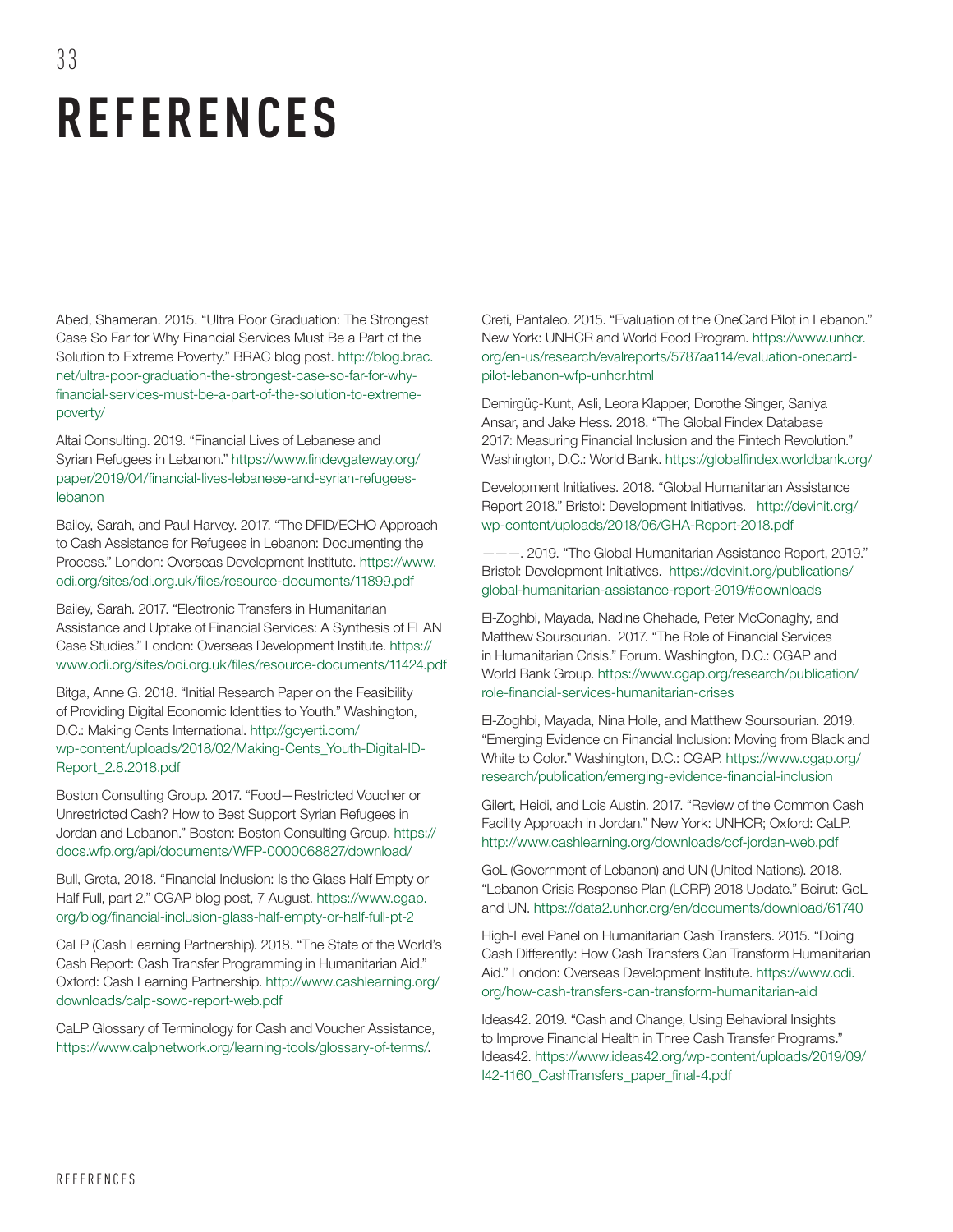IMF (International Monetary Fund). 2018. "The Bali Fintech Agenda." IMF Policy Paper. Washington, D.C.: IMF. [https://www.imf.org/en/](https://www.imf.org/en/Publications/Policy-Papers/Issues/2018/10/11/pp101118-bali-fintech-agenda) [Publications/Policy-Papers/Issues/2018/10/11/pp101118-bali](https://www.imf.org/en/Publications/Policy-Papers/Issues/2018/10/11/pp101118-bali-fintech-agenda)[fintech-agenda](https://www.imf.org/en/Publications/Policy-Papers/Issues/2018/10/11/pp101118-bali-fintech-agenda)

Kagin, Justin, J. Edward Taylor, Federica Alfani, and Benjamin Davis. 2014. "Local Economy-Wide Impact Evaluation of Ethiopia's Social Cash Transfer Pilot Programme." Rome: FAO. [http://www.](http://www.fao.org/3/a-i3815e.pdf) [fao.org/3/a-i3815e.pdf](http://www.fao.org/3/a-i3815e.pdf)

Lebanon Law No. 81 Relating to Electronic Transactions and Personal Data, [https://smex.org/wp-content/uploads/2018/10/E](https://smex.org/wp-content/uploads/2018/10/E-transaction-law-Lebanon-Official-Gazette_ENGLISH.pdf)[transaction-law-Lebanon-Official-Gazette\\_ENGLISH.pdf](https://smex.org/wp-content/uploads/2018/10/E-transaction-law-Lebanon-Official-Gazette_ENGLISH.pdf)

Lyman, Timothy, and Wameek Noor. 2014. "AML/CFT and Financial Inclusion: New Opportunities Emerge from Recent FATF Action." Focus Note 98. Washington, D.C.: [https://www.cgap.org/](https://www.cgap.org/research/publication/amlcft-and-financial-inclusion) [research/publication/amlcft-and-financial-inclusion](https://www.cgap.org/research/publication/amlcft-and-financial-inclusion)

Lyman, Timothy, Matthew Soursourian, Louis De Koker, and Chrissy Martin Meier. 2018. "Collaborative Customer Due Diligence: New Ways Forward." CGAP blog post, 4 October. [https://www.](https://www.cgap.org/blog/collaborative-customer-due-diligence-new-ways-forward) [cgap.org/blog/collaborative-customer-due-diligence-new-ways](https://www.cgap.org/blog/collaborative-customer-due-diligence-new-ways-forward)[forward](https://www.cgap.org/blog/collaborative-customer-due-diligence-new-ways-forward)

Making Cents International and Sanad Technical Assistance Facility. 2017. "Microfinance for Syrian Refugees: The Lebanese and Jordanian Market." [https://www.sanad.lu/fileadmin/user\\_](https://www.sanad.lu/fileadmin/user_upload/sanad/downloads/en/Interesting_Reads/Refugee_MF_Market_Brief_FINAL.pdf) [upload/sanad/downloads/en/Interesting\\_Reads/Refugee\\_MF\\_](https://www.sanad.lu/fileadmin/user_upload/sanad/downloads/en/Interesting_Reads/Refugee_MF_Market_Brief_FINAL.pdf) [Market\\_Brief\\_FINAL.pdf](https://www.sanad.lu/fileadmin/user_upload/sanad/downloads/en/Interesting_Reads/Refugee_MF_Market_Brief_FINAL.pdf)

Ministry of Planning and International Cooperation. 2018. "Jordan Crisis Response Plan for the Syria Crisis, 2018–2020." [https://](https://jordankmportal.com/resources/jordan-response-plan-2018-2020) [jordankmportal.com/resources/jordan-response-plan-2018-2020](https://jordankmportal.com/resources/jordan-response-plan-2018-2020)

Sagmeister, Elias, and Maximillian Seilern. July 2018. "Kenya Case Study: Improving User Journeys for Humanitarian Cash Transfers." Ground Truth Solutions and Humanitarian Policy Group. [https://assets.publishing.service.gov.uk/](https://assets.publishing.service.gov.uk/media/5caf305ded915d02829b8f24/User_Journeys_Kenya_Report_2018.pdf) [media/5caf305ded915d02829b8f24/User\\_Journeys\\_Kenya\\_](https://assets.publishing.service.gov.uk/media/5caf305ded915d02829b8f24/User_Journeys_Kenya_Report_2018.pdf) [Report\\_2018.pdf](https://assets.publishing.service.gov.uk/media/5caf305ded915d02829b8f24/User_Journeys_Kenya_Report_2018.pdf)

Sikander, Khurram, and Tricia Cuna Weaver. 2017a. "Current Context: Financial Behaviors and Financial Services Needs of Refugees and Low-Income Jordanians." Seattle: Bill & Melinda Gates Foundation.

———. 2017b. "Mobile Money Solutions for Cash-Based Transfers in Jordan Assessment Report." Seattle: Bill & Melinda Gates Foundation. [https://dfsobservatory.com/sites/default/files/](https://dfsobservatory.com/sites/default/files/enclude.pdf) [enclude.pdf](https://dfsobservatory.com/sites/default/files/enclude.pdf)

Staschen, Stefan, and Patrick Meagher. 2018. "Basic Regulatory Enablers for Digital Financial Services." Focus Note 109. Washington, D.C.: CGAP. [https://www.cgap.org/research/](https://www.cgap.org/research/publication/basic-regulatory-enablers-digital-financial-services) [publication/basic-regulatory-enablers-digital-financial-services](https://www.cgap.org/research/publication/basic-regulatory-enablers-digital-financial-services)

Tholstrup, Sophie, Valerie Bemo, David Lubinski, Jamie M. Zimmerman, and Chrissy Martin. 2017. "How We Built a Global Action Agenda to Enable Digital Payments in Humanitarian Response." CaLP blog post, 8 August. [http://www.cashlearning.](http://www.cashlearning.org/news-and-events/news-and-events/post/469-how-we-built-a-global-action-agenda-to-enable-digital-payments-in-humanitarian-response) [org/news-and-events/news-and-events/post/469-how-we](http://www.cashlearning.org/news-and-events/news-and-events/post/469-how-we-built-a-global-action-agenda-to-enable-digital-payments-in-humanitarian-response)[built-a-global-action-agenda-to-enable-digital-payments-in](http://www.cashlearning.org/news-and-events/news-and-events/post/469-how-we-built-a-global-action-agenda-to-enable-digital-payments-in-humanitarian-response)[humanitarian-response](http://www.cashlearning.org/news-and-events/news-and-events/post/469-how-we-built-a-global-action-agenda-to-enable-digital-payments-in-humanitarian-response)

Trickle Up. April 2018. "Feasibility Study for Piloting Graduation Programs in Lebanon." New York: Trickle Up. [https://www.](https://www.findevgateway.org/sites/default/files/publication_files/trickle_up_feasibility_study_for_piloting_graduation_programs_in_lebanon_2018.pdf) [findevgateway.org/sites/default/files/publication\\_files/trickle\\_](https://www.findevgateway.org/sites/default/files/publication_files/trickle_up_feasibility_study_for_piloting_graduation_programs_in_lebanon_2018.pdf) [up\\_feasibility\\_study\\_for\\_piloting\\_graduation\\_programs\\_in\\_](https://www.findevgateway.org/sites/default/files/publication_files/trickle_up_feasibility_study_for_piloting_graduation_programs_in_lebanon_2018.pdf) [lebanon\\_2018.pdf](https://www.findevgateway.org/sites/default/files/publication_files/trickle_up_feasibility_study_for_piloting_graduation_programs_in_lebanon_2018.pdf)

UNHCR. 2019a. "Global Trends." New York: UNHCR. [https://www.](https://www.unhcr.org/en-us/statistics/unhcrstats/5d08d7ee7/unhcr-global-trends-2018.html) [unhcr.org/en-us/statistics/unhcrstats/5d08d7ee7/unhcr-global](https://www.unhcr.org/en-us/statistics/unhcrstats/5d08d7ee7/unhcr-global-trends-2018.html)[trends-2018.html](https://www.unhcr.org/en-us/statistics/unhcrstats/5d08d7ee7/unhcr-global-trends-2018.html)

--. 2019b. "Lebanon." Fact Sheet. New York: UNHCR, February. [http://reporting.unhcr.org/sites/default/files/UNHCR%20](http://reporting.unhcr.org/sites/default/files/UNHCR%20Lebanon%20Fact%20Sheet%20-%20February%202019.pdf) [Lebanon%20Fact%20Sheet%20-%20February%202019.pdf](http://reporting.unhcr.org/sites/default/files/UNHCR%20Lebanon%20Fact%20Sheet%20-%20February%202019.pdf)

———. 2017. "Eyecloud: Enhancing the Delivery of Refugee Assistance." New York: UNHCR. [https://data2.unhcr.org/en/](https://data2.unhcr.org/en/documents/download/68208) [documents/download/68208](https://data2.unhcr.org/en/documents/download/68208)

UNHCR and REACH. 2014. "Multi-Sector Needs Assessment of Syrian Refugees in Camps." New York: UNHCR and REACH. <https://data2.unhcr.org/en/documents/download/42023>

UN-OCHA. 2019. "Global Humanitarian Overview." Geneva: UN-OCHA. [https://www.unocha.org/global-humanitarian](https://www.unocha.org/global-humanitarian-overview-2019)[overview-2019](https://www.unocha.org/global-humanitarian-overview-2019)

Verme, Paolo, Chiara Gigliarano, Christina Wieser, Kerren Hedlund, Marc Petzoldt, and Marco Santacroce. 2016. "The Welfare of Syrian Refugees." Washington, D.C.: World Bank. [https://](https://openknowledge.worldbank.org/bitstream/handle/10986/23228/9781464807701.pdf?sequence=21&isAllowed=y) [openknowledge.worldbank.org/bitstream/handle/10986/23228/9](https://openknowledge.worldbank.org/bitstream/handle/10986/23228/9781464807701.pdf?sequence=21&isAllowed=y) [781464807701.pdf?sequence=21&isAllowed=y](https://openknowledge.worldbank.org/bitstream/handle/10986/23228/9781464807701.pdf?sequence=21&isAllowed=y)

Vishwanath, Tara, Sara AlNashar, Kevin Carey, Edouard Al-Dahdah, Jacob Goldston, Gabriel Lara Ibarra, Ahmed Kouchouk, and Thomas Blatt Laursen. 2015. "Promoting Poverty Reduction and Shared Prosperity: A Systematic Country Diagnostic." Washington, D.C.: World Bank Group. [http://documents.worldbank.org/](http://documents.worldbank.org/curated/en/853671468190130279/pdf/99722-CAS-P151429-SecM2015-0287-IFC-SecM2015-0142-MIGA-SecM2015-0093-Box393212B-OUO-9.pdf) [curated/en/853671468190130279/pdf/99722-CAS-P151429-](http://documents.worldbank.org/curated/en/853671468190130279/pdf/99722-CAS-P151429-SecM2015-0287-IFC-SecM2015-0142-MIGA-SecM2015-0093-Box393212B-OUO-9.pdf) [SecM2015-0287-IFC-SecM2015-0142-MIGA-SecM2015-0093-](http://documents.worldbank.org/curated/en/853671468190130279/pdf/99722-CAS-P151429-SecM2015-0287-IFC-SecM2015-0142-MIGA-SecM2015-0093-Box393212B-OUO-9.pdf) [Box393212B-OUO-9.pdf](http://documents.worldbank.org/curated/en/853671468190130279/pdf/99722-CAS-P151429-SecM2015-0287-IFC-SecM2015-0142-MIGA-SecM2015-0093-Box393212B-OUO-9.pdf)

Willitts-King, Barnaby, Roshni Assomull, John Bryant, Clare McCartney, Tej Dhami, and Dominic Llewellyn. 2019. "New Financing Partnerships for Humanitarian Impact." HPG Commissioned Report. London: Overseas Development Institute. [https://www.odi.org/sites/odi.org.uk/files/resource](https://www.odi.org/sites/odi.org.uk/files/resource-documents/12581.pdf)[documents/12581.pdf](https://www.odi.org/sites/odi.org.uk/files/resource-documents/12581.pdf)

World Bank Group. 2019. "Lebanon's Economic Update." Washington, D.C.: World Bank Group. [https://www.worldbank.org/](https://www.worldbank.org/en/country/lebanon/publication/economic-update-october-2019) [en/country/lebanon/publication/economic-update-october-2019](https://www.worldbank.org/en/country/lebanon/publication/economic-update-october-2019)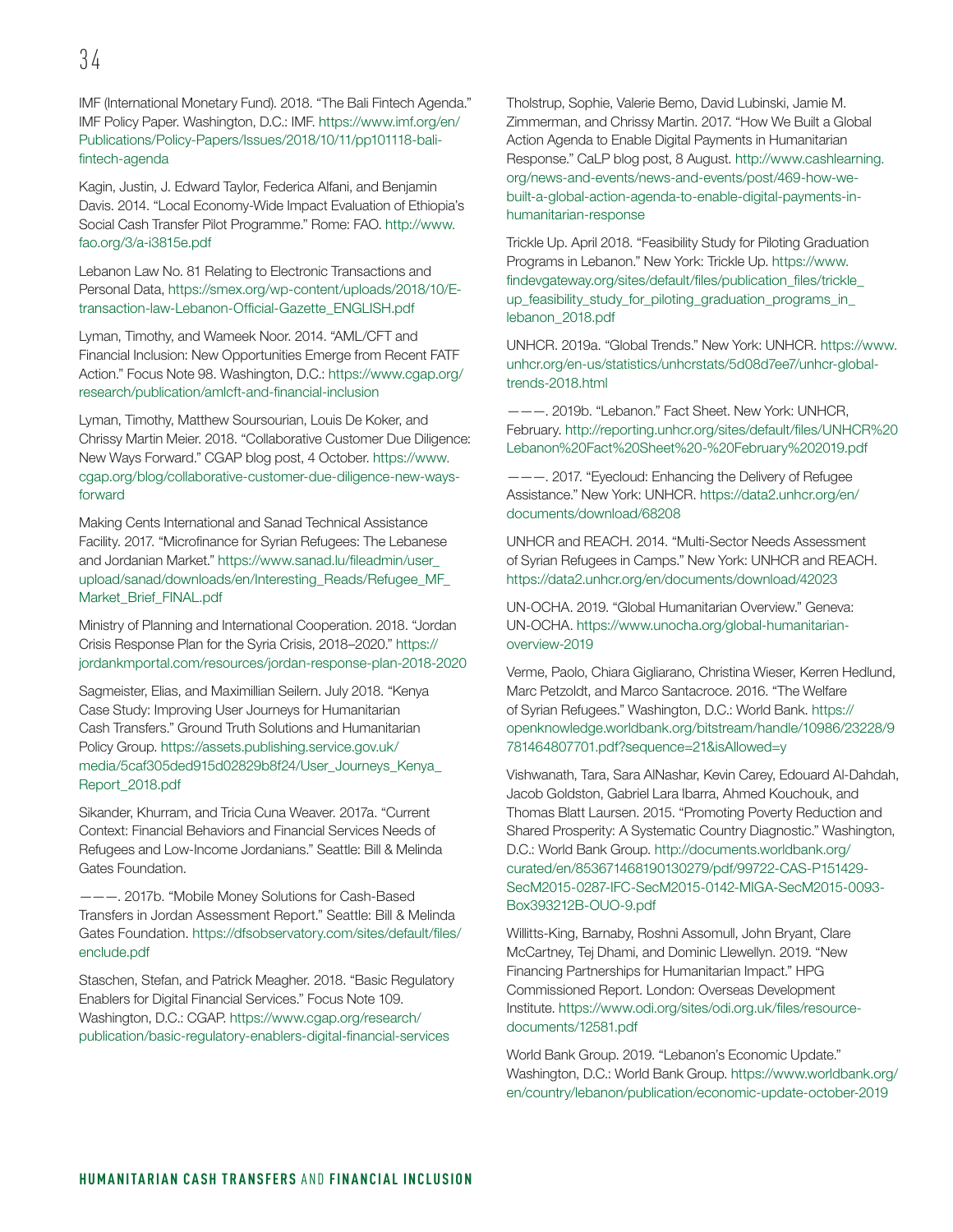### ANNEX A **MAPPING** OF **CVA PROGR AMS**  AND **DELIVERY MECHANISMS**

| <b>Agency</b>                                                                         | <b>Program Name / Type</b>                                                                                     | <b>Volume<sup>a</sup></b>                                                            | Value (annual)                                       | <b>Beneficiaries</b>                |
|---------------------------------------------------------------------------------------|----------------------------------------------------------------------------------------------------------------|--------------------------------------------------------------------------------------|------------------------------------------------------|-------------------------------------|
| Ministry of<br>Social Affairs,<br>Presidency of<br>the Council of<br><b>Ministers</b> | • Restricted cash for food<br>(e-vouchers) under the<br>National Poverty Targeting<br>Programme                | • 10K households (HH)<br>• 43K individuals                                           | $\bullet$ US\$17M                                    | • Low-income Lebanese               |
| <b>WFP</b>                                                                            | • Restricted cash for food<br>• Unrestricted cash for food<br>• Unrestricted cash (MPG)                        | • 695K individuals                                                                   | • US\$276M                                           | • Refugees                          |
| <b>UNHCR</b>                                                                          | • Unrestricted cash (MPG)<br>• Unrestricted cash<br>(winterization)                                            | $\bullet$ 34K HH (MPG)<br>• 191K HH (winterization)                                  | • US\$116.7M                                         | • Refugees                          |
| <b>UNICEF</b>                                                                         | • Unrestricted cash for<br>education                                                                           | $\bullet$ 56K HH                                                                     | • US\$758K-1.1 $M^b$                                 | • Refugees                          |
| Lebanese Red<br>Cross (LRC)                                                           | • Unrestricted cash (MPG)<br>• Restricted cash                                                                 | • 910 HH (unrestricted<br>cash)<br>• 500 HH (restricted cash)                        | $\bullet$ US\$1.9M<br><i>(unrestricted)</i><br>cash) | • Low-income Lebanese<br>• Refugees |
| Caritas                                                                               | • Unrestricted cash (MPG)<br>• Unrestricted cash<br>(winterization)<br>• Unrestricted cash (shock<br>response) | • 500 HH (MPG)<br>1359 HH (winterization)<br>150 HH (shock<br>$\bullet$<br>response) | $\bullet$ US\$1.6M                                   | • Low-income Lebanese<br>• Refugees |

Note: HH = households; MPG = Multi-purpose grant

a. There is some overlap in the beneficiaries served by different organizations; for example, households that receive an unrestricted transfer from UNHCR may also receive food assistance from WFP and/or education assistance from UNICEF.

b. Total annual value of UNICEF's CTPs is estimated based on the data provided by UNICEF on total volume and range of values for its CTP transfers.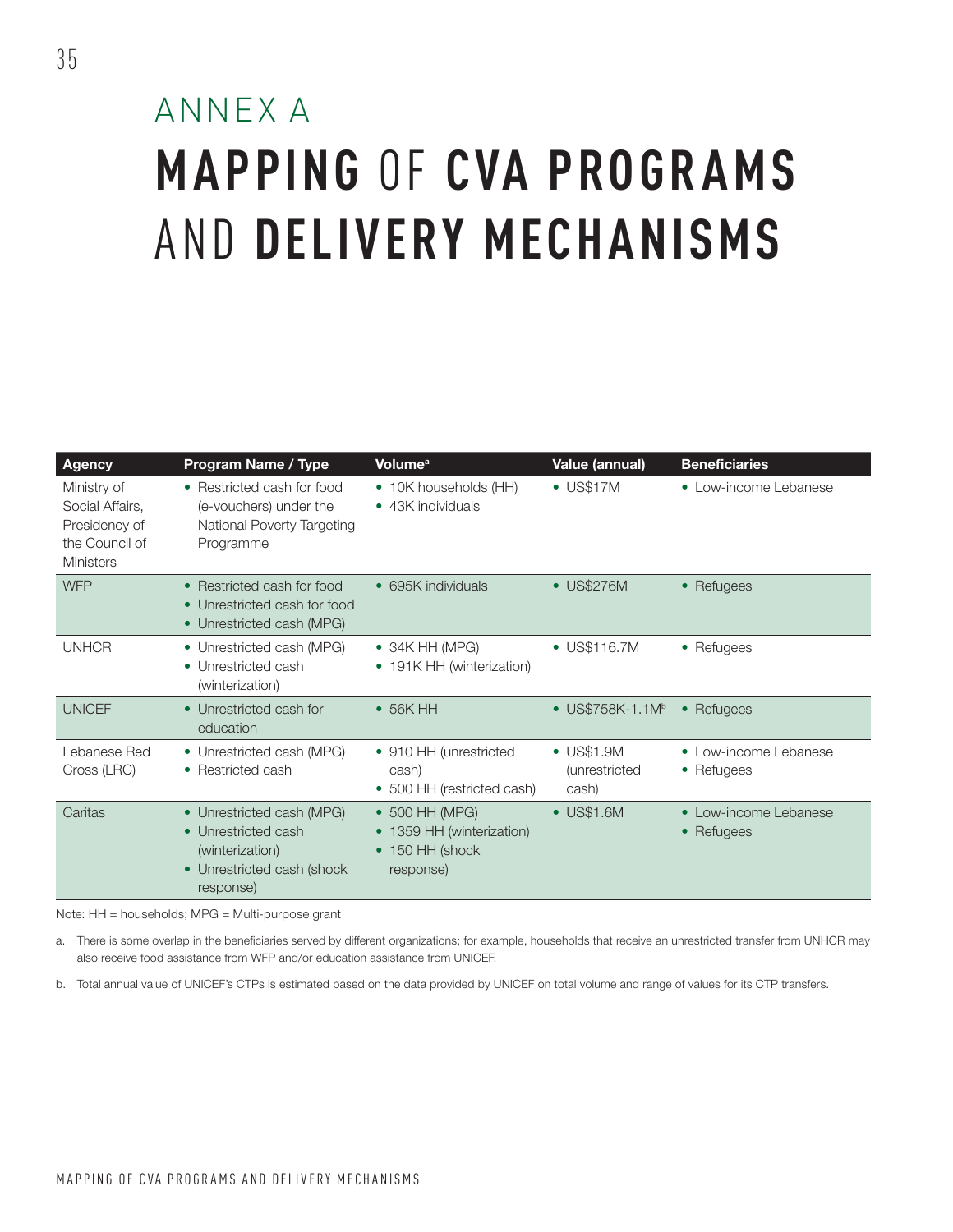| <b>Agency</b>                     | <b>Program Name / Type</b>                                                                                           | <b>Volume</b>               | Value (annual)                     | <b>Beneficiaries</b>                     |
|-----------------------------------|----------------------------------------------------------------------------------------------------------------------|-----------------------------|------------------------------------|------------------------------------------|
| National Aid<br>Fund <sup>a</sup> | • Unrestricted cash (regular,<br>emergency, and medical<br>cash assistance)                                          | $\bullet$ 92,519 HH         | • US\$140M<br>(2017)               | • Low-income Jordanians                  |
| WFPb                              | • Restricted and unrestricted<br>cash for food                                                                       | $\bullet$ ~500K individuals | • US\$144M<br>(2016)               | • Low-income Jordanians<br>• Refugees    |
| <b>UNHCR<sup>c</sup></b>          | • Unrestricted cash (MPG,<br>winterization, emergencies,<br>education)                                               | $\bullet$ 32K HH            | $\bullet$ US\$70.8M<br>(2017)      | • Refugees                               |
| <b>UNICEF</b> <sup>b</sup>        | • Cash for health, education,<br>and winterization                                                                   | $\bullet$ 15K HH            | • US\$21.6M<br>(2016)              | • Low-income Jordanians<br>• Refugees    |
| <b>CARE</b> <sup>b</sup>          | • Unrestricted cash<br>(emergencies,<br>winterization, education,<br>protection, and volunteer-<br>based incentives) | $\bullet$ 32K HH            | • US\$10M (2016)                   | • Low-income Jordanians<br>• Refugees    |
| Mercy Corpsb                      | • Unrestricted cash<br>(winterization, protection,<br>education, and volunteer-<br>based incentives)                 | • 11.500 individuals        | • US\$600K (2016,<br>Jan. – Sept.) | • Low-income Jordanians<br>• Refugees    |
| <b>IRC</b> <sup>b</sup>           | • Unrestricted cash for<br>protection and gender-<br>based violence concerns                                         | $\bullet$ 4.500 HH          | • Not obtained                     | • Low-income Jordanians<br>Refugees<br>٠ |

a. The Jordan Times, "9,667 Additional Families to Receive Monthly Aid from National Aid Fund," 8 January 2018, [http://www.jordantimes.com/news/](http://www.jordantimes.com/news/local/9667-additional-families-receive-monthly-aid-national-aid-fund) [local/9667-additional-families-receive-monthly-aid-national-aid-fund.](http://www.jordantimes.com/news/local/9667-additional-families-receive-monthly-aid-national-aid-fund)

b. Bill & Melinda Gates Foundation, Mobile Money Solutions for Cash-Based Transfers in Jordan Assessment Report, 2017 (unpublished report).

c. UNHCR Cash Assistance Dashboard, December 2018, [https://data2.unhcr.org/en/documents/details/61718.](https://data2.unhcr.org/en/documents/details/61718)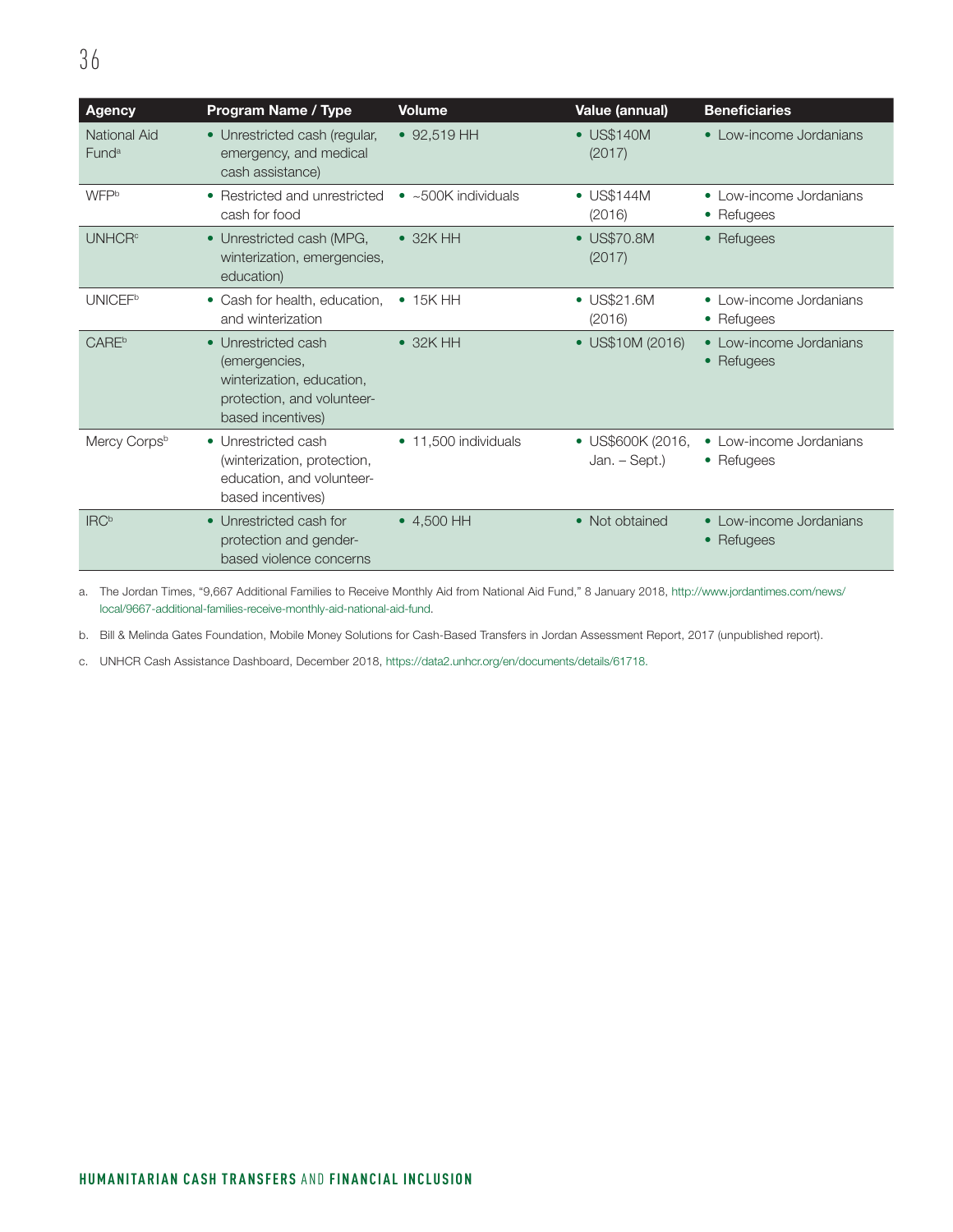## ANNEX B **CVA DELIVERY SYSTEMS**  IN **LEBANON** AND **JORDAN**

Although the collaboration frameworks in Lebanon and Jordan have garnered much attention as models for cash coordination, the CVA delivery mechanisms in both countries also include bilateral arrangements with FSPs. This section summarizes the various CVA delivery mechanisms, including those managed through collaborative frameworks and bilateral relationships.

### **LEBANON**

| System/FSP                                     | <b>Instrument</b>                              | <b>Channel</b>                                 | <b>CTP Delivery Mechanism Description</b>                                                                                                                                                                                                                                                                                     | <b>Relationship with FSP</b>                                                                                                                                                                          |
|------------------------------------------------|------------------------------------------------|------------------------------------------------|-------------------------------------------------------------------------------------------------------------------------------------------------------------------------------------------------------------------------------------------------------------------------------------------------------------------------------|-------------------------------------------------------------------------------------------------------------------------------------------------------------------------------------------------------|
| LOUISE (BLF)                                   | Prepaid card<br>(Mastercard<br>chip card)      | • Any ATM<br>• POS (WFP<br>merchants<br>only)  | • BLF serves as the service provider for the cash<br>delivery platform<br>• The Common Card, a prepaid card, works both<br>as an open-loop card for ATM cash withdrawals<br>within Lebanon and as closed-loop card at specific<br>merchants contracted by WFP                                                                 | • WFP manages the master<br>banking agreement (MBA)<br>• Agencies can have a direct<br>relationship with BLF through<br>a partnership agreement in<br>MBA, or contract WFP as<br>the platform manager |
| Card-based<br>system, CSC<br><b>Bank</b>       | Prepaid card<br>(proprietary,<br>magstripe)    | Any ATM                                        | • Before launch of LOUISE, UNHCR and other NGOs<br>used CSC's platform for card issuance<br>• Several NGOs still use cards issued by CSC; however,<br>they do not combine disbursements in one card<br>• Cards issued by CSC work on all ATMs in Lebanon                                                                      | Agreements between NGOs<br>$\bullet$<br>and CSC Bank are bilateral;<br>terms and conditions are<br>agreed on an individual<br>basis                                                                   |
| Card-based<br>system,<br>RedRose               | Closed-loop<br>prepaid<br>cards<br>or vouchers | RedRose<br>merchants<br>only                   | • Closed-loop, cloud-based solution adopted by two<br><b>NGOs</b><br>• Users can receive either prepaid cards or vouchers,<br>which can be used at merchants defined in the<br>RedRose platform<br>• In addition to payments, the platform covers<br>different modules to manage the entire<br>humanitarian program lifecycle | • Agreements between NGOs<br>and RedRose are bilateral:<br>terms and conditions are<br>agreed on an individual<br>basis                                                                               |
| Cash-based<br>system,<br>LibanPost<br>and MTOs | Cash                                           | LibanPost<br>and MTO<br>branches<br>and agents | • For smaller programs, NGOs find it more cost-<br>effective to partner with LibanPost or MTOs than<br>with banks<br>• Beneficiaries receive ID cards, which are used to<br>verify their identity in order to receive their CTP<br>disbursement<br>• Cash is disbursed at LibanPost or MTO branches/<br>agent locations       | • Agreements between<br>agencies and FSPs<br>are bilateral; terms and<br>conditions are agreed on an<br>individual basis                                                                              |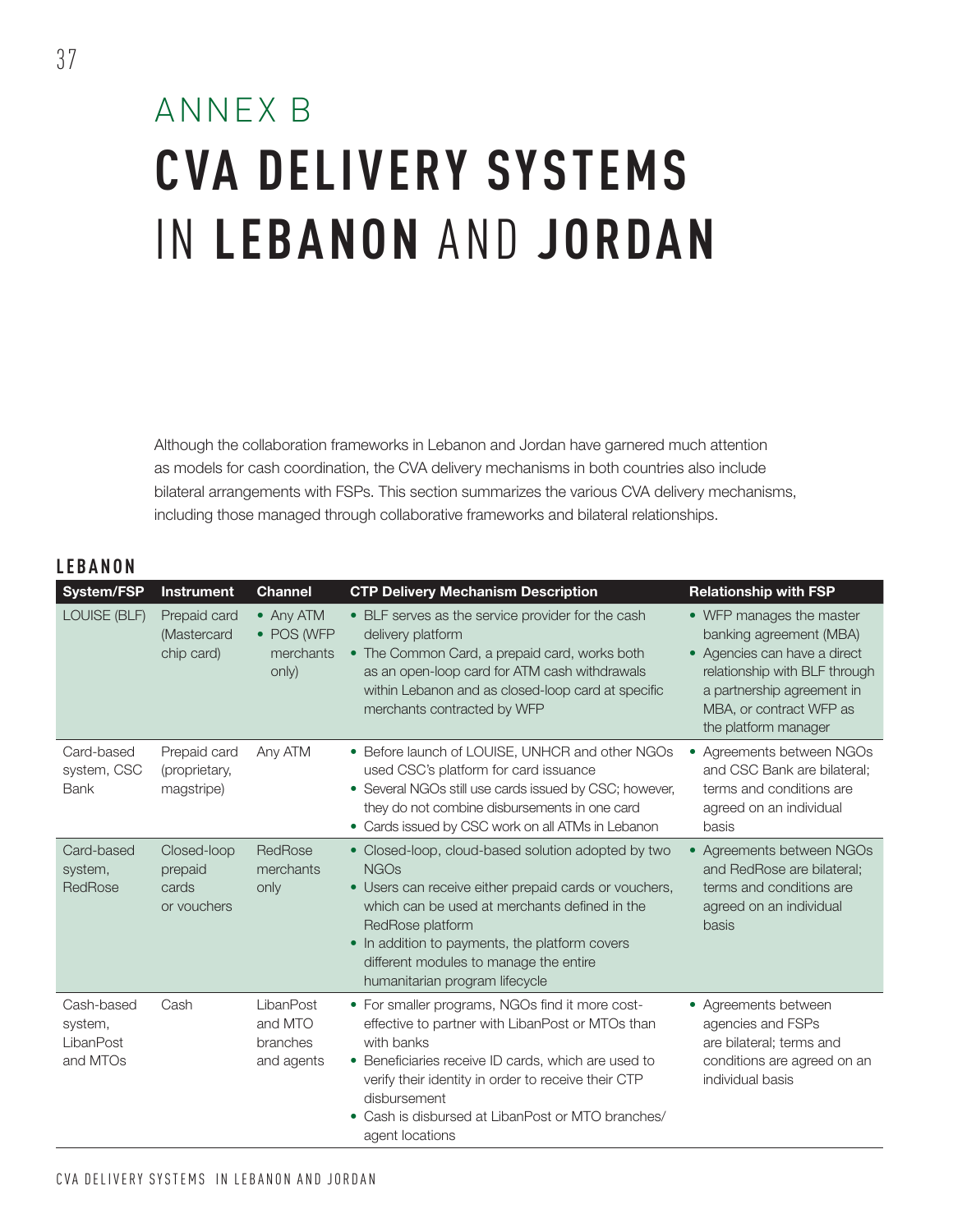### **JORDAN**

| <b>System/FSP</b>                     | <b>Instrument</b>                       | <b>Channel</b>                                                         | <b>CTP Delivery Mechanism Description</b>                                                                                                                                                                                                                                                                                                                                                                  | <b>Relationship with FSP</b>                                                                                                         |
|---------------------------------------|-----------------------------------------|------------------------------------------------------------------------|------------------------------------------------------------------------------------------------------------------------------------------------------------------------------------------------------------------------------------------------------------------------------------------------------------------------------------------------------------------------------------------------------------|--------------------------------------------------------------------------------------------------------------------------------------|
| Common<br>Cash<br>Facility (CCF)      | Iris scan and<br>prepaid card           | <b>CAB ATMs</b>                                                        | • Partner-based platform managed by CAB,<br>spearheaded by UNHCR, and used by other<br>agencies, depending on project funding<br>• Currently, nine agencies are using the CCF (UNHCR,<br>UNICEF, and 7 NGOs)<br>• Linked to EyeCloud (the iris database managed<br>by UNHCR), which enables cardless withdrawals<br>using the iris scan as the only instrument needed for<br>authentication (for refugees) | • UNHCR manages the<br>umbrella contract with CAB,<br>but each agency has a direct<br>relationship / agreement with<br>the bank      |
| WFP:<br><b>Biometric</b><br>e-voucher | Iris scan                               | <b>Biometric</b><br><b>POS</b>                                         | • WFP has piloted the use of iris scans to purchase<br>food at biometric-enabled POS devices in refugee<br>camp supermarkets<br>• Intention is to eventually roll out biometric-enabled<br>POS devices at WFP's 206 merchant locations<br>outside of the camps                                                                                                                                             | $\bullet$ N/A                                                                                                                        |
| WFP:<br>OneCard                       | Prepaid card<br>(Mastercard<br>branded) | Partner bank<br>(Jordan Ahli<br>Bank [JAB])<br>ATMs, and<br><b>POS</b> | • WFP platform managed in partnership with JAB<br>and Middle East Payment Systems, a payment<br>services provider<br>• Used for disbursement of restricted cash for food<br>and unrestricted cash<br>• May be used for purchases at POS device or for<br>free cash withdrawal at JAB's ATMs; charges are<br>incurred for withdrawal at other banks' ATMs                                                   | • WFP maintains contract<br>with JAB; other agencies<br>contract with WFP as the<br>platform manager and pay a<br>service fee to WFP |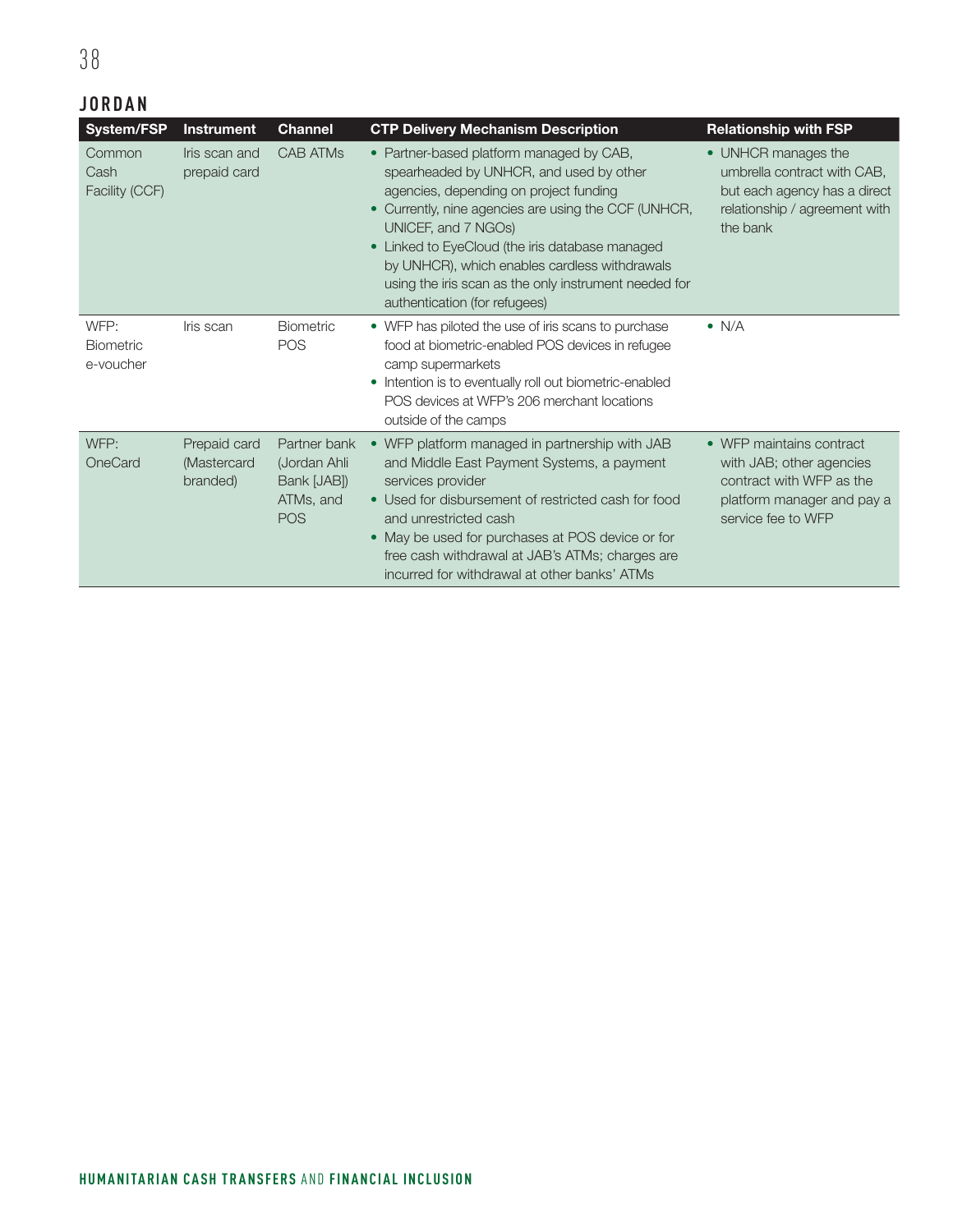## ANNEX C **NATIONAL PAYMENTS SYSTEMS** IN **LEBANON**  AND **JORDAN**

#### FIGURE C-1. Mapping the NPS in Lebanon



a. BDL-PayGov is expected to go live in October 2018.

- b. BDL-CSD is the Central Security Depository (CSD) in the BDL. Midclear CSD is the private CSD operating in Lebanon. As the systems are not relevant to digital retail payments, they are not described in this report.
- c. There is currently one mobile wallet service in Lebanon PinPay but wallets must be linked to a customer's bank account and funds must be pooled in PinPay's account at that bank.

### NATIONAL PAYMENTS SYSTEMS IN LEBANON AND JORDAN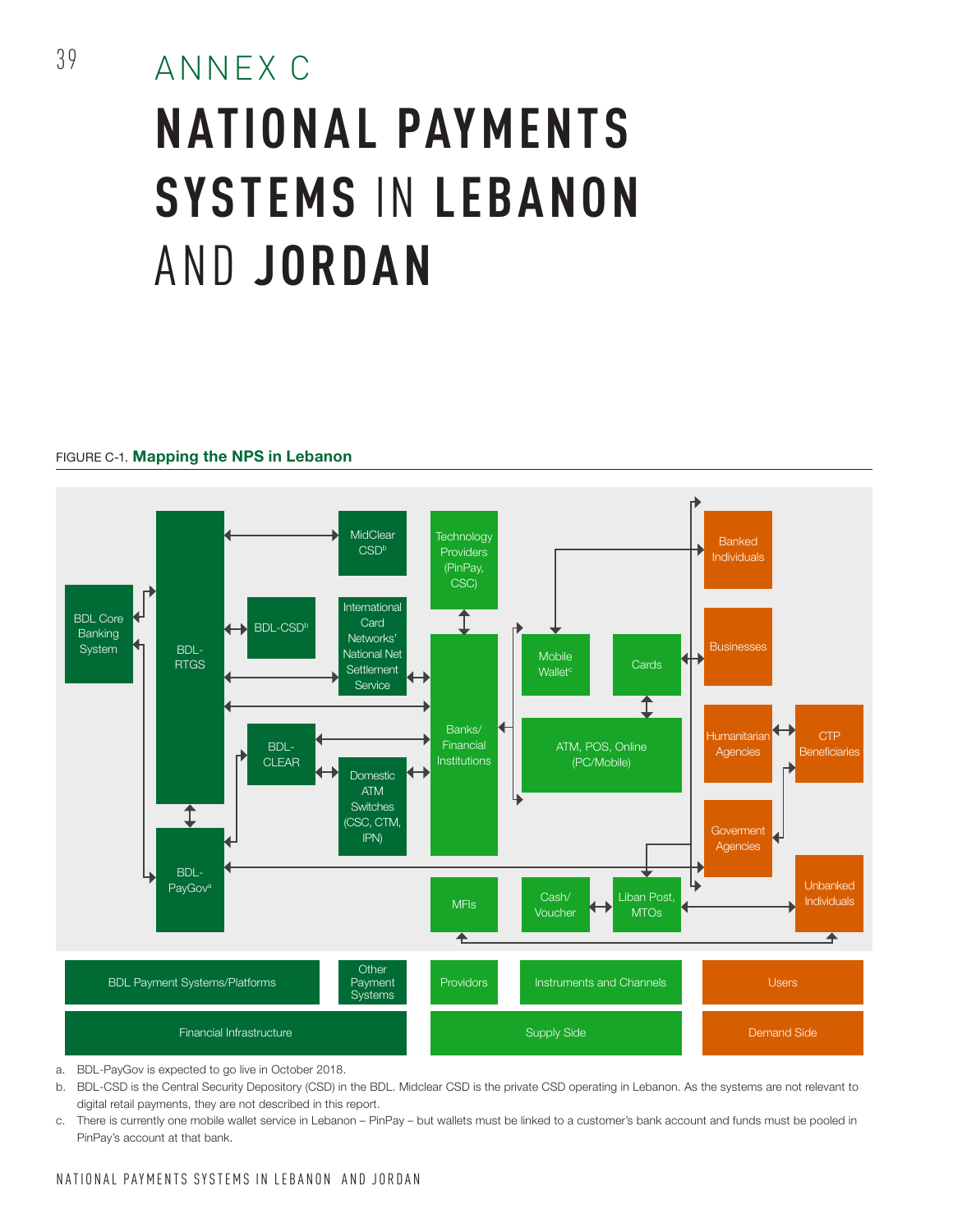Since CVA in Lebanon primarily uses prepaid cards for cash disbursement, it relies on payment infrastructure already in place and operated by BDL and private payments systems operators. CVA transactions are processed by domestic ATM switches. The transactions between the domestic ATM switches are cleared through BDL-CLEAR and settled through BDL-RTGS.



#### FIGURE C-2. Mapping the NPS in Jordan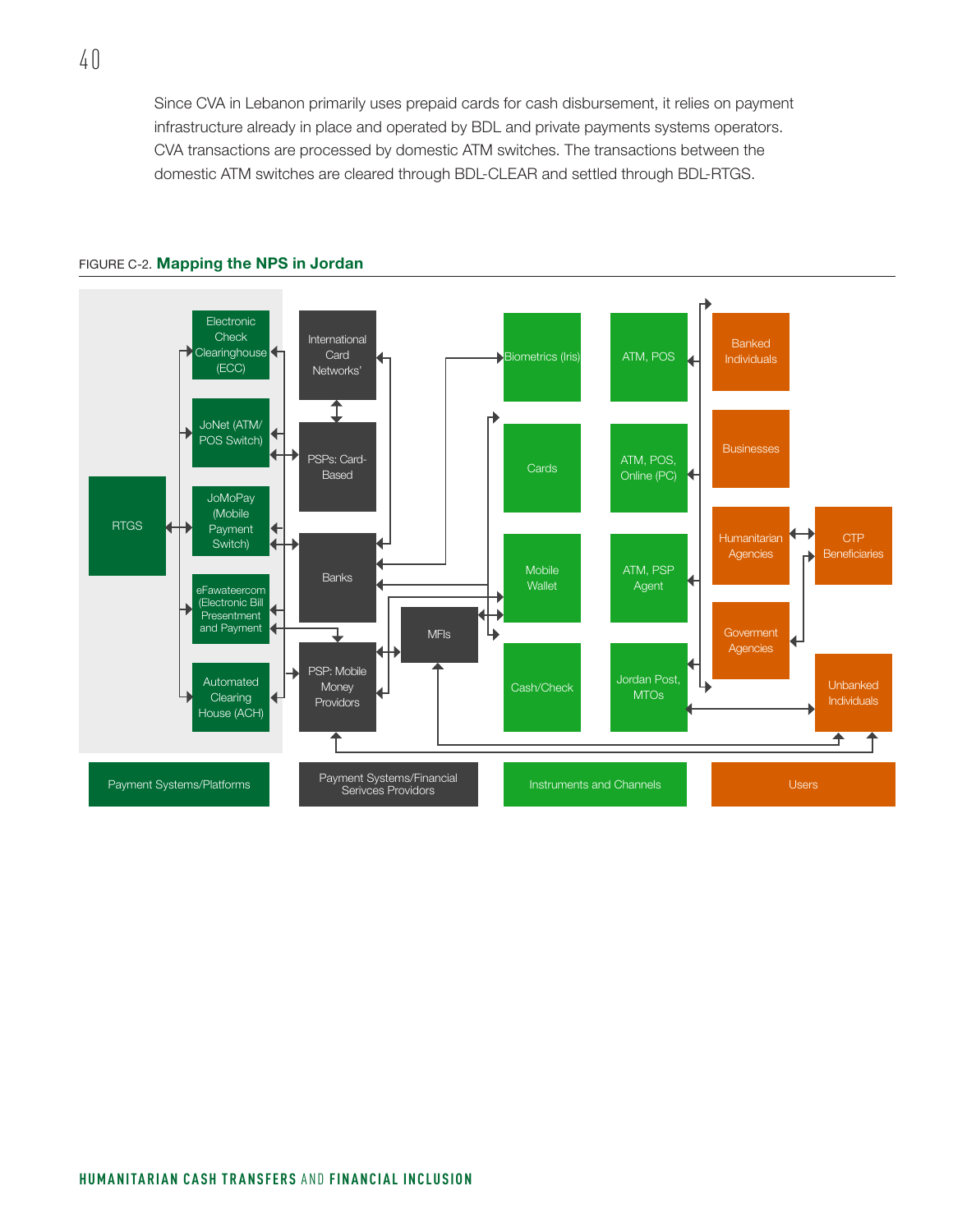# ANNEX D **CVA COLL ABOR ATION FRAMEWORKS** IN **LEBANON** AND **JORDAN**

| <b>Framework</b>                                                   | <b>Description</b>                                                                                                                                                                                                                                                                                                                                                                                                                                                                                                              | <b>Members</b>                                                                                                                                                                                                                                   | <b>Harmonized processes</b>                                                                                                                                                                                                           |
|--------------------------------------------------------------------|---------------------------------------------------------------------------------------------------------------------------------------------------------------------------------------------------------------------------------------------------------------------------------------------------------------------------------------------------------------------------------------------------------------------------------------------------------------------------------------------------------------------------------|--------------------------------------------------------------------------------------------------------------------------------------------------------------------------------------------------------------------------------------------------|---------------------------------------------------------------------------------------------------------------------------------------------------------------------------------------------------------------------------------------|
| Lebanon                                                            |                                                                                                                                                                                                                                                                                                                                                                                                                                                                                                                                 |                                                                                                                                                                                                                                                  |                                                                                                                                                                                                                                       |
| Lebanon One Unified<br>Inter-Agency System<br>for E-Cards (LOUISE) | LOUISE is the main collaboration framework CVA in<br>Lebanon. It started with the desire for a single FSP<br>to provide recipients with one card for multiagency<br>transfers. It was preceded by WFP's OneCard system, <sup>a</sup><br>which has since been replaced by the LOUISE<br>Common Card.                                                                                                                                                                                                                             | • UNHCR, WFP, and UNICEF<br>• Save the Children and World<br>Vision International are<br>inactive members                                                                                                                                        | • Recipient registration and data<br>management<br>• Vulnerability assessment and<br>targeting<br>• Card issuance, management,<br>and training<br>• Dispute resolution<br>• Reporting, reconciliation<br>• Measurement and evaluation |
| Lebanon Cash<br>Consortium                                         | Active from December 2014 to May 2017, the<br>Lebanese Cash Consortium was composed of six<br>NGOs. Like LOUISE, the impetus behind starting the<br>consortium was to establish a shared cash delivery<br>platform. It closed due to lack of funding, as donors<br>began to channel the majority of funds for CVA through<br>UN agencies.                                                                                                                                                                                       | • ACTED, CARE, International<br>Rescue Committee, Save<br>the Children International,<br>Solidarites International,<br>World Vision International                                                                                                | • Vulnerability assessment and<br>targeting<br>• Card issuance, management,<br>and training<br>• Dispute resolution, reporting,<br>reconciliation<br>• Measurement and evaluation                                                     |
| Jordan                                                             |                                                                                                                                                                                                                                                                                                                                                                                                                                                                                                                                 |                                                                                                                                                                                                                                                  |                                                                                                                                                                                                                                       |
| Common Cash<br>Facility (CCF)                                      | CCF is based on a public-private partnership<br>between Cairo Amman Bank (CAB), UNHCR, and the<br>biometrics company, IrisGuard. Multiple humanitarian<br>and government agencies can deliver funds to the<br>same recipients using subwallets linked to a UNHCR<br>case ID. Refugee recipients can withdraw funds at<br>CAB ATMs across the country using an iris scan.<br>Jordanian recipients can withdraw funds at any CAB<br>ATM using a card and PIN. CCF is expanding to<br>include mobile wallets for CVA disbursement. | • As of July 2018, CCF had<br>22 members, including<br>UNHCR, UNICEF, Action<br>Contre la Faim, ACTED,<br>Medair, PU-AMI, World Relief<br>Germany, Save the Children,<br>Danish Refugee Council, and<br>government participation<br>through NAF. | • Systems and processes for<br>cash disbursement, including<br>recipient registration (for the<br>iris scan), dispute resolution,<br>reporting, and reconciliation                                                                    |
| <b>WFP</b>                                                         | OneCard is CVA delivery platform managed by WFP<br>in partnership with Jordan Ahli Bank and Middle East<br>Payment Systems, a PSP. OneCard allows recipients<br>to receive assistance as an electronic value voucher<br>redeemable at WFP merchants or as an ATM cash<br>withdrawal. The prepaid cards are Mastercard branded.                                                                                                                                                                                                  | • As of May 2018, members<br>included UN Relief and<br>Works Agency for Palestine<br>Refugees, with the Food and<br>Agriculture Organization in<br>the process of joining.                                                                       | • Systems and processes for<br>cash disbursement, including<br>card issuance, management,<br>and training, dispute<br>resolution, reporting, and<br>reconciliation                                                                    |

a. In December 2014, the WFP launched OneCard, which was a prepaid card that could be used on POS devices and ATMs. OneCard was issued by BLF as a Mastercard chip card. It is no longer used in Lebanon, as it was replaced by the LOUISE Common Card.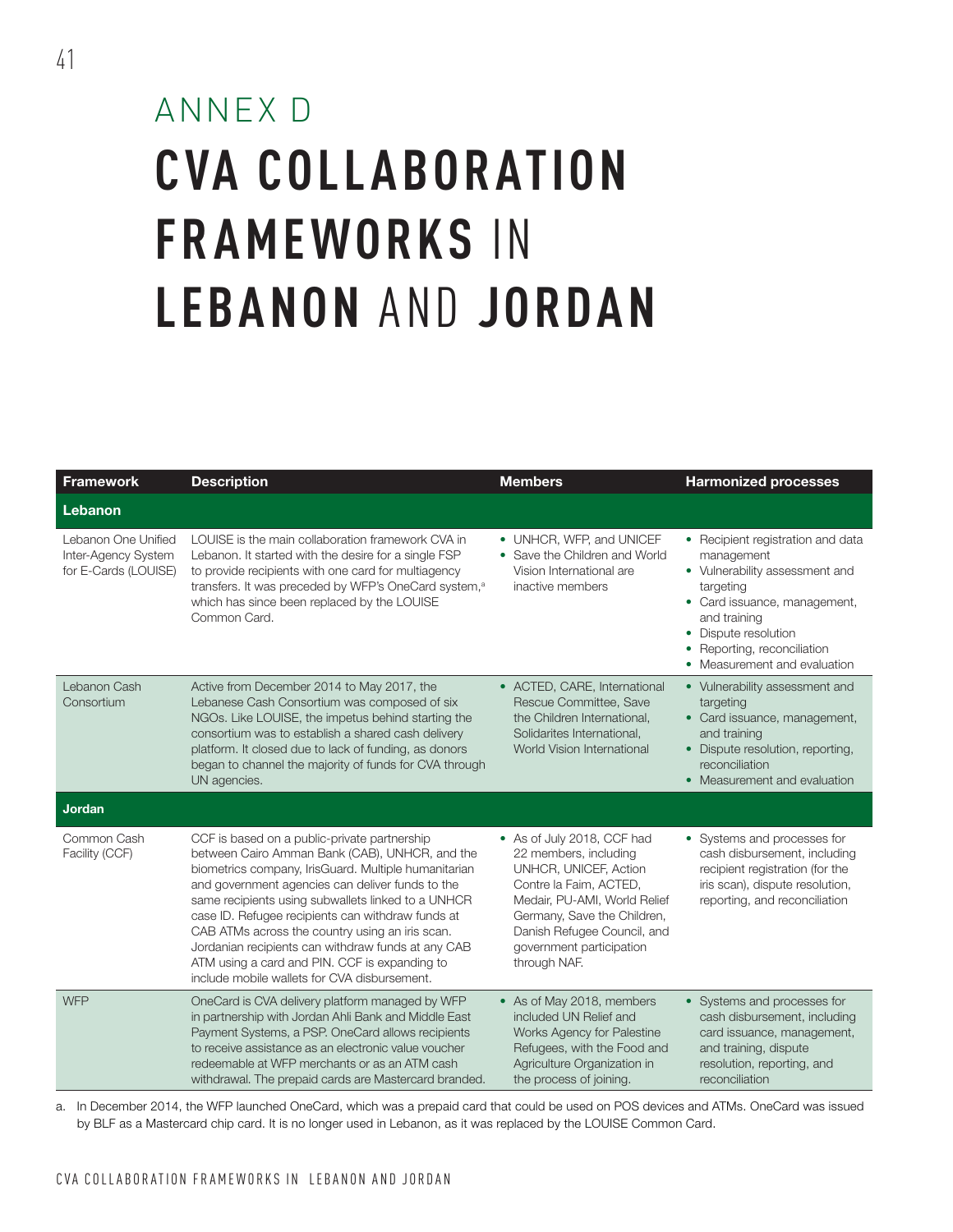### ANNEX E **CVA PRICING STRUCTURE**  IN **LEBANON** AND **JORDAN**

| Fee Type                                               |                                                  | <b>Members</b>                                                                                                                                                                         | <b>Harmonized processes</b>                                                                                       |
|--------------------------------------------------------|--------------------------------------------------|----------------------------------------------------------------------------------------------------------------------------------------------------------------------------------------|-------------------------------------------------------------------------------------------------------------------|
|                                                        | Transaction charge<br>(loading fee)              | Fee on the value loaded onto each<br>payment instrument (card, iris scan)                                                                                                              | • Lebanon, flat fee below a threshold<br>value, percentage based above the<br>threshold<br>• CCF: $1.15 - 1.32\%$ |
| <b>ATM and POS-based</b><br>delivery mechanisms        | Card management fee                              | Fee for issuance and management<br>of cards                                                                                                                                            | • Lebanon: US\$4-5 (annual)                                                                                       |
|                                                        | Authentication fee                               | In the case of CCF/Jordan, fee to<br>IrisGuard (biometric authentication<br>provider paid by Cairo Amman Bank)                                                                         | • CCF: 15% of transaction charge                                                                                  |
|                                                        | <b>Transaction charges</b><br>(disbursement fee) | Fee per disbursement/transaction<br>via branch or agent locations (appli-<br>cable in the case of Post/MTOs)                                                                           | • Lebanon (Post): From US\$2.17 to<br>US\$3.25; for higher amounts, 0.5%<br>of disbursed amount                   |
| <b>Agent-based delivery</b><br>mechanisms <sup>a</sup> | Beneficiary identification<br>card issuance fee  | A one-time fee for the issuance of<br>ID cards to beneficiaries, which are<br>used to verify identity at the time that<br>funds are claimed (applicable in the<br>case of Post / MTOs) | • Lebanon (Post): US\$0.56/card                                                                                   |
| ATM, POS,<br>and Agent-based                           | SMS fee (per SMS)                                | Fee for SMS notifications sent to<br>beneficiaries                                                                                                                                     | • Lebanon: US\$0.04-0.11<br>• CCF: US\$0.01                                                                       |
|                                                        | Bank fees (per transfer)                         | Fee for bank transfers in the event<br>that the humanitarian agency and<br>service provider have different banks                                                                       | • Not a significant cost and depend-<br>ing on the banking relationship, may<br>be waived                         |

a. Analysis for agent-based delivery mechanisms is Lebanon-specific, since pricing for CTPs via Jordan Post and MTO channels were not assessed in Jordan.

Note that flat transaction fees disadvantage NGOs with small transfer values. CCF charges a percentage-based disbursement fee regardless of the value of disbursement. As a result, the fee charged to all members is equally proportionate to their transfer values. In the case of LOUISE, however, a flat fee is charged on each load below a certain amount. As a result, the LOUISE pricing structure disadvantages NGOs with a large caseload but low-value transfers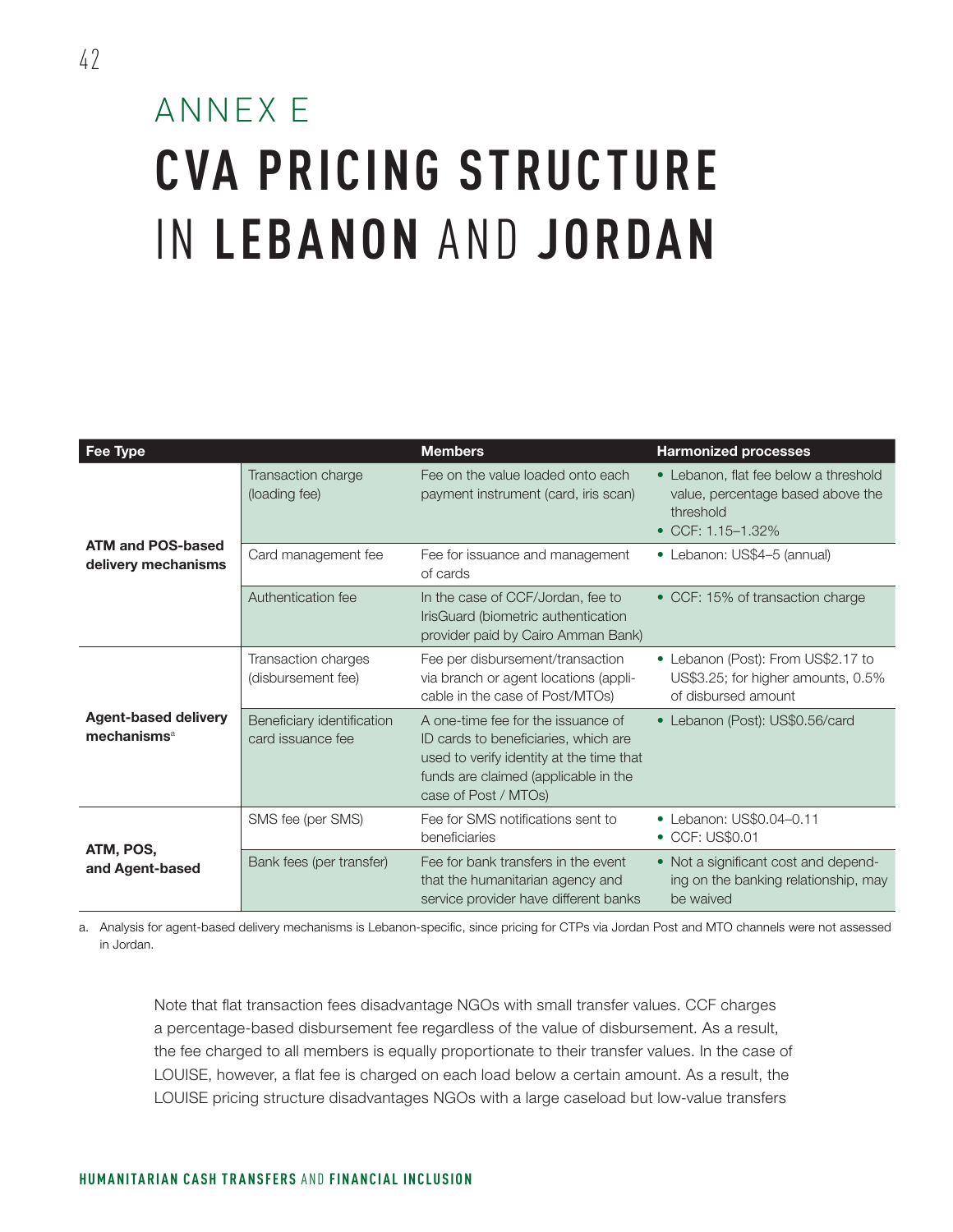per beneficiary, while CCF allows agencies with cash transfer programs of all sizes to benefit proportionately from the negotiated rates. The following is an example of transaction charges (loading fees) for each country:

- Lebanon: Flat fee below an agreed transfer amount (US\$2–3) and a percentage-based fee (1–2 percent) above that transfer amount
- Jordan: 1.15–1.32 percent of transfer amount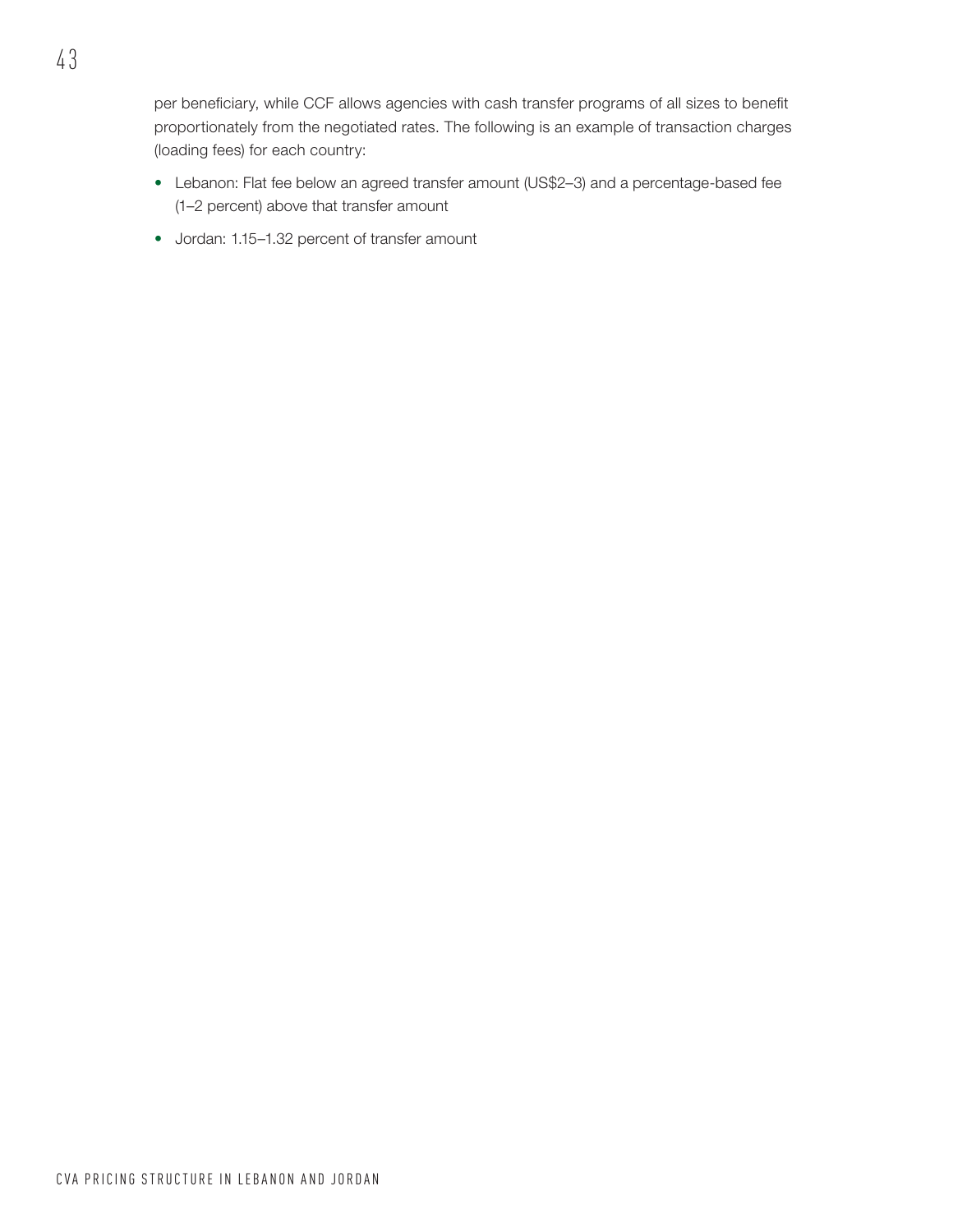### ANNEX F **GLOSSARY**

| <b>Term</b>                           | <b>Definition</b> <sup>a</sup>                                                                                                                                                                                                                                                                                                                                                                                                                                                                                                                                                                                                                                                                            |
|---------------------------------------|-----------------------------------------------------------------------------------------------------------------------------------------------------------------------------------------------------------------------------------------------------------------------------------------------------------------------------------------------------------------------------------------------------------------------------------------------------------------------------------------------------------------------------------------------------------------------------------------------------------------------------------------------------------------------------------------------------------|
| Basic needs                           | Essential goods, utilities, services, or resources required on a regular or<br>seasonal basis by households to ensure long-term survival AND minimum<br>living standards, without resorting to negative coping mechanisms or<br>compromising their health, dignity, and essential livelihood assets.                                                                                                                                                                                                                                                                                                                                                                                                      |
| Cash and voucher<br>assistance (CVA)  | All programs where cash transfers or vouchers for goods or services are<br>directly provided to recipients. In the context of humanitarian assistance,<br>the term refers to the provision of cash transfers or vouchers to individuals,<br>households, or community recipients-not to governments or other state<br>actors. "Cash" or "cash assistance" specifically refers to cash transfers only-<br>these terms do not mean "cash and voucher assistance." However, cash and<br>voucher assistance has also been referred to as "cash-based Interventions,"<br>"cash-based assistance," and "cash transfer programming," among other<br>terms. "Cash and voucher assistance" is the recommended term. |
| Cash transfer                         | Assistance in the form of money-either physical currency or e-cash-to<br>individuals, households, or communities. Unrestricted in terms of use and<br>distinct from restricted modalities, including vouchers and in-kind assistance.                                                                                                                                                                                                                                                                                                                                                                                                                                                                     |
| Clearingb                             | Transmitting, reconciling, and in some cases, confirming financial transactions<br>before settlement, potentially including netting transactions and establishing<br>final positions for settlement. Sometimes this term is also applied (imprecisely)<br>to settlement.                                                                                                                                                                                                                                                                                                                                                                                                                                  |
| E-transfer                            | Digital transfer of money or vouchers from the implementing agency to a<br>recipient. Provides access to cash, goods, and/or services through mobile<br>devices, electronic vouchers, or cards (e.g., prepaid, ATM, credit, or debit).<br>May also be called digital payments; it is an umbrella term for e-cash and<br>e-vouchers.                                                                                                                                                                                                                                                                                                                                                                       |
| E-voucher                             | A card or code that is electronically redeemed at a participating vendor. Can<br>represent cash or commodity value and is stored and redeemed using a range<br>of electronic devices (e.g., mobile phone, smart card, point-of-sale device).                                                                                                                                                                                                                                                                                                                                                                                                                                                              |
| Financial infrastructure <sup>c</sup> | The underlying foundation for the financial system, including the institutions,<br>information, technologies, and rules and standards that enable financial<br>intermediation. Credit bureaus; collateral registries; and payment, remittance,<br>and securities settlement systems are vital parts of a country's financial<br>infrastructure. In this report, analysis of the financial infrastructure focuses on<br>payment systems.                                                                                                                                                                                                                                                                   |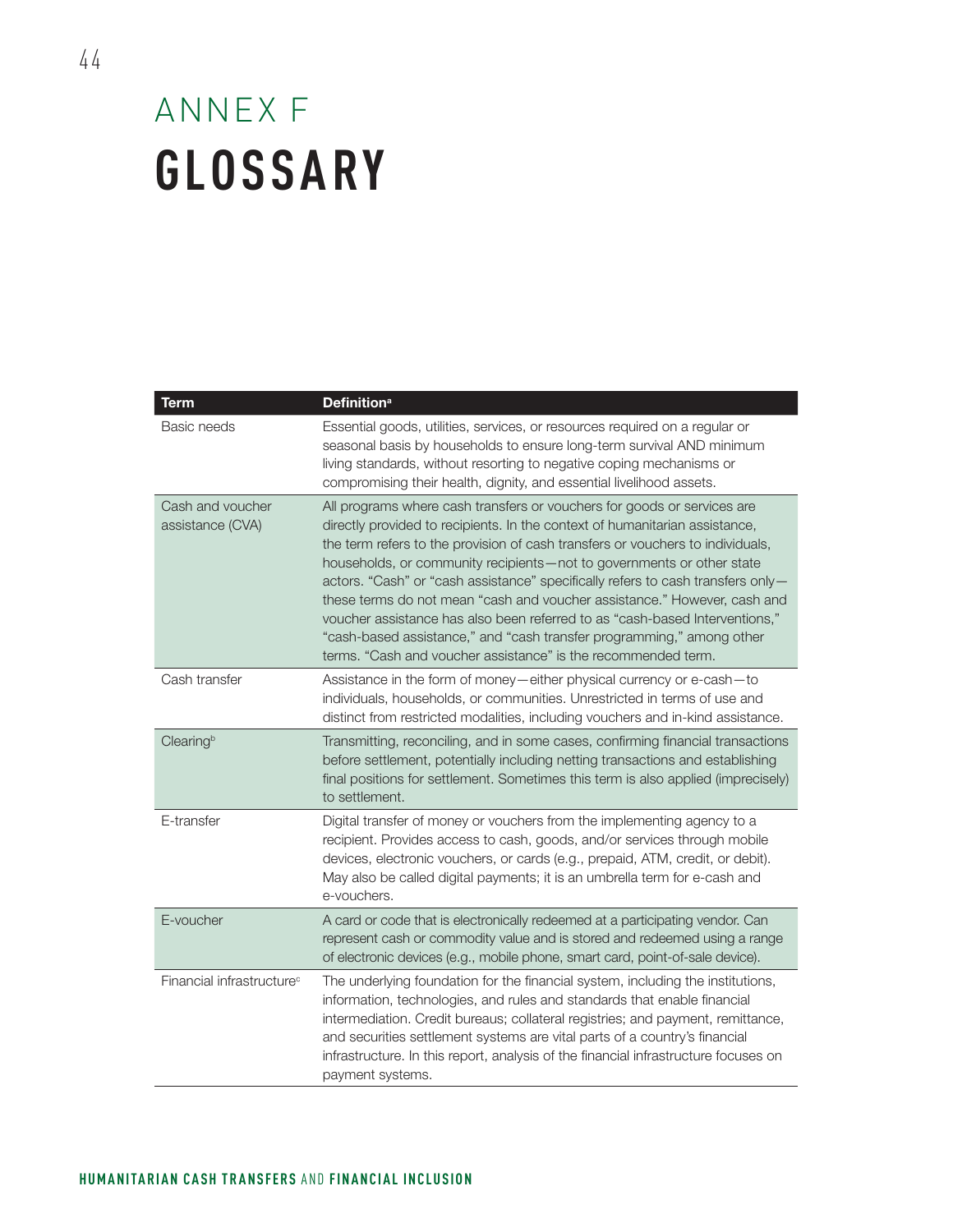| <b>Term</b>                                 | <b>Definition<sup>a</sup></b>                                                                                                                                                                                                                                                                                                                                                                                                                                                                                                                                  |
|---------------------------------------------|----------------------------------------------------------------------------------------------------------------------------------------------------------------------------------------------------------------------------------------------------------------------------------------------------------------------------------------------------------------------------------------------------------------------------------------------------------------------------------------------------------------------------------------------------------------|
| <b>Financial services</b><br>provider (FSP) | An entity that provides financial services, which may include e-transfer<br>services. May include e-voucher companies, financial institutions (e.g., banks<br>and microfinance institutions), or mobile network operators. Includes many<br>entities (e.g., investment funds, insurance companies, accountancy firms)<br>beyond those that offer humanitarian cash transfers or voucher services,<br>hence within CVA literature FSP generally refers to those providing transfer<br>services.                                                                 |
| Multipurpose cash<br>transfer (MPC)         | A transfer (either regular or one-off) corresponding to the amount of money<br>a household needs to cover, fully or partially, a set of basic and/or recovery<br>needs. Transfers designed to address several needs, with the transfer value<br>calculated accordingly. Unrestricted in terms of use as they can be spent as<br>the recipient chooses. Also called multipurpose cash grants or multipurpose<br>cash assistance.                                                                                                                                |
| National payment<br>system <sup>d</sup>     | The underlying foundation of a country's financial system. Comprises all<br>institutions, information, technologies, payment instruments, rules, and<br>standards that enable exchange of monetary value. Key elements may<br>include automated clearing houses (ACH), large-value interbank settlement<br>systems, and platforms for person-to-person transfers.                                                                                                                                                                                              |
| Payment system <sup>e</sup>                 | A set of instruments, procedures, and rules for transferring funds between<br>or among participants. Includes the participants and the entity or entities<br>operating the instruments, procedures, and rules.                                                                                                                                                                                                                                                                                                                                                 |
| Point of sale (POS)                         | Devices used to perform digital payment transactions carried out in retail<br>stores, restaurants, or mobile locations.                                                                                                                                                                                                                                                                                                                                                                                                                                        |
| Restriction / Restricted<br>transfer        | Refers to limits on the use of assistance by recipients. Applies to the range<br>of goods and services that the assistance can be used to purchase, and<br>the places where it can be used. The degree of restriction may vary-from<br>the requirement to buy specific items, to buying from a general category<br>of goods or services. Vouchers are restricted by default because they are<br>inherently limited in where and how they can be used. In-kind assistance also<br>is restricted. Cash transfers are unrestricted in terms of use by recipients. |
| Third-party agents <sup>f</sup>             | Used by banks and other financial services providers instead of traditional<br>branches to reach more customers at a lower cost. May be an established<br>distribution network, such as post offices or retail chains, or be independent,<br>small-scale traders and other retailers. Agents are often able to conduct basic<br>financial transactions, such as withdrawals, deposits, money transfers, and<br>payments on behalf of financial services providers, depending on rules and<br>regulations.                                                      |
| Sector-specific<br>intervention             | Designed to achieve sector-specific objectives. Sector-specific assistance can<br>be conditional or unconditional. Vouchers (restricted transfers) might be used<br>to limit expenditure to items and services contributing to achieve specific<br>sectoral objectives. Sector specific interventions delivered through cash<br>transfers might be designed to influence how recipients spend them, which is<br>called labelling.                                                                                                                              |
| Settlement of funds <sup>9</sup>            | An act between two or more parties for the discharge of monetary<br>obligations.                                                                                                                                                                                                                                                                                                                                                                                                                                                                               |
| Unrestricted transfer                       | Can be used as the recipient chooses-there are no limitations imposed by<br>the implementing agency on how the transfer is spent. Cash transfers are by<br>definition unrestricted in terms of use.                                                                                                                                                                                                                                                                                                                                                            |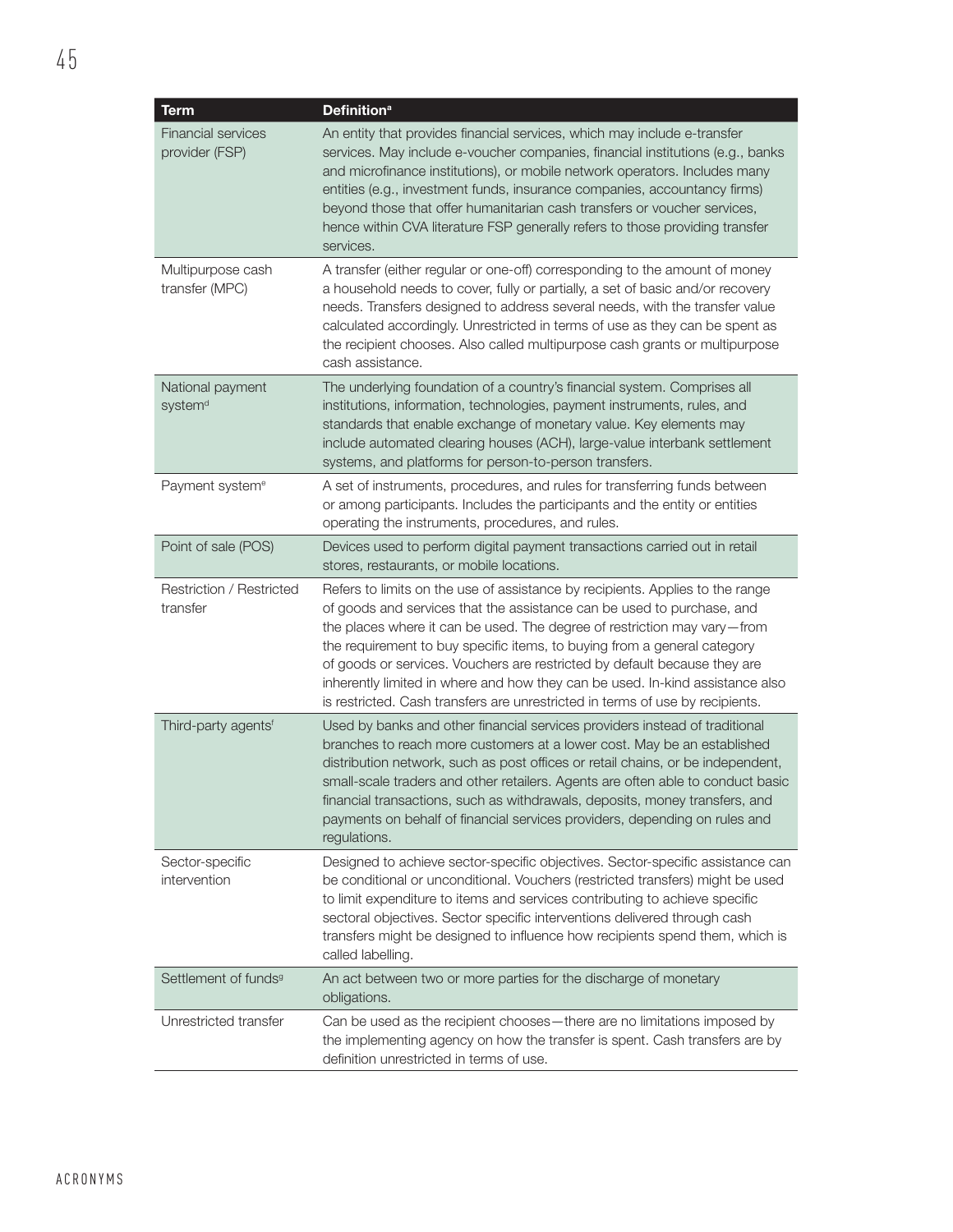| Term            | <b>Definition</b> <sup>a</sup>                                                 |
|-----------------|--------------------------------------------------------------------------------|
| <b>Vouchers</b> | A paper, token, or electronic voucher that can be exchanged for a set quantity |
|                 | or value of goods, denominated either as a cash value or predetermined         |
|                 | commodities or services, or a combination of value and commodities. They       |
|                 | are redeemable with preselected vendors or at "fairs" created by the agency.   |
|                 | Vouchers are by default a restricted form of transfer.                         |

- a. Definitions are from the Glossary of Terminology for Cash and Voucher Assistance [\(https://www.calpnetwork.org/learning](https://www.calpnetwork.org/learning-tools/glossary-of-terms/)[tools/glossary-of-terms/](https://www.calpnetwork.org/learning-tools/glossary-of-terms/)) unless otherwise noted.
- b. Bank of International Settlements Glossary, [https://www.bis.org/cpmi/publ/d00b.](https://www.bis.org/cpmi/publ/d00b.htm?&selection=80&scope=CPMI&c=a&base=term) [htm?&selection=80&scope=CPMI&c=a&base=term](https://www.bis.org/cpmi/publ/d00b.htm?&selection=80&scope=CPMI&c=a&base=term).
- c. IFC and World Bank Group, Financial Infrastructure: Building Access through Stable and Transparent Systems, 2009, [http://documents.worldbank.org/curated/en/549231468151157854/Financial-infrastructure-building-access-through](http://documents.worldbank.org/curated/en/549231468151157854/Financial-infrastructure-building-access-through-transparent-and-stable-financial-systems)[transparent-and-stable-financial-systems.](http://documents.worldbank.org/curated/en/549231468151157854/Financial-infrastructure-building-access-through-transparent-and-stable-financial-systems)
- d. Committee on Payments and Market Infrastructures and World Bank Group, Payment Aspects of Financial Inclusion, April 2016. <http://documents.worldbank.org/curated/en/806481470154477031/Payment-aspects-of-financial-inclusion>
- e. Bank of International Settlements Glossary, [https://www.bis.org/cpmi/publ/d00b.](https://www.bis.org/cpmi/publ/d00b.htm?&selection=80&scope=CPMI&c=a&base=term) [htm?&selection=80&scope=CPMI&c=a&base=term](https://www.bis.org/cpmi/publ/d00b.htm?&selection=80&scope=CPMI&c=a&base=term).
- f. Agent Networks, Findev Gateway.<https://www.findevgateway.org/topics/agent-networks>
- g. Bank of International Settlements Glossary, [https://www.bis.org/cpmi/publ/d00b.](https://www.bis.org/cpmi/publ/d00b.htm?&selection=80&scope=CPMI&c=a&base=term) [htm?&selection=80&scope=CPMI&c=a&base=term](https://www.bis.org/cpmi/publ/d00b.htm?&selection=80&scope=CPMI&c=a&base=term).